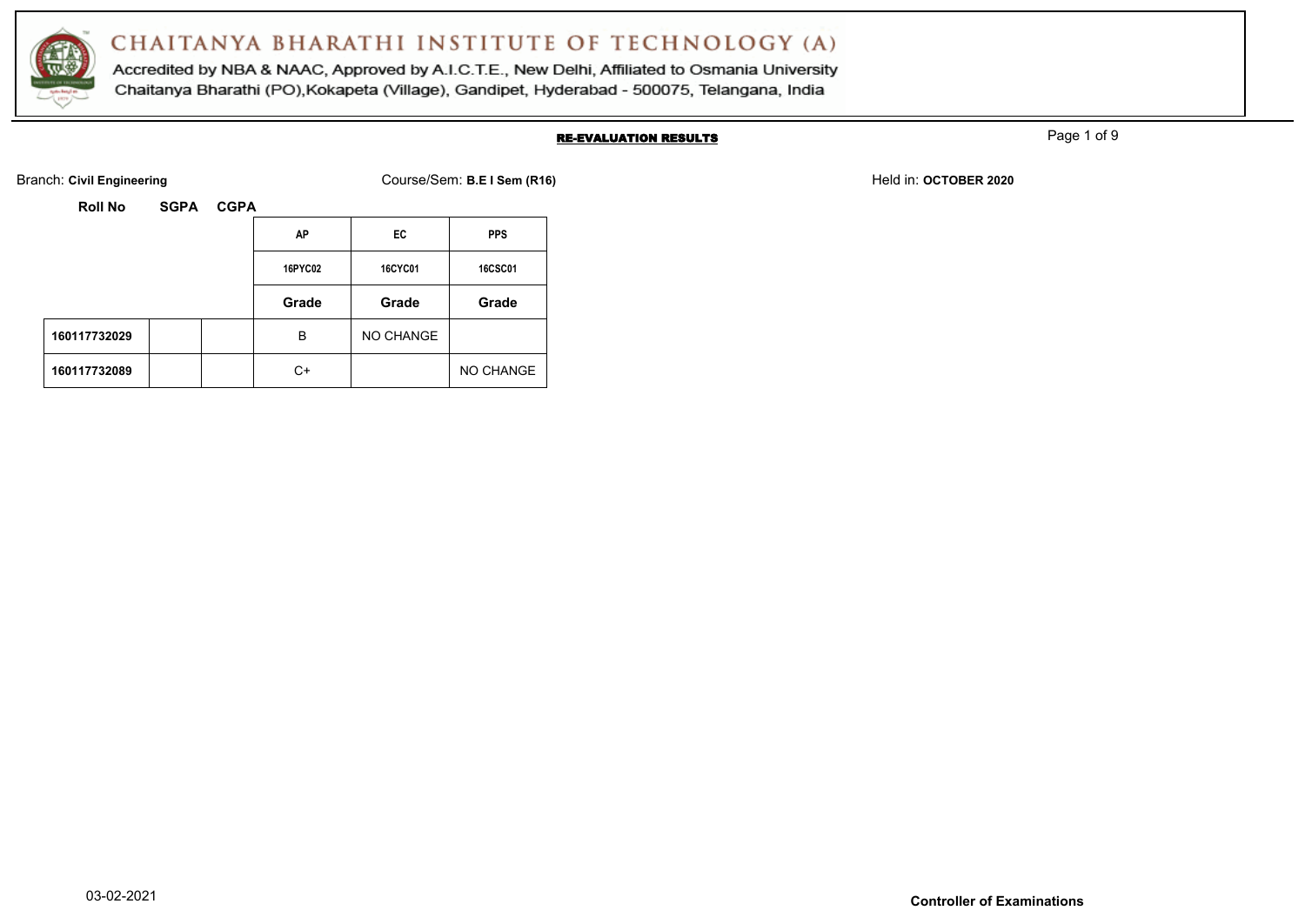

Accredited by NBA & NAAC, Approved by A.I.C.T.E., New Delhi, Affiliated to Osmania University Chaitanya Bharathi (PO), Kokapeta (Village), Gandipet, Hyderabad - 500075, Telangana, India

#### RE-EVALUATION RESULTS

Page 2 of 9

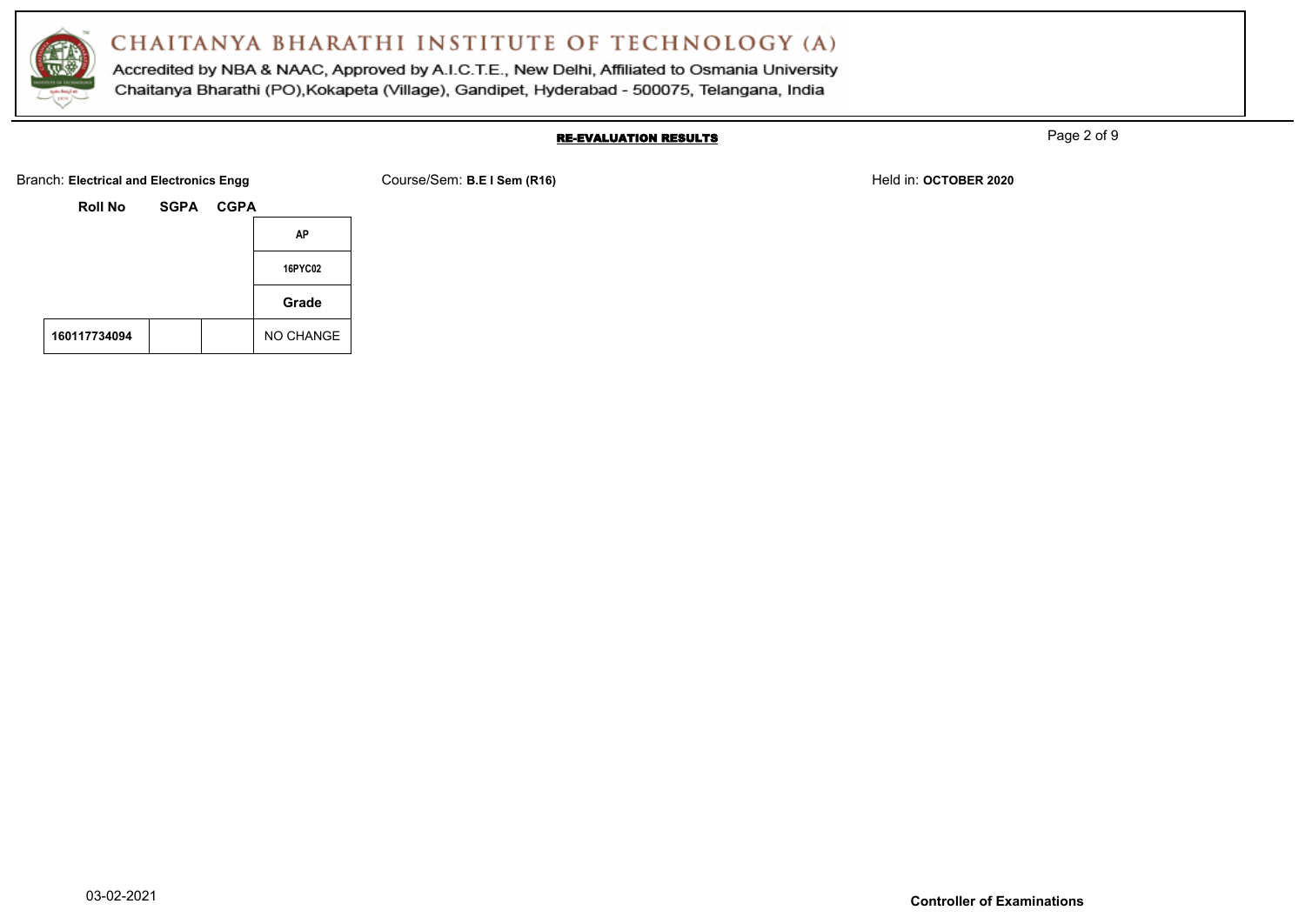

Accredited by NBA & NAAC, Approved by A.I.C.T.E., New Delhi, Affiliated to Osmania University Chaitanya Bharathi (PO), Kokapeta (Village), Gandipet, Hyderabad - 500075, Telangana, India

#### RE-EVALUATION RESULTS

Page 3 of 9

Branch: Electronics and Communication Engg Course/Sem: B.E I Sem (R16) Held in: OCTOBER 2020

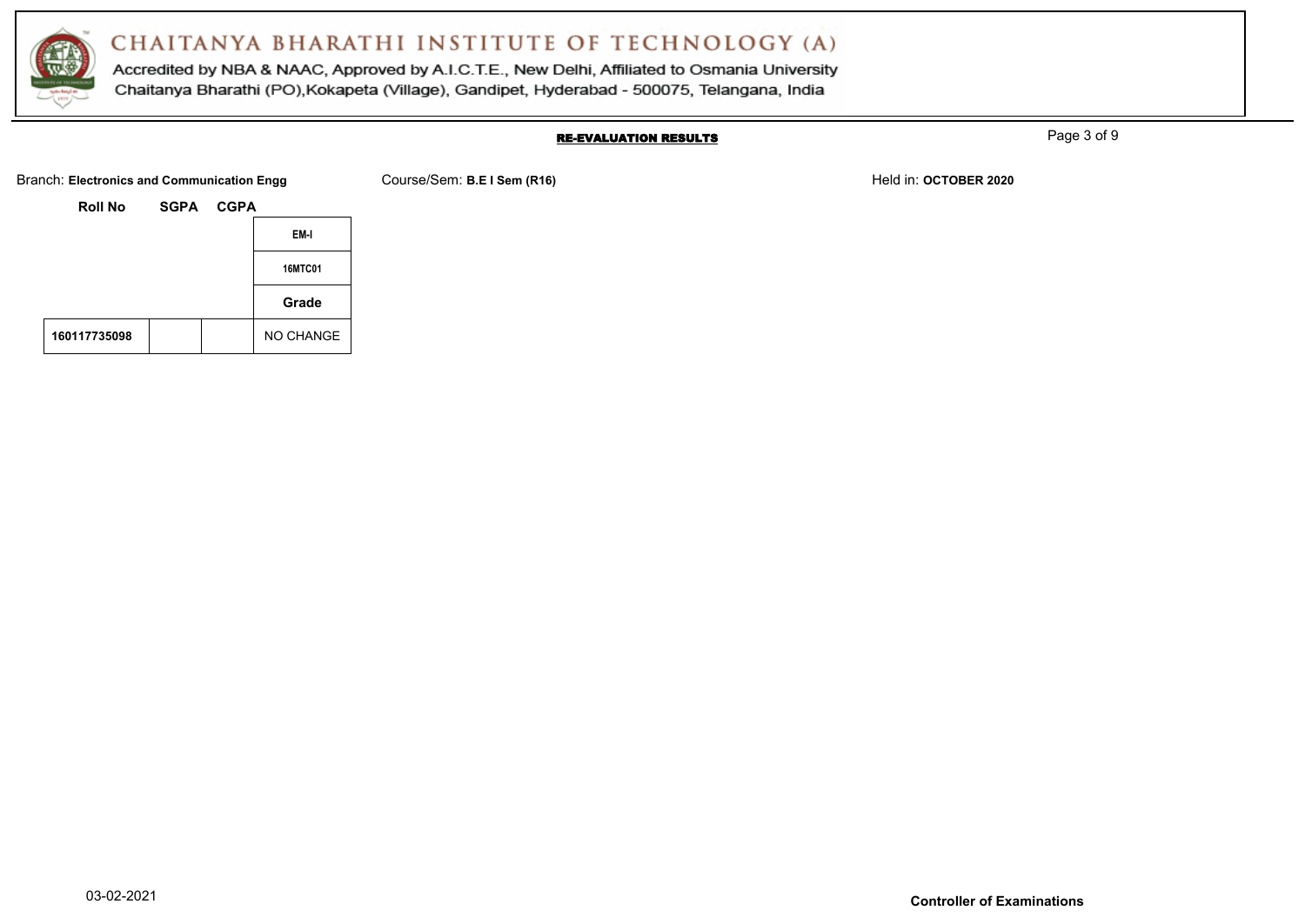

Accredited by NBA & NAAC, Approved by A.I.C.T.E., New Delhi, Affiliated to Osmania University Chaitanya Bharathi (PO), Kokapeta (Village), Gandipet, Hyderabad - 500075, Telangana, India

#### RE-EVALUATION RESULTS

Page 4 of 9

Branch: **Production Engineering Course/Sem: B.E I Sem (R16)** Branch: **Production Engineering Held in: OCTOBER 2020** 

| Roll No | <b>SGPA</b> | <b>CGPA</b> |
|---------|-------------|-------------|
|         |             |             |

|              | AP      | <b>EECE</b> | <b>PPS</b>     |
|--------------|---------|-------------|----------------|
|              | 16PYC02 | 16ECC01     | <b>16CSC01</b> |
|              | Grade   | Grade       | Grade          |
| 160117738025 | C+      | NO CHANGE   |                |
| 160117738028 | B+      |             | NO CHANGE      |
| 160117738029 | C+      |             |                |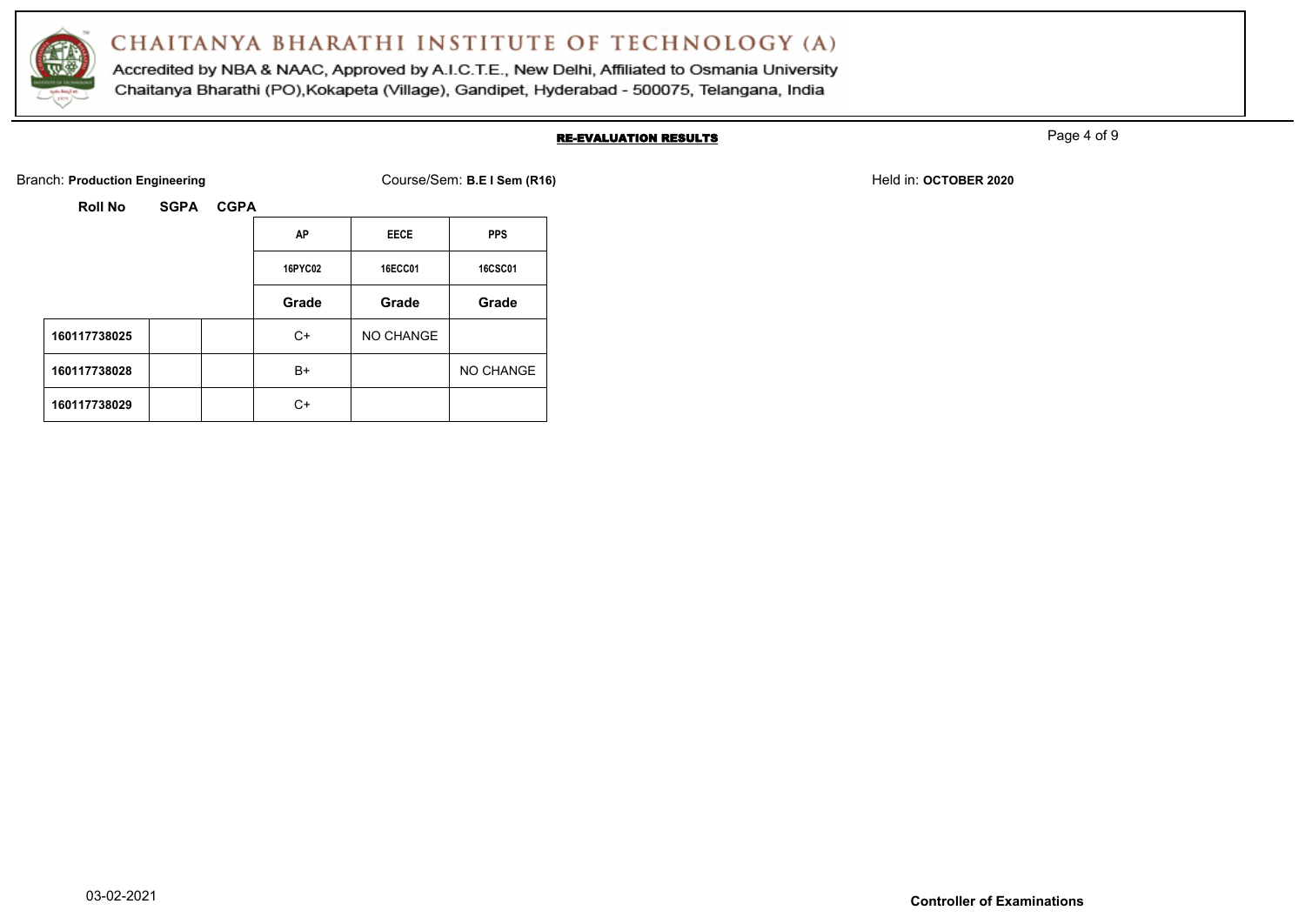

Accredited by NBA & NAAC, Approved by A.I.C.T.E., New Delhi, Affiliated to Osmania University Chaitanya Bharathi (PO), Kokapeta (Village), Gandipet, Hyderabad - 500075, Telangana, India

#### RE-EVALUATION RESULTS

Page 5 of 9

Branch: Civil Engineering **COULS EXECUTE:** Course/Sem: B.E I Sem (R18) Held in: OCTOBER 2020

| <b>SGPA</b><br>Roll No |
|------------------------|
|                        |

|              |  |                | <b>IMET</b>      | M-I            | <b>PPS</b> |
|--------------|--|----------------|------------------|----------------|------------|
|              |  | <b>18PYC03</b> | <b>18MTC01</b>   | <b>18CSC01</b> |            |
|              |  |                | Grade            | Grade          | Grade      |
| 160118732078 |  |                | NO CHANGE        |                | NO CHANGE  |
| 160118732087 |  |                | <b>NO CHANGE</b> |                |            |
| 160119732029 |  |                |                  | NO CHANGE      |            |
| 160119732113 |  |                |                  | NO CHANGE      |            |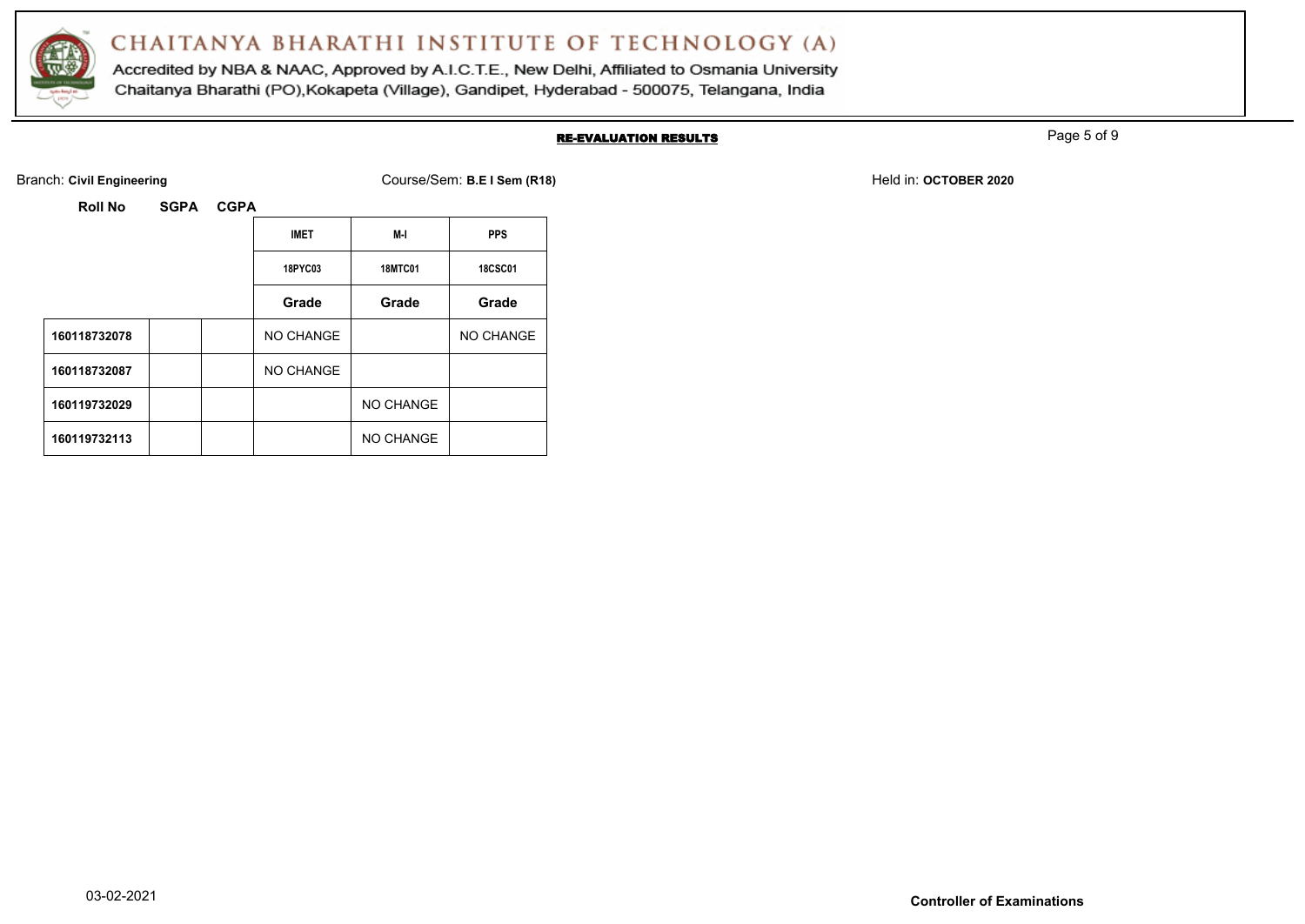

Accredited by NBA & NAAC, Approved by A.I.C.T.E., New Delhi, Affiliated to Osmania University Chaitanya Bharathi (PO), Kokapeta (Village), Gandipet, Hyderabad - 500075, Telangana, India

#### RE-EVALUATION RESULTS

Page 6 of 9

Branch: **Computer Science and Engg** Course/Sem: **B.E I Sem (R18)** Held in: **OCTOBER 2020** Held in: **OCTOBER 2020** 

|              | <b>EM</b>      | EM(N)     | M-I            | <b>PPS</b>     |
|--------------|----------------|-----------|----------------|----------------|
|              | <b>18CEC01</b> | 18CEC01N  | <b>18MTC01</b> | <b>18CSC01</b> |
|              | Grade          | Grade     | Grade          | Grade          |
| 160118733158 | NO CHANGE      |           |                |                |
| 160119733080 |                | NO CHANGE | C              |                |
| 160119733106 |                |           |                | NO CHANGE      |
| 160119733118 |                | NO CHANGE |                |                |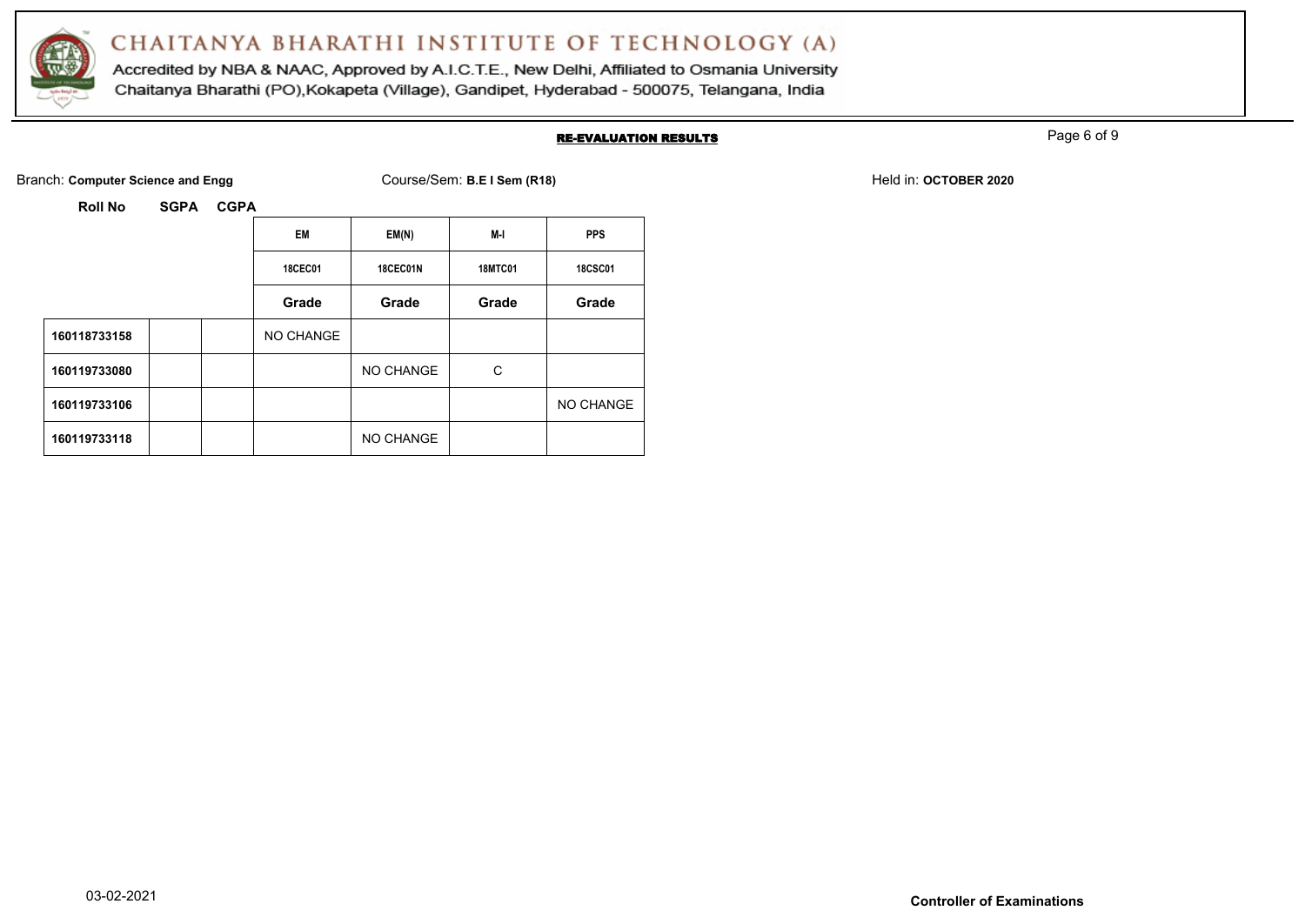

Accredited by NBA & NAAC, Approved by A.I.C.T.E., New Delhi, Affiliated to Osmania University Chaitanya Bharathi (PO), Kokapeta (Village), Gandipet, Hyderabad - 500075, Telangana, India

#### RE-EVALUATION RESULTS

Page 7 of 9

Branch: Electronics and Communication Engg Course/Sem: B.E I Sem (R18) Held in: OCTOBER 2020

|  | Tanon. Electronics and communication En |  |
|--|-----------------------------------------|--|
|  |                                         |  |
|  |                                         |  |

|              |      |      | EM(N)            | M-I              |
|--------------|------|------|------------------|------------------|
|              |      |      | 18CEC01N         | <b>18MTC01</b>   |
|              |      |      | Grade            | Grade            |
| 160118735166 |      |      |                  | <b>NO CHANGE</b> |
| 160119735049 |      |      | NO CHANGE        |                  |
| 160119735062 |      |      | <b>NO CHANGE</b> |                  |
| 160119735078 |      |      | NO CHANGE        |                  |
| 160119735117 |      |      | <b>NO CHANGE</b> |                  |
| 160119735148 | 5.21 | 5.21 | B                |                  |
| 160119735179 |      |      | C+               | <b>NO CHANGE</b> |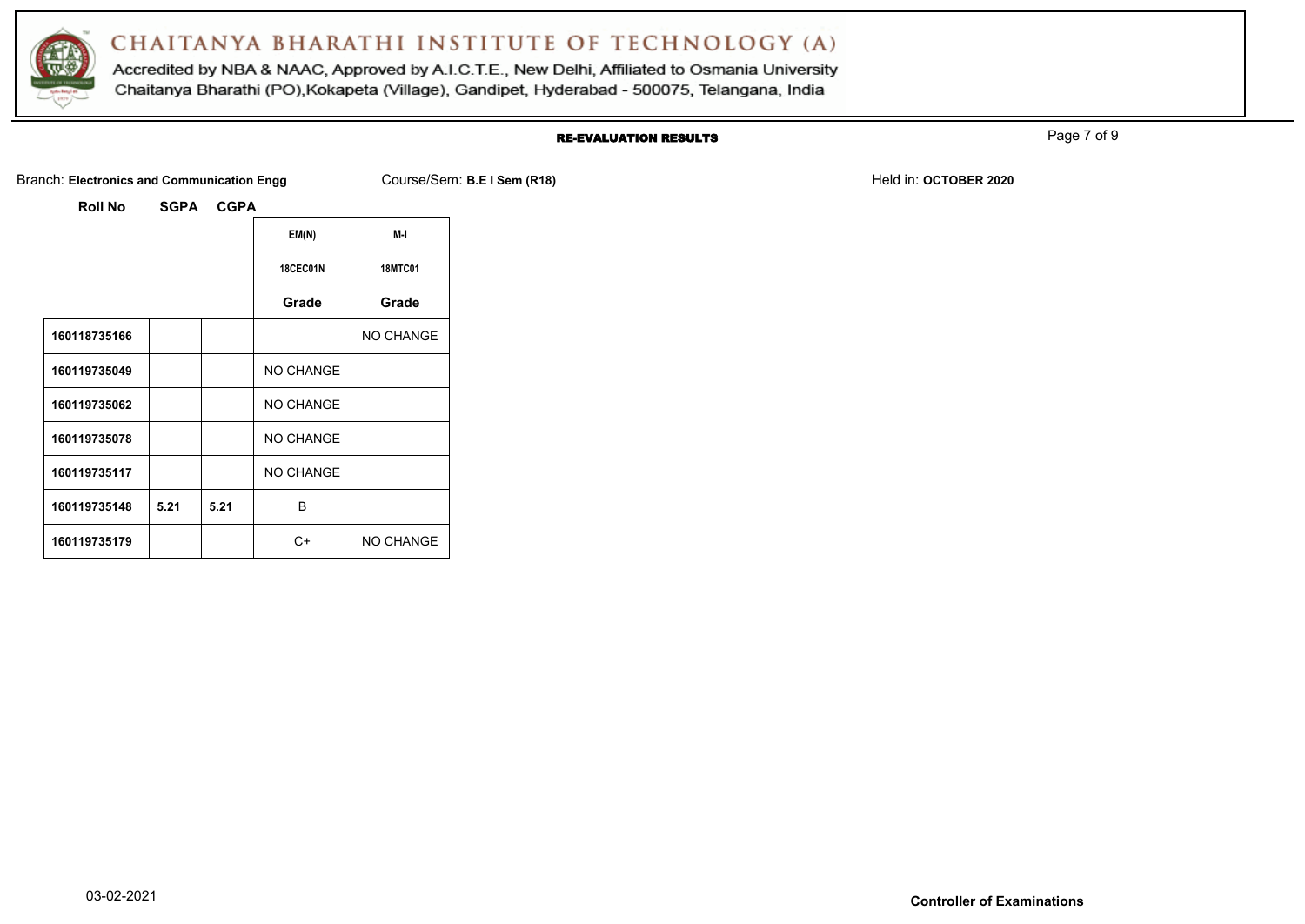

Accredited by NBA & NAAC, Approved by A.I.C.T.E., New Delhi, Affiliated to Osmania University Chaitanya Bharathi (PO), Kokapeta (Village), Gandipet, Hyderabad - 500075, Telangana, India

#### RE-EVALUATION RESULTS

Page 8 of 9

Branch: Information Technology **Course/Sem: B.E I Sem (R18)** Branch: Information Technology Held in: **OCTOBER 2020** 

|              |      |      | <b>EM</b>      | EM(N)           | M-I            | <b>PPS</b>     |
|--------------|------|------|----------------|-----------------|----------------|----------------|
|              |      |      | <b>18CEC01</b> | <b>18CEC01N</b> | <b>18MTC01</b> | <b>18CSC01</b> |
|              |      |      | Grade          | Grade           | Grade          | Grade          |
| 160118737107 | 5.65 | 5.65 | C+             |                 |                |                |
| 160119737021 |      |      |                | NO CHANGE       |                |                |
| 160119737092 |      |      |                |                 | NO CHANGE      |                |
| 160119737115 |      |      |                | NO CHANGE       |                | NO CHANGE      |
| 160119737116 |      |      |                |                 | NO CHANGE      |                |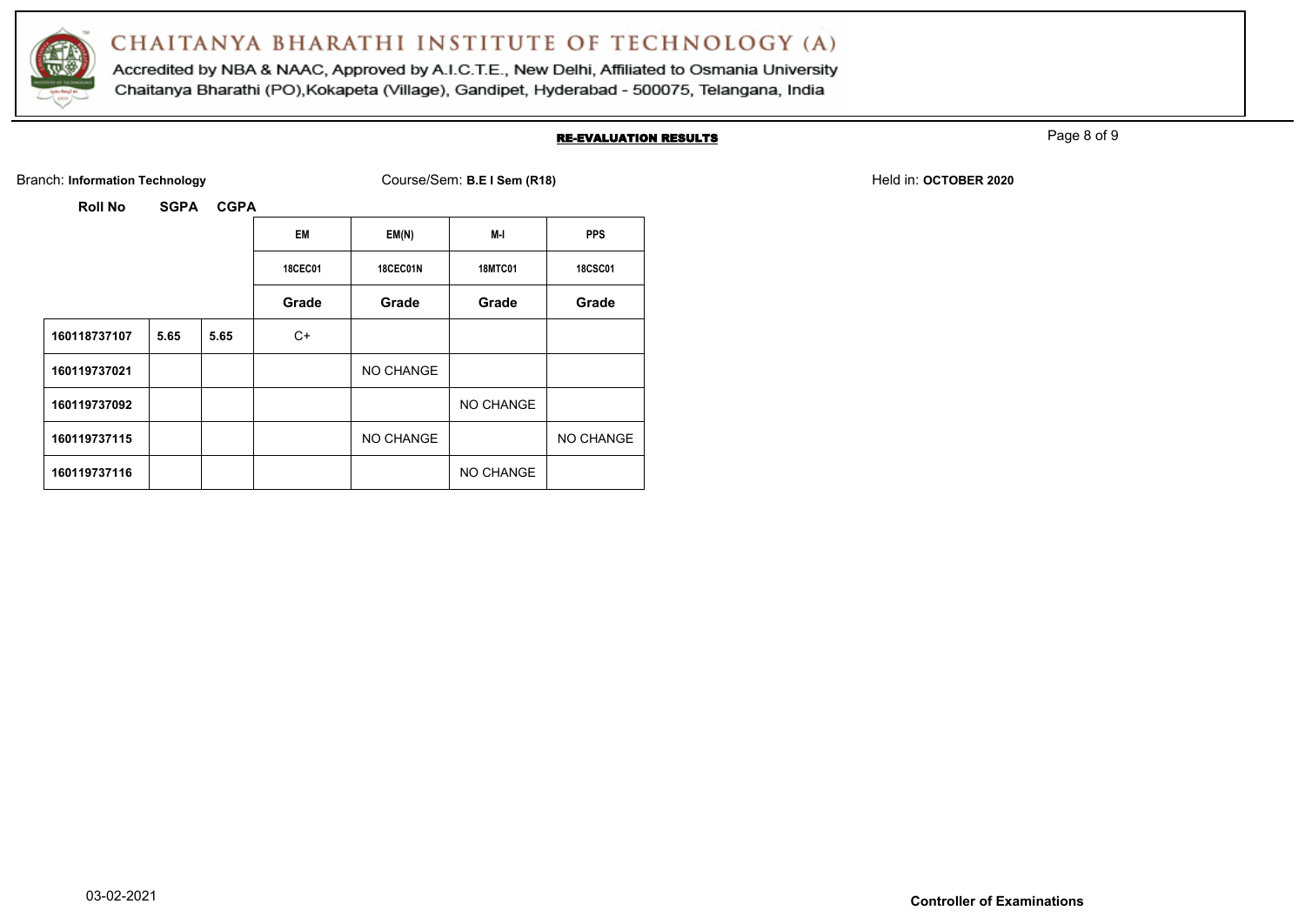

Accredited by NBA & NAAC, Approved by A.I.C.T.E., New Delhi, Affiliated to Osmania University Chaitanya Bharathi (PO), Kokapeta (Village), Gandipet, Hyderabad - 500075, Telangana, India

### RE-EVALUATION RESULTS

Page 9 of 9

Branch: Mechanical Engineering **Course/Sem: B.E I Sem (R18)** Branch: Mechanical Engineering **Held in: OCTOBER 2020** 

| <b>Roll No</b> | <b>SGPA</b> | <b>CGPA</b> |                |                |
|----------------|-------------|-------------|----------------|----------------|
|                |             |             | <b>IMET</b>    | <b>PPS</b>     |
|                |             |             | <b>18PYC03</b> | <b>18CSC01</b> |
|                |             |             | Grade          | Grade          |
| 160119736083   |             |             | NO CHANGE      | NO CHANGE      |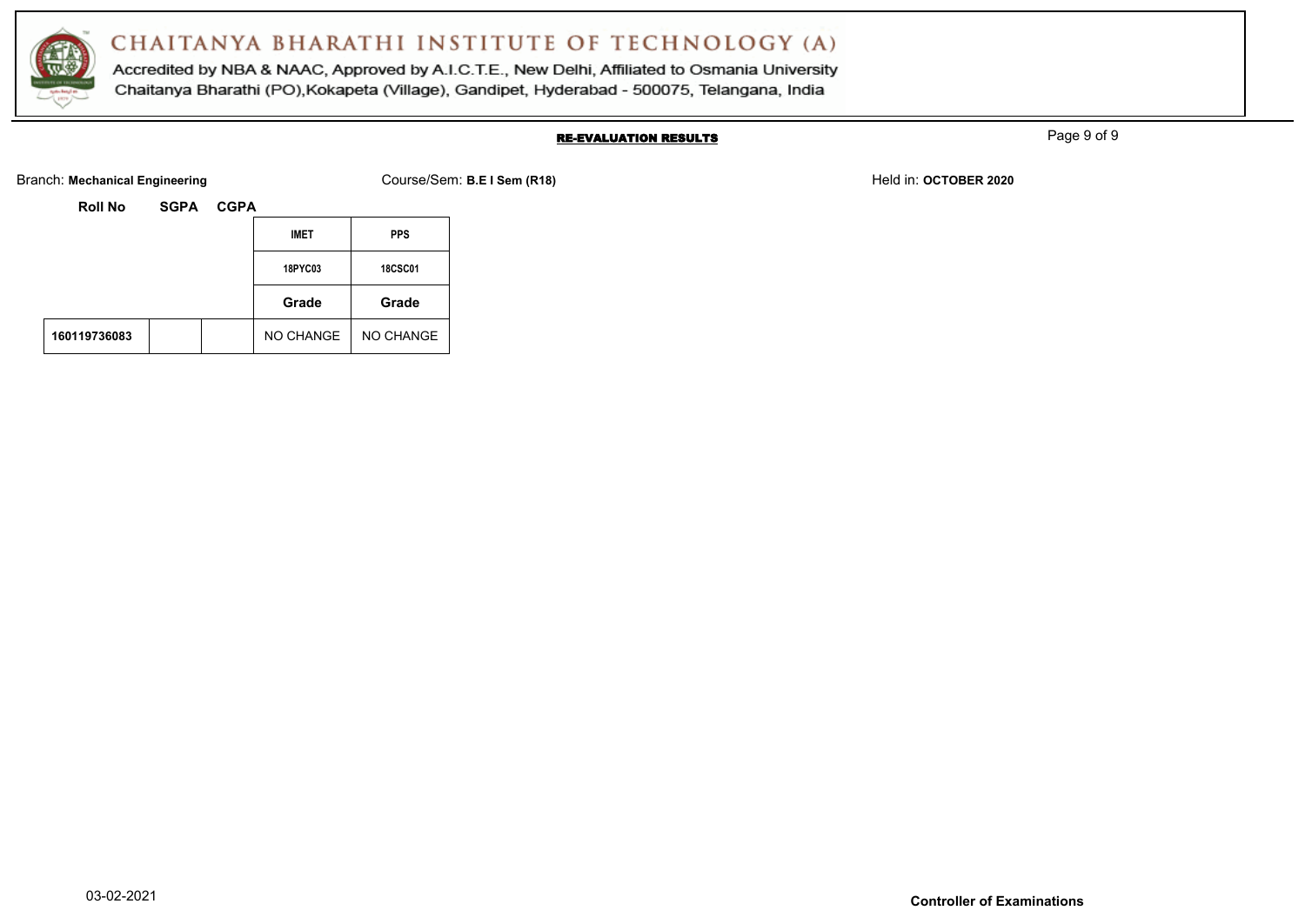

Accredited by NBA & NAAC, Approved by A.I.C.T.E., New Delhi, Affiliated to Osmania University Chaitanya Bharathi (PO), Kokapeta (Village), Gandipet, Hyderabad - 500075, Telangana, India

#### RE-EVALUATION RESULTS

Page 1 of 1

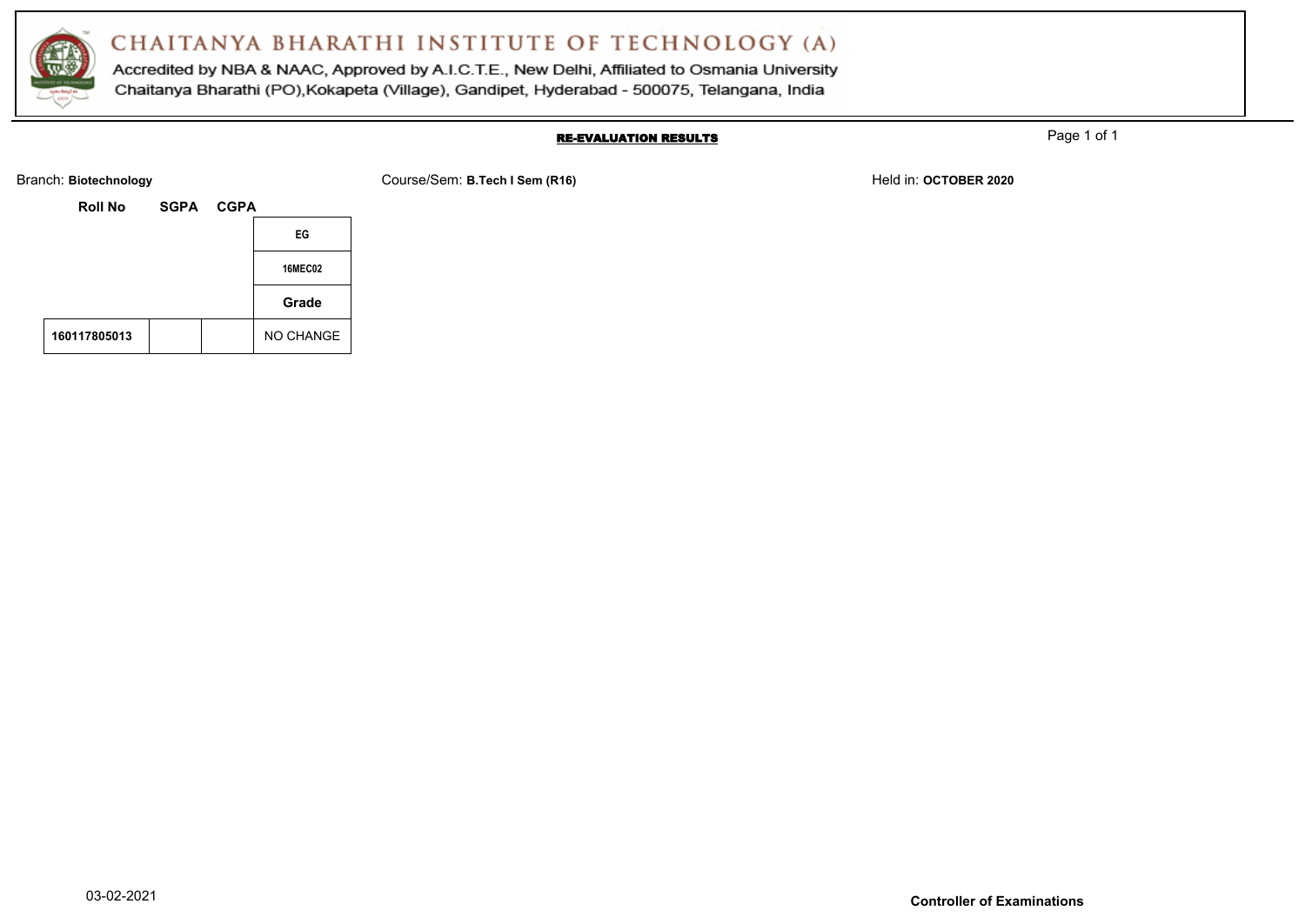

Accredited by NBA & NAAC, Approved by A.I.C.T.E., New Delhi, Affiliated to Osmania University Chaitanya Bharathi (PO), Kokapeta (Village), Gandipet, Hyderabad - 500075, Telangana, India

#### RE-EVALUATION RESULTS

Page 1 of 8

**Roll No SGPA CGPA**

Branch: Civil Engineering **COULS EXECUTE: A COULS EXECUTE: COURSE/Sem: B.E II Sem (R16)** Held in: OCTOBER 2020

**16MEC02 16CEC01 16PYC01**

**Grade Grade Grade**

|              |  | EG             | EM             | EP                |
|--------------|--|----------------|----------------|-------------------|
|              |  | <b>16MEC02</b> | <b>16CEC01</b> | 16PY <sub>(</sub> |
|              |  | Grade          | Grade          | Gra               |
| 160115732039 |  | NO CHANGE      |                |                   |
| 160117732023 |  | C              |                |                   |
|              |  |                |                |                   |

160117732083 | | | | NO CHANGE

160117732036 **No. 2012 19:00 NO CHANGE** 

160117732029 **NO CHANGE**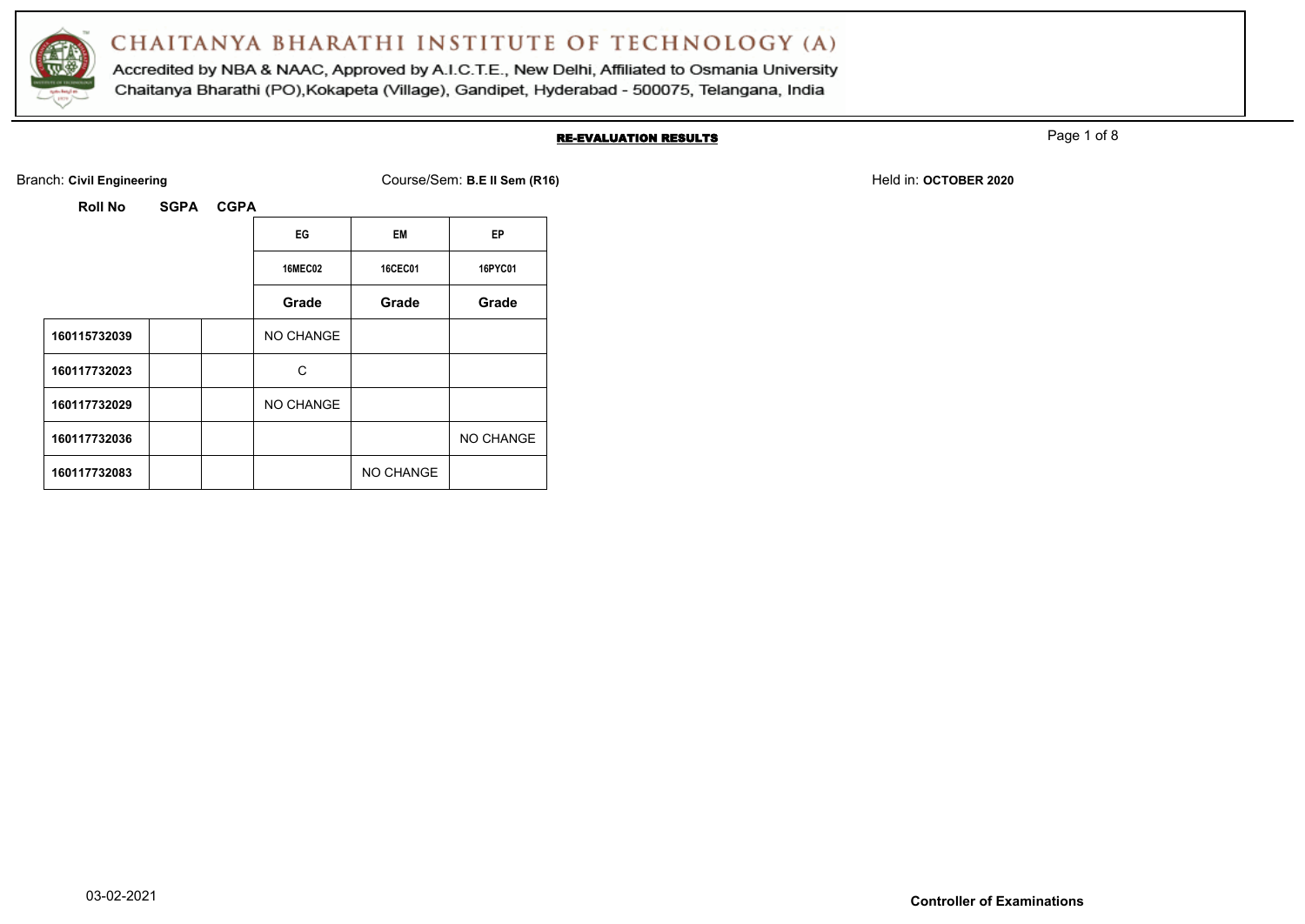

Accredited by NBA & NAAC, Approved by A.I.C.T.E., New Delhi, Affiliated to Osmania University Chaitanya Bharathi (PO), Kokapeta (Village), Gandipet, Hyderabad - 500075, Telangana, India

#### RE-EVALUATION RESULTS

Page 2 of 8

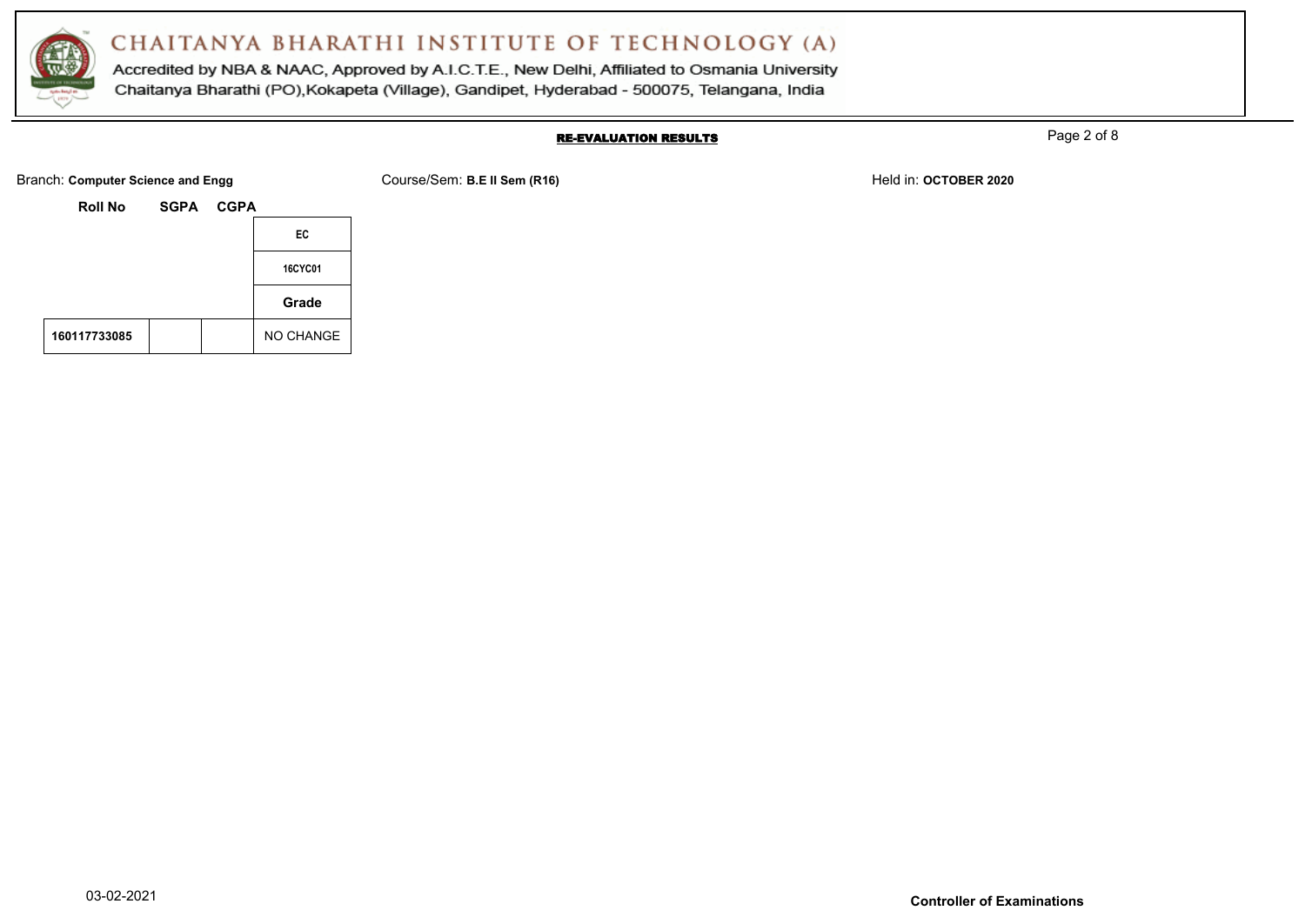

Accredited by NBA & NAAC, Approved by A.I.C.T.E., New Delhi, Affiliated to Osmania University Chaitanya Bharathi (PO), Kokapeta (Village), Gandipet, Hyderabad - 500075, Telangana, India

#### RE-EVALUATION RESULTS

Page 3 of 8

Branch: Electrical and Electronics Engg **Course/Sem: B.E II Sem (R16)** Branch: **B.E.II Sem (R16)** Held in: OCTOBER 2020

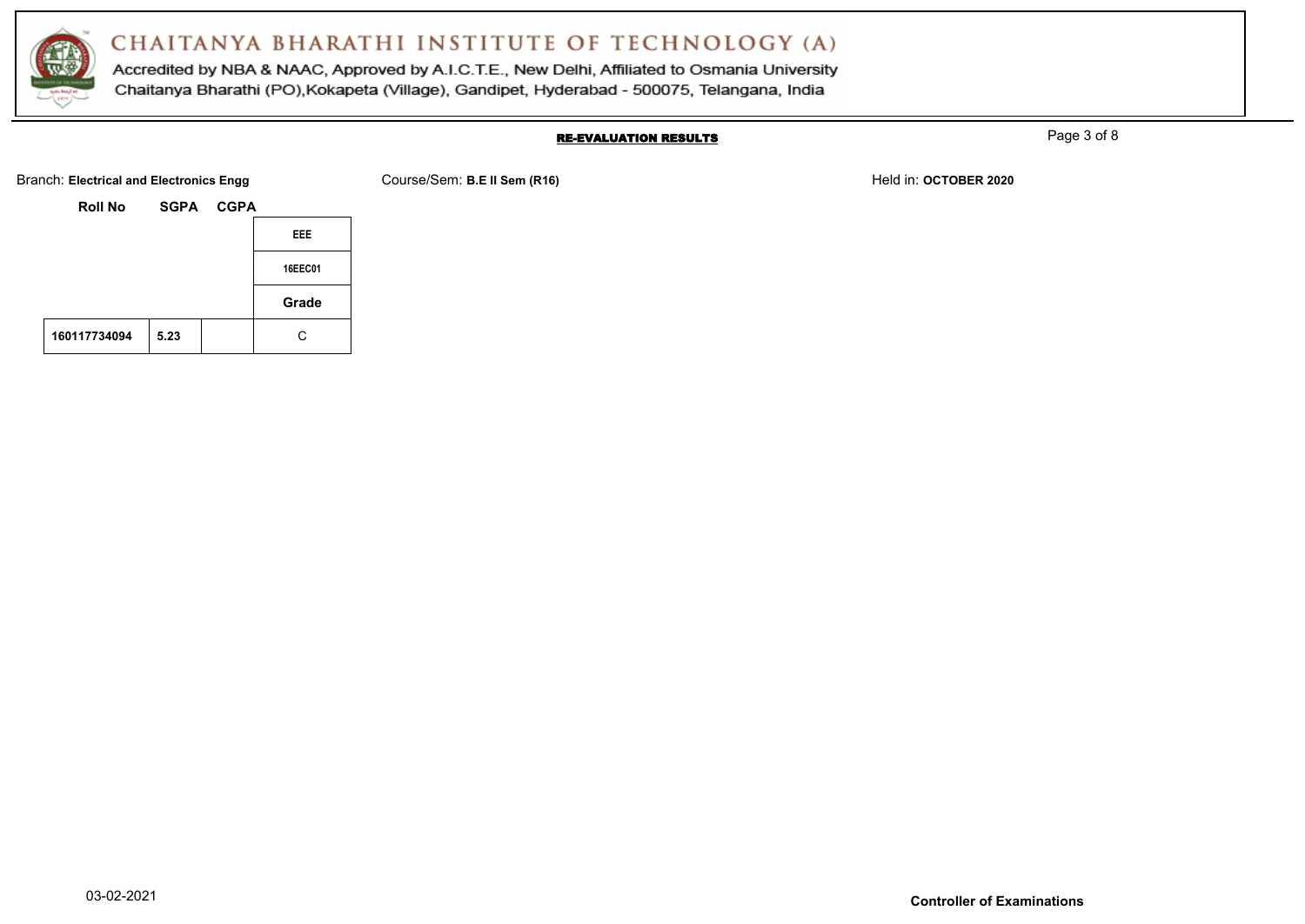

Accredited by NBA & NAAC, Approved by A.I.C.T.E., New Delhi, Affiliated to Osmania University Chaitanya Bharathi (PO), Kokapeta (Village), Gandipet, Hyderabad - 500075, Telangana, India

#### RE-EVALUATION RESULTS

Page 4 of 8

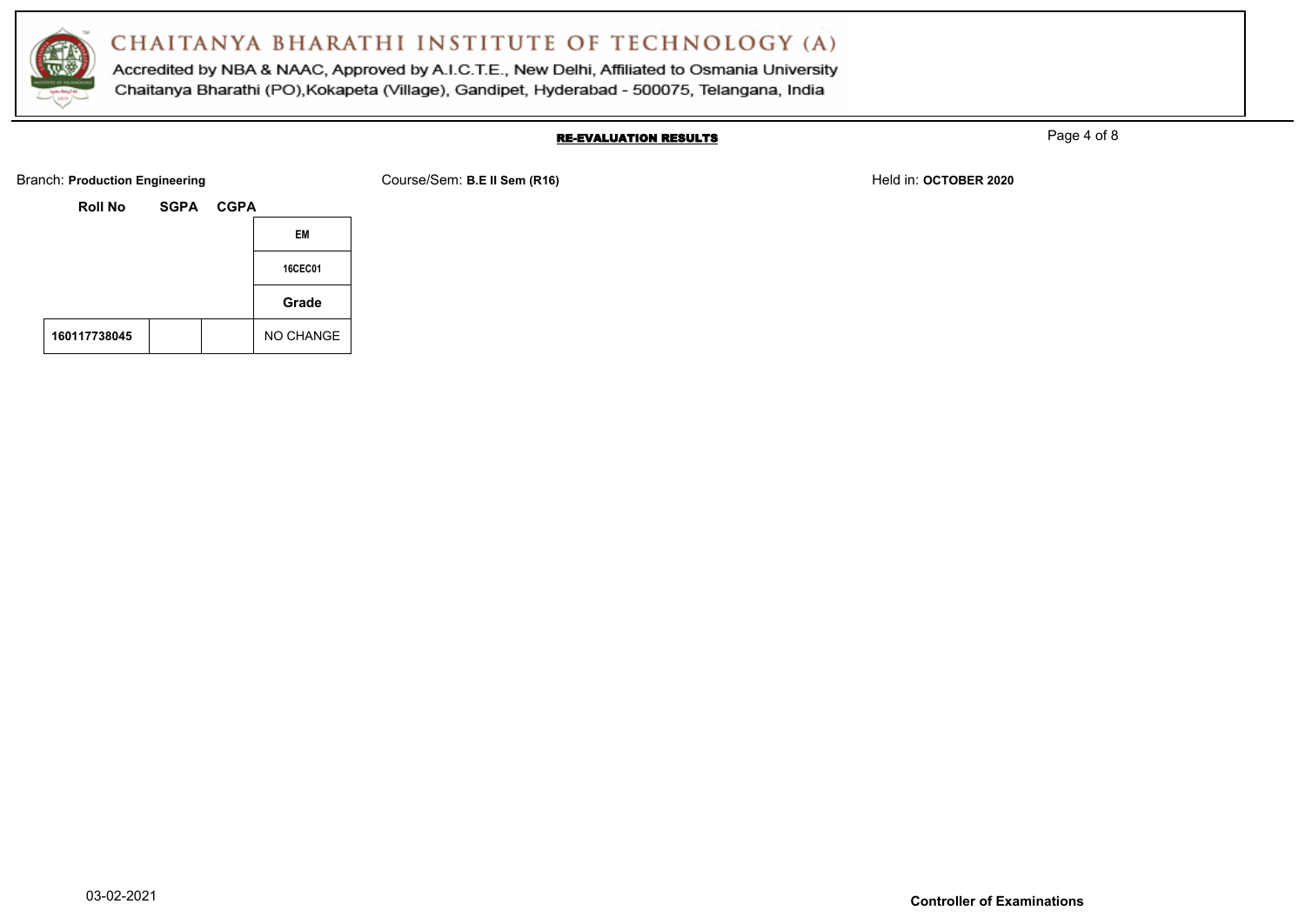

Accredited by NBA & NAAC, Approved by A.I.C.T.E., New Delhi, Affiliated to Osmania University Chaitanya Bharathi (PO), Kokapeta (Village), Gandipet, Hyderabad - 500075, Telangana, India

### RE-EVALUATION RESULTS

Page 5 of 8

Branch: Civil Engineering **COULS EXECUTE:** Course/Sem: B.E II Sem (R18) Held in: OCTOBER 2020

| ourse/Sem: B.E II Sem (R18) |  |  |  |
|-----------------------------|--|--|--|
|-----------------------------|--|--|--|

| RUII NU      | OUFA | <b>VUFA</b> |                |                |
|--------------|------|-------------|----------------|----------------|
|              |      |             | <b>BEE</b>     | EM             |
|              |      |             | <b>18EEC01</b> | <b>18CEC01</b> |
|              |      |             | Grade          | Grade          |
| 160118732041 |      |             |                | NO CHANGE      |
| 160118732078 |      |             | NO CHANGE      |                |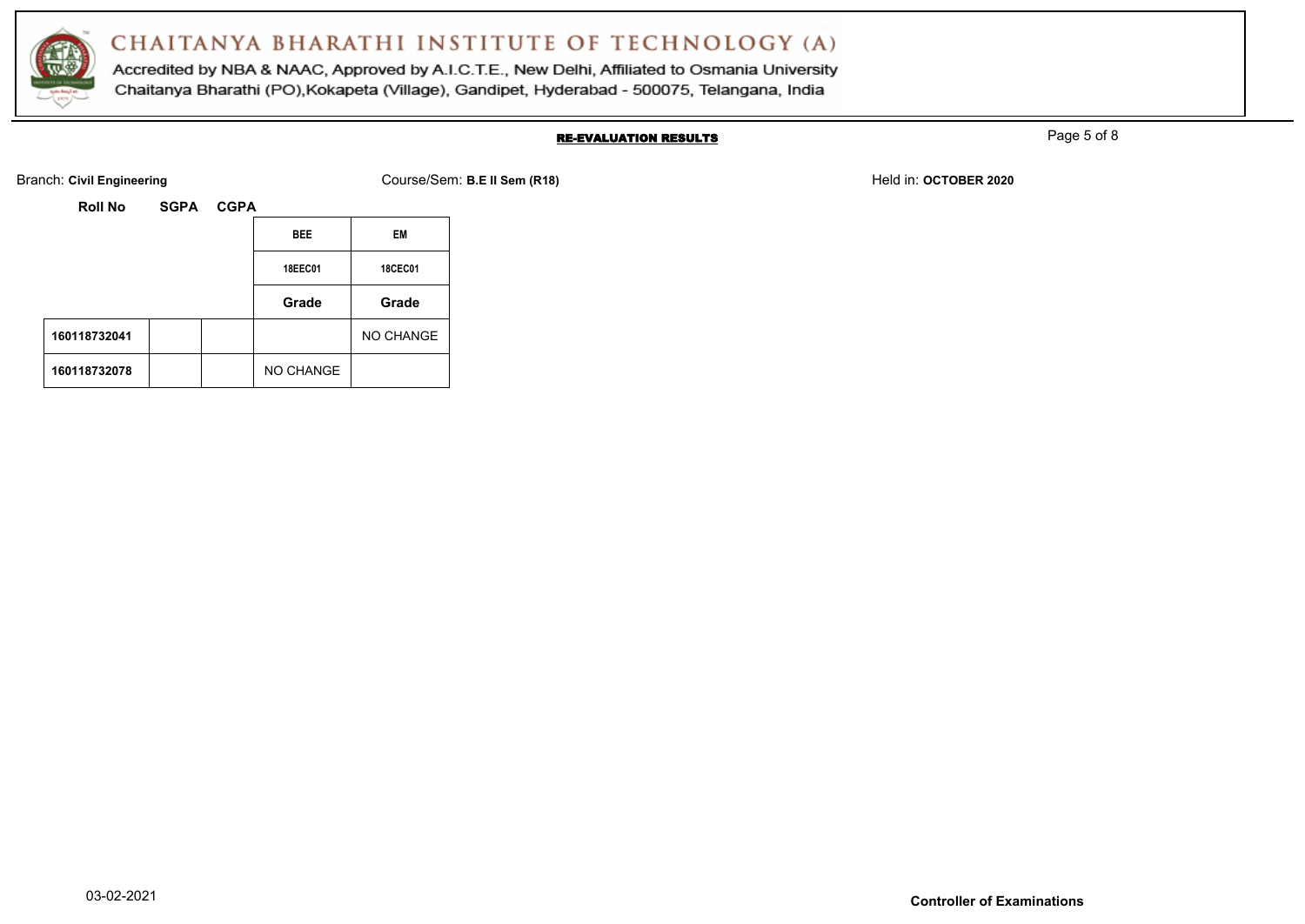

Accredited by NBA & NAAC, Approved by A.I.C.T.E., New Delhi, Affiliated to Osmania University Chaitanya Bharathi (PO), Kokapeta (Village), Gandipet, Hyderabad - 500075, Telangana, India

### RE-EVALUATION RESULTS

Page 6 of 8

Branch: Electrical and Electronics Engg **Course/Sem: B.E II Sem (R18)** Branch: **B.E.II Sem (R18)** Held in: OCTOBER 2020

| RUILINU      | 59FA | <b>VUFA</b> |                |                |                |  |
|--------------|------|-------------|----------------|----------------|----------------|--|
|              |      |             | <b>BEE</b>     | Chy            | EM             |  |
|              |      |             | <b>18EEC01</b> | <b>18CYC01</b> | <b>18CEC01</b> |  |
|              |      |             | Grade          | Grade          | Grade          |  |
| 160118734038 |      |             | NO CHANGE      | NO CHANGE      | NO CHANGE      |  |
| 160118734073 |      |             | NO CHANGE      |                |                |  |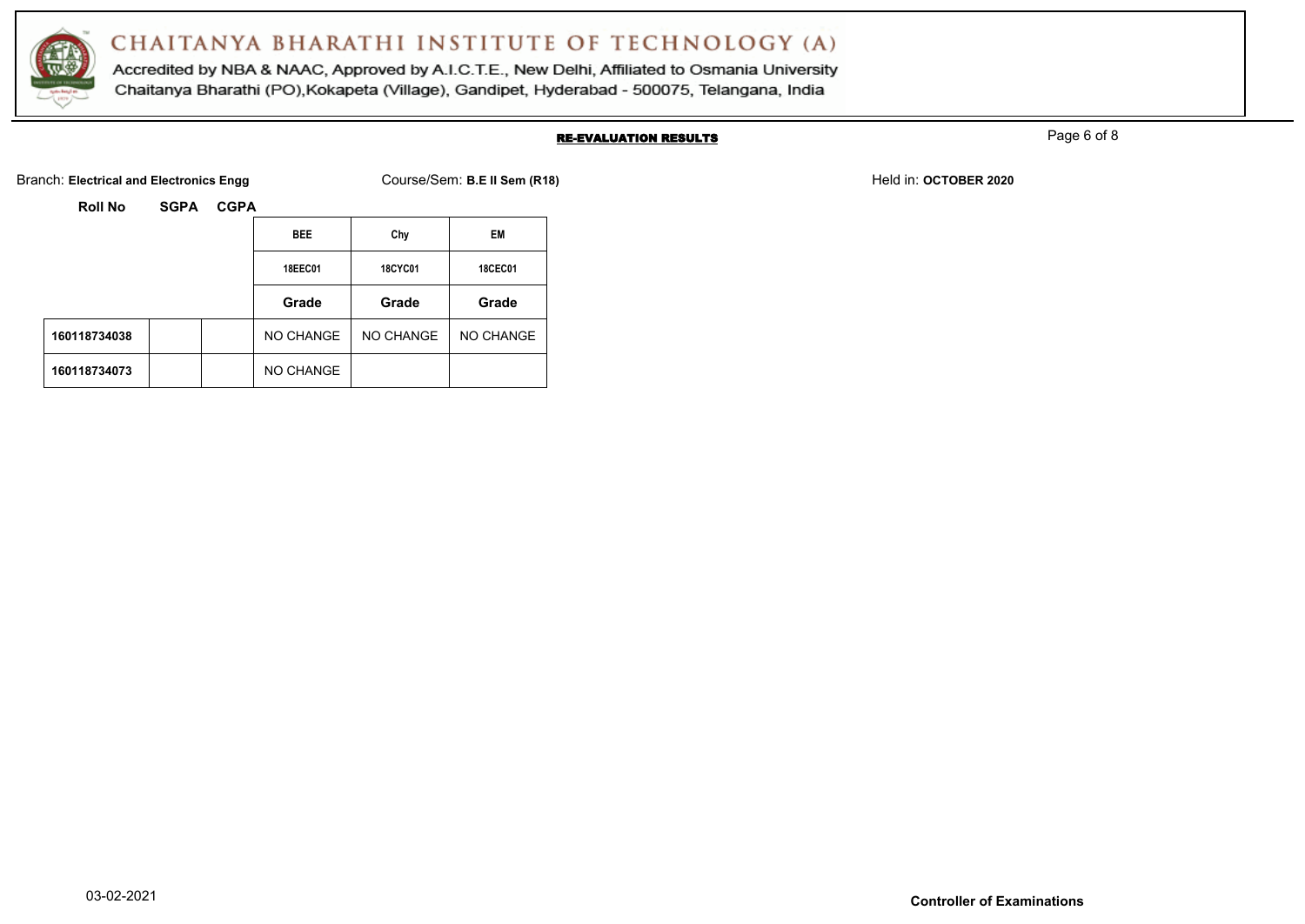

Accredited by NBA & NAAC, Approved by A.I.C.T.E., New Delhi, Affiliated to Osmania University Chaitanya Bharathi (PO), Kokapeta (Village), Gandipet, Hyderabad - 500075, Telangana, India

#### RE-EVALUATION RESULTS

Page 7 of 8

Branch: Mechanical Engineering **Course/Sem: B.E II Sem (R18)** Branch: Mechanical Engineering **Held in: OCTOBER 2020** 

|              | <b>BEE</b> | Chy            | <b>EM</b>      | M-II           |
|--------------|------------|----------------|----------------|----------------|
|              | 18EEC01    | <b>18CYC01</b> | <b>18CEC01</b> | <b>18MTC03</b> |
|              | Grade      | Grade          | Grade          | Grade          |
| 160118736013 |            |                |                | NO CHANGE      |
| 160118736041 | NO CHANGE  |                | NO CHANGE      |                |
| 160118736067 | NO CHANGE  |                | NO CHANGE      |                |
| 160118736082 | $C+$       |                |                |                |
| 160118736096 |            | NO CHANGE      | NO CHANGE      |                |
| 160118736100 |            |                | NO CHANGE      | NO CHANGE      |
| 160118736101 |            |                | C+             | NO CHANGE      |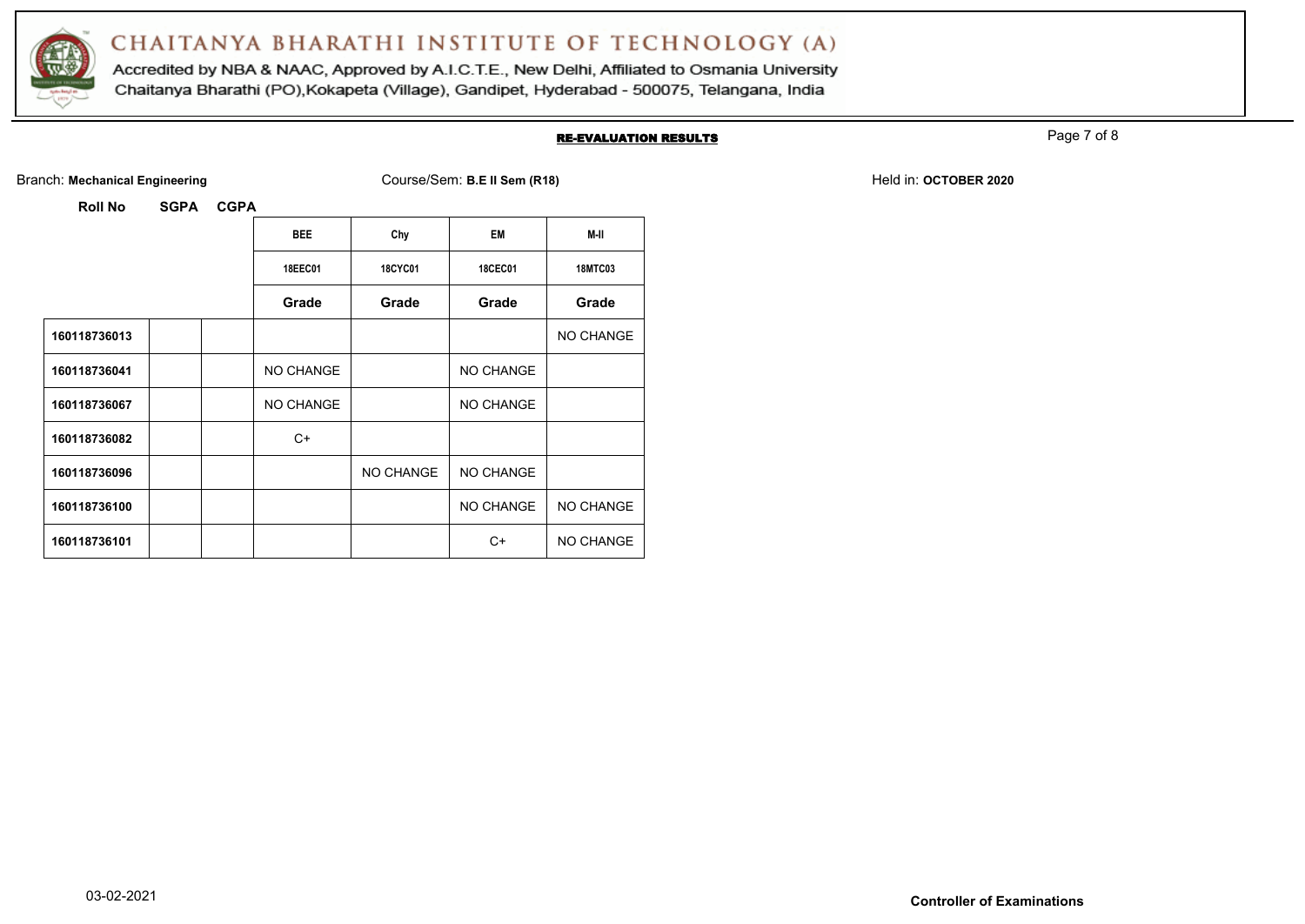

Accredited by NBA & NAAC, Approved by A.I.C.T.E., New Delhi, Affiliated to Osmania University Chaitanya Bharathi (PO), Kokapeta (Village), Gandipet, Hyderabad - 500075, Telangana, India

#### RE-EVALUATION RESULTS

Page 8 of 8

Branch: **Production Engineering The Course/Sem: B.E II Sem (R18)** Branch: **Held in: OCTOBER 2020** Held in: **OCTOBER 2020** 

| <b>Roll No</b> | <b>SGPA</b> | <b>CGPA</b> |                |                |
|----------------|-------------|-------------|----------------|----------------|
|                |             |             | EM             | M-II           |
|                |             |             | <b>18CEC01</b> | <b>18MTC03</b> |
|                |             |             | Grade          | Grade          |
| 160117738039   |             |             |                | NO CHANGE      |
| 160118738015   |             |             | NO CHANGE      |                |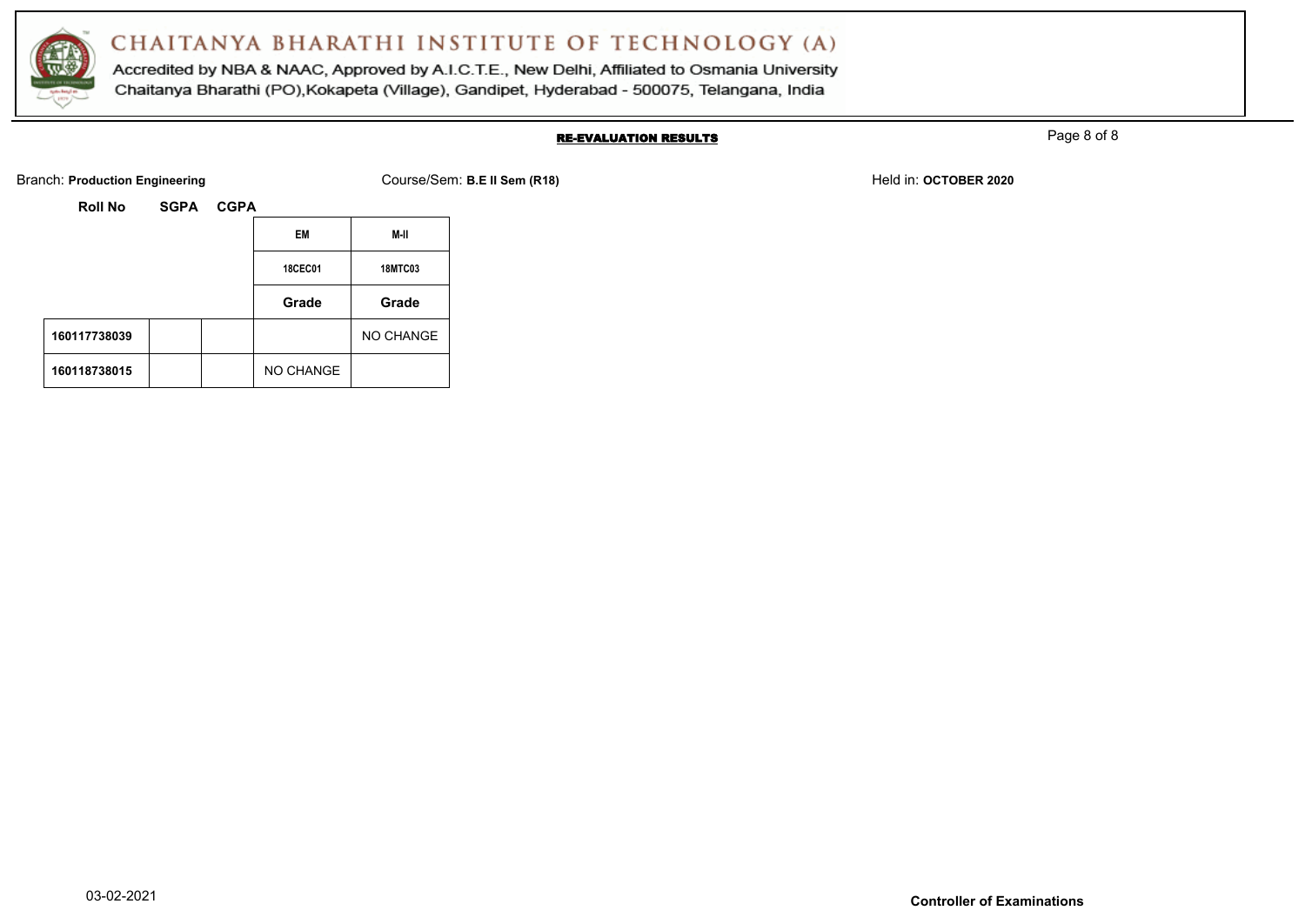

Accredited by NBA & NAAC, Approved by A.I.C.T.E., New Delhi, Affiliated to Osmania University Chaitanya Bharathi (PO), Kokapeta (Village), Gandipet, Hyderabad - 500075, Telangana, India

### RE-EVALUATION RESULTS

Page 1 of 2

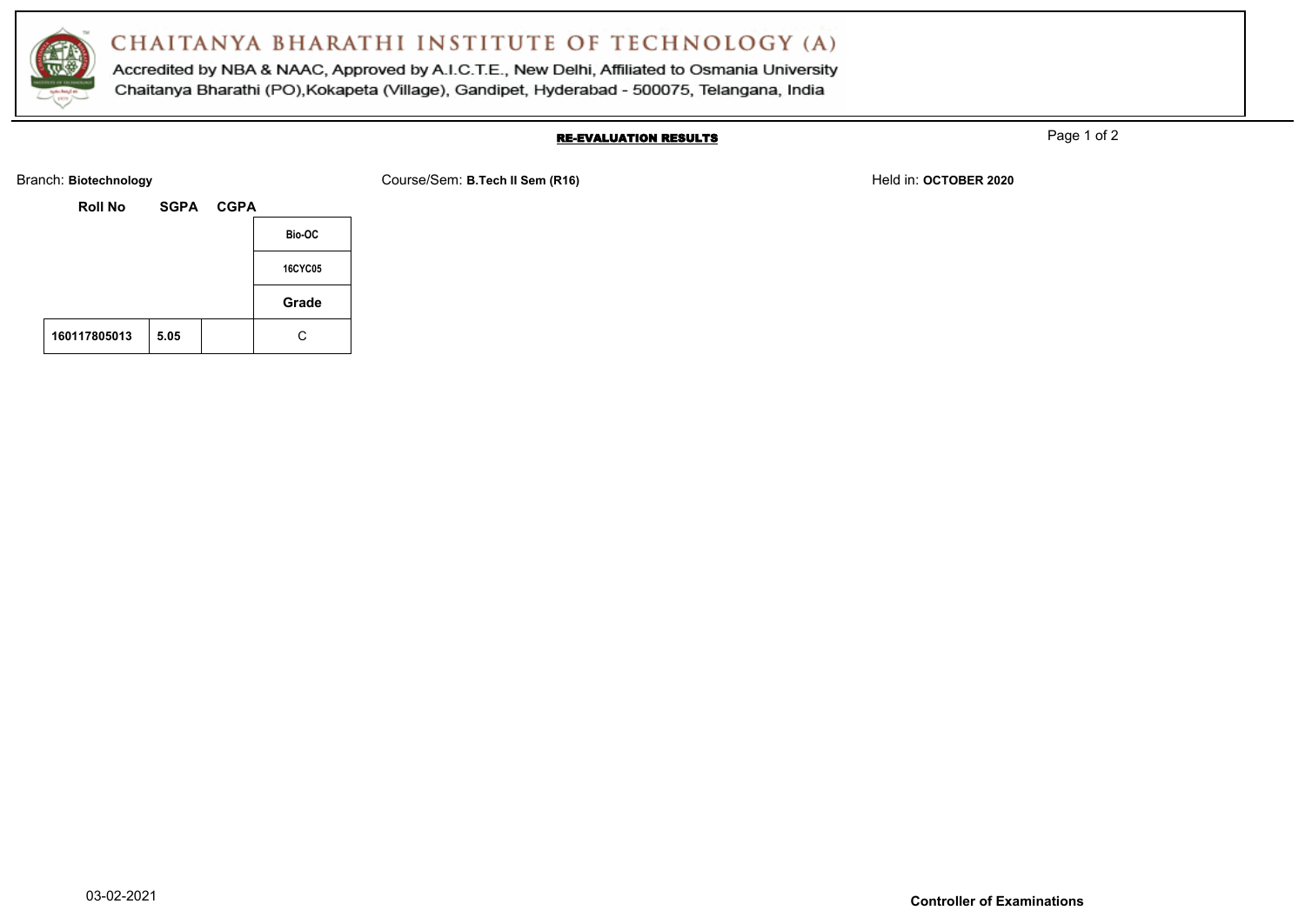

Accredited by NBA & NAAC, Approved by A.I.C.T.E., New Delhi, Affiliated to Osmania University Chaitanya Bharathi (PO), Kokapeta (Village), Gandipet, Hyderabad - 500075, Telangana, India

#### RE-EVALUATION RESULTS

Page 2 of 2

Branch: Chemical Engineering **COURSER 2020** Course/Sem: B.Tech II Sem (R16) Held in: OCTOBER 2020

|              |      |      | EG             | EM             | EM-II          | EP        |
|--------------|------|------|----------------|----------------|----------------|-----------|
|              |      |      | <b>16MEC02</b> | <b>16CEC01</b> | <b>16MTC03</b> | 16PYC01   |
|              |      |      | Grade          | Grade          | Grade          | Grade     |
| 160116802041 |      |      | NO CHANGE      |                |                |           |
| 160117802036 |      |      |                |                | NO CHANGE      |           |
| 160117802045 | 5.11 | 5.19 |                | B+             |                |           |
| 160117802048 |      |      | NO CHANGE      | С              |                | NO CHANGE |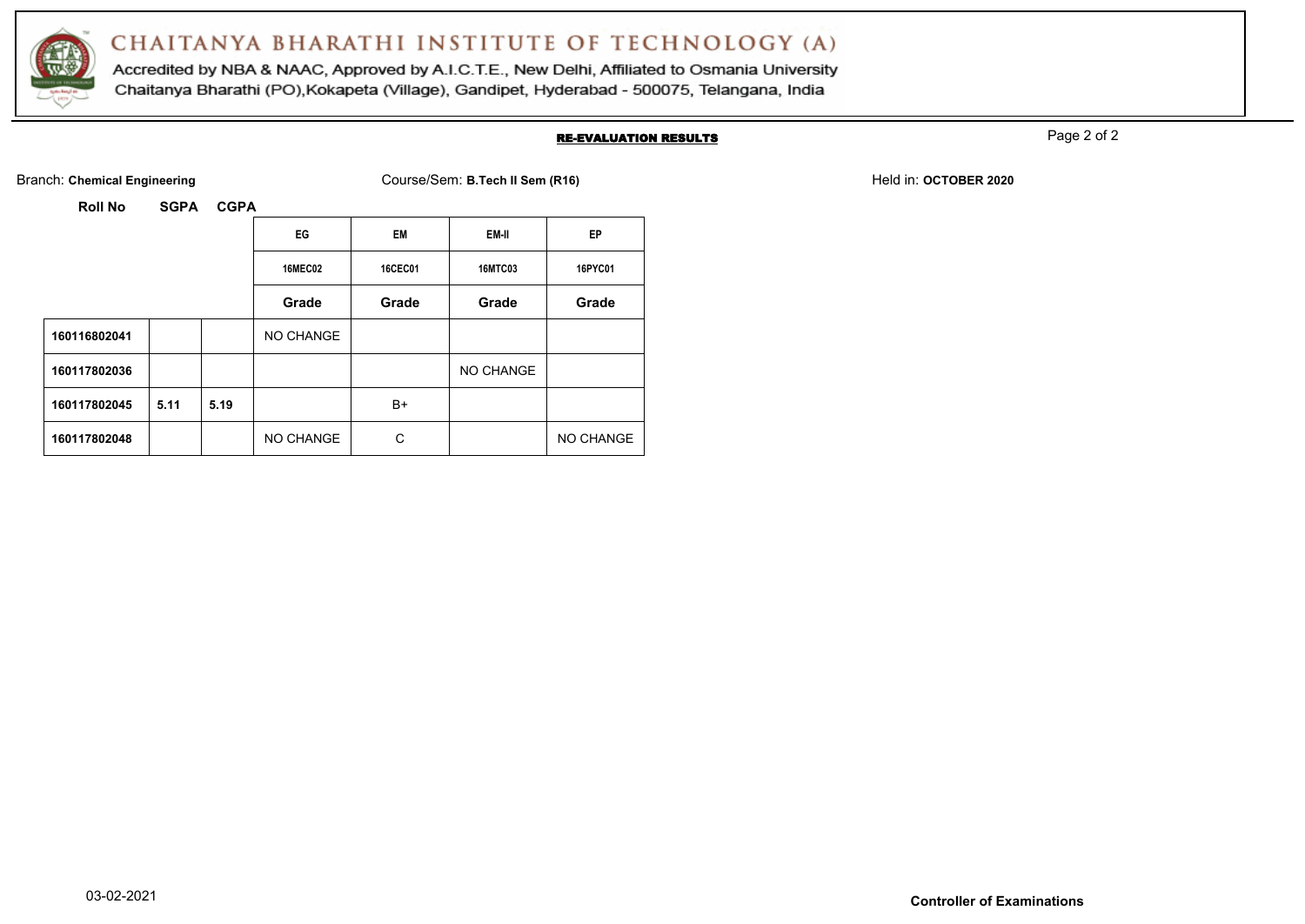

Accredited by NBA & NAAC, Approved by A.I.C.T.E., New Delhi, Affiliated to Osmania University Chaitanya Bharathi (PO), Kokapeta (Village), Gandipet, Hyderabad - 500075, Telangana, India

#### RE-EVALUATION RESULTS

Page 1 of 13

Branch: Civil Engineering **COULS EXECUTE: A COULS EXECUTE: COURSE/Sem: B.E III Sem (R16)** Held in: OCTOBER 2020

| <b>Roll No</b> | <b>SGPA</b> | <b>CGPA</b> |                |                |                  |                |
|----------------|-------------|-------------|----------------|----------------|------------------|----------------|
|                |             |             | <b>BMPC</b>    | <b>EEA</b>     | SM-I             | Survey         |
|                |             |             | <b>16CEC04</b> | <b>16MBC01</b> | <b>16CEC05</b>   | <b>16CEC03</b> |
|                |             |             | Grade          | Grade          | Grade            | Grade          |
| 160116732029   |             |             |                |                | <b>NO CHANGE</b> |                |
| 160116732087   |             |             |                |                | NO CHANGE        | NO CHANGE      |
| 160117732036   |             |             |                |                | NO CHANGE        | NO CHANGE      |
| 160117732043   | 4.78        | 5.20        |                | $C+$           |                  |                |
| 160117732054   |             |             |                |                | <b>NO CHANGE</b> |                |
| 160117732057   |             |             |                |                | NO CHANGE        |                |
| 160117732060   |             |             |                |                |                  | NO CHANGE      |
| 160117732077   |             |             |                |                |                  | NO CHANGE      |
| 160117732089   |             |             | B              |                |                  |                |
| 160117732096   |             |             |                |                |                  | NO CHANGE      |
| 160117732110   |             |             |                |                | <b>NO CHANGE</b> | C              |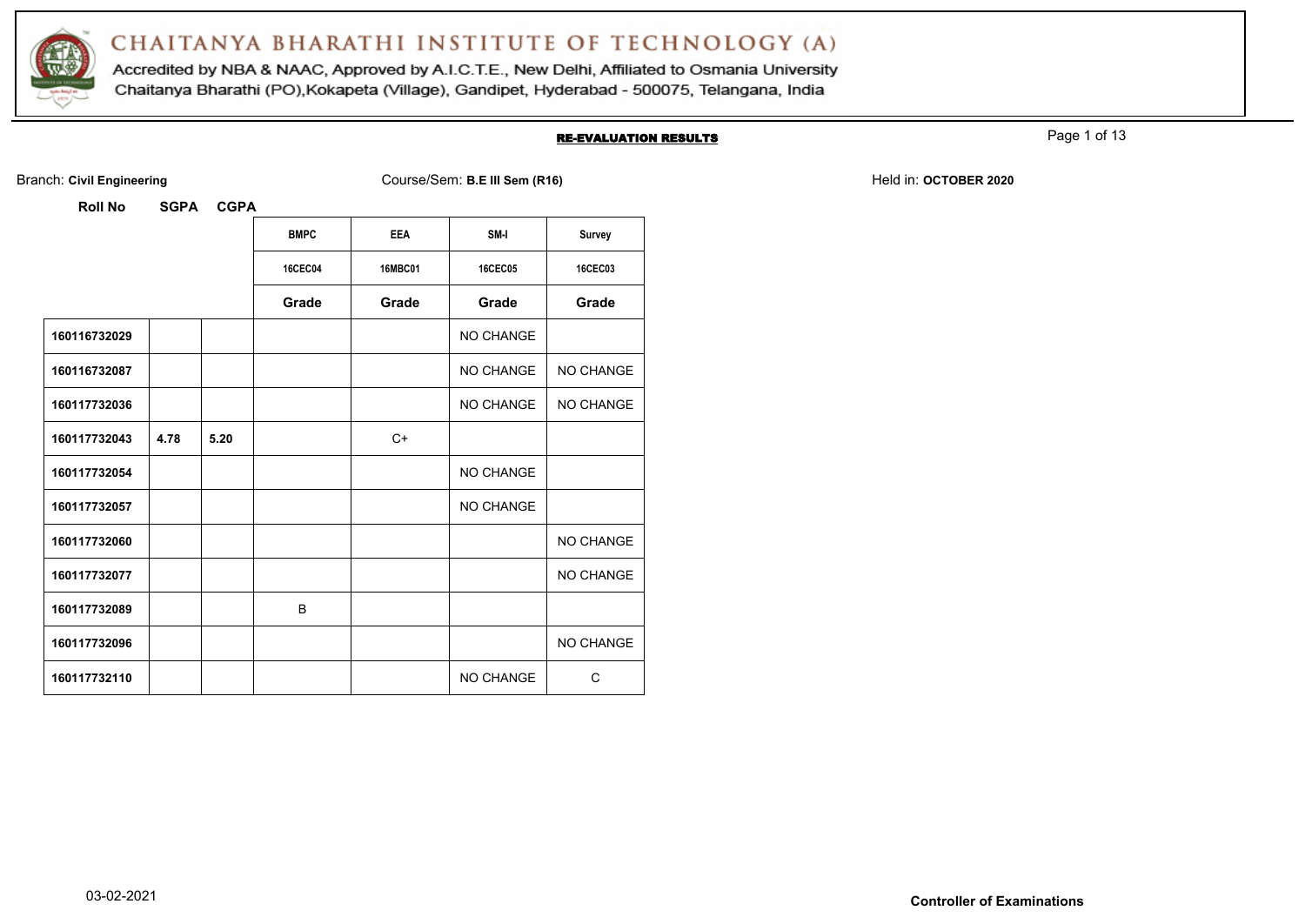

Accredited by NBA & NAAC, Approved by A.I.C.T.E., New Delhi, Affiliated to Osmania University Chaitanya Bharathi (PO), Kokapeta (Village), Gandipet, Hyderabad - 500075, Telangana, India

#### RE-EVALUATION RESULTS

Page 2 of 13

Branch: **Computer Science and Engg COURSE COURSE COURSE AND COURSE ASSESSED AT A COURSE AND FELD IN: OCTOBER 2020** 

|              | <b>DaSt</b>    | <b>DiSt</b>    | EM-III         | <b>LST</b>     | OOP Java       |
|--------------|----------------|----------------|----------------|----------------|----------------|
|              | <b>16CSC03</b> | <b>16CSC06</b> | <b>16MTC05</b> | <b>16CSC05</b> | <b>16CSC04</b> |
|              | Grade          | Grade          | Grade          | Grade          | Grade          |
| 160116733186 |                | NO CHANGE      |                | NO CHANGE      | NO CHANGE      |
| 160117733307 |                |                | NO CHANGE      |                |                |
| 160117733310 | NO CHANGE      | NO CHANGE      |                | B              |                |
| 160117733323 |                | NO CHANGE      |                |                |                |
| 160117733331 |                |                | NO CHANGE      |                |                |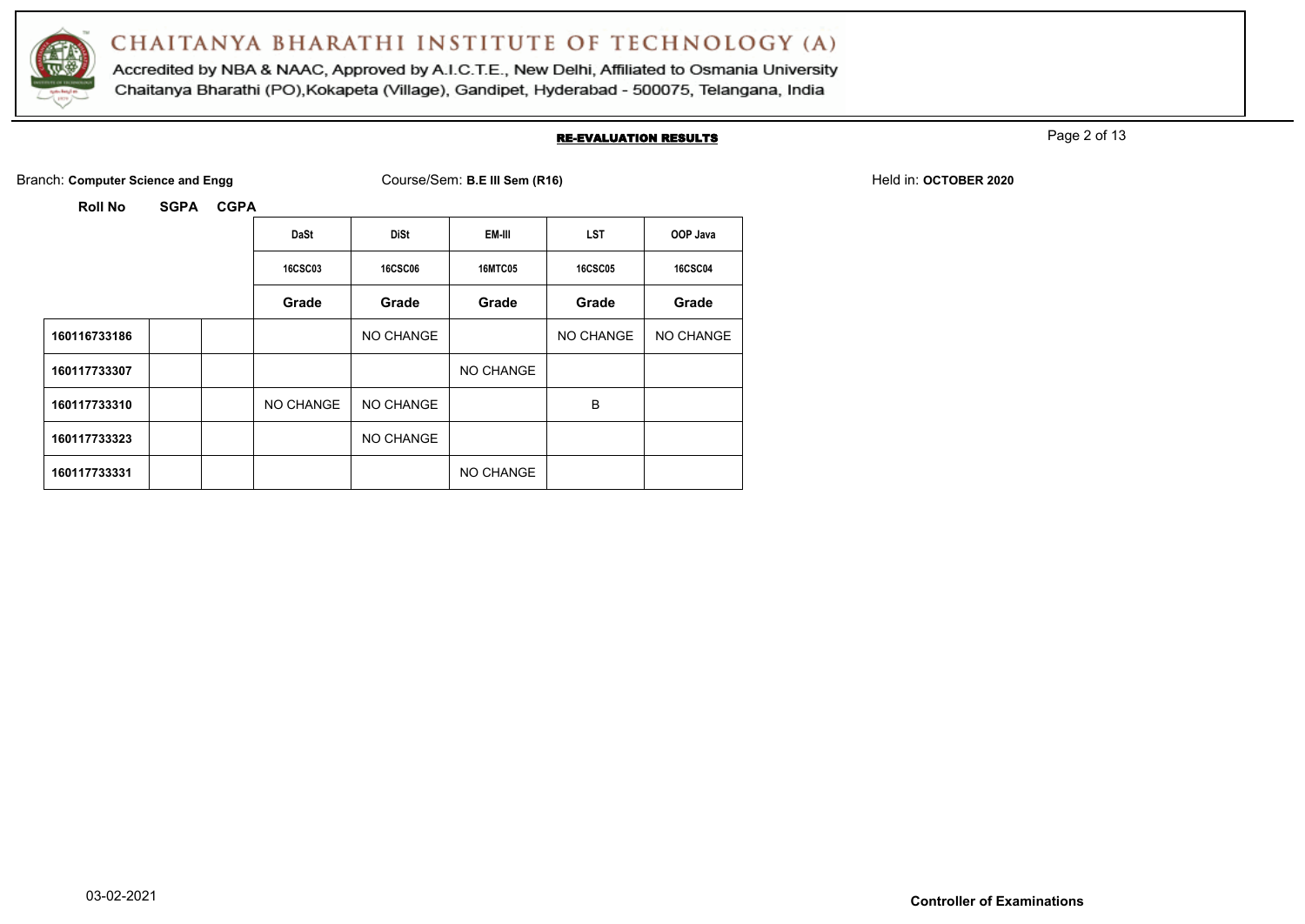

Accredited by NBA & NAAC, Approved by A.I.C.T.E., New Delhi, Affiliated to Osmania University Chaitanya Bharathi (PO), Kokapeta (Village), Gandipet, Hyderabad - 500075, Telangana, India

### RE-EVALUATION RESULTS

Page 3 of 13

Branch: Electrical and Electronics Engg **Course/Sem: B.E III Sem (R16)** Branch: **Held in: OCTOBER 2020** 

| <b>Roll No</b> | SGPA | <b>CGPA</b> |                  |
|----------------|------|-------------|------------------|
|                |      |             | EC-I             |
|                |      |             | <b>16EEC02</b>   |
|                |      |             | Grade            |
| 160116734041   |      |             | <b>NO CHANGE</b> |
| 160116734102   |      |             | <b>NO CHANGE</b> |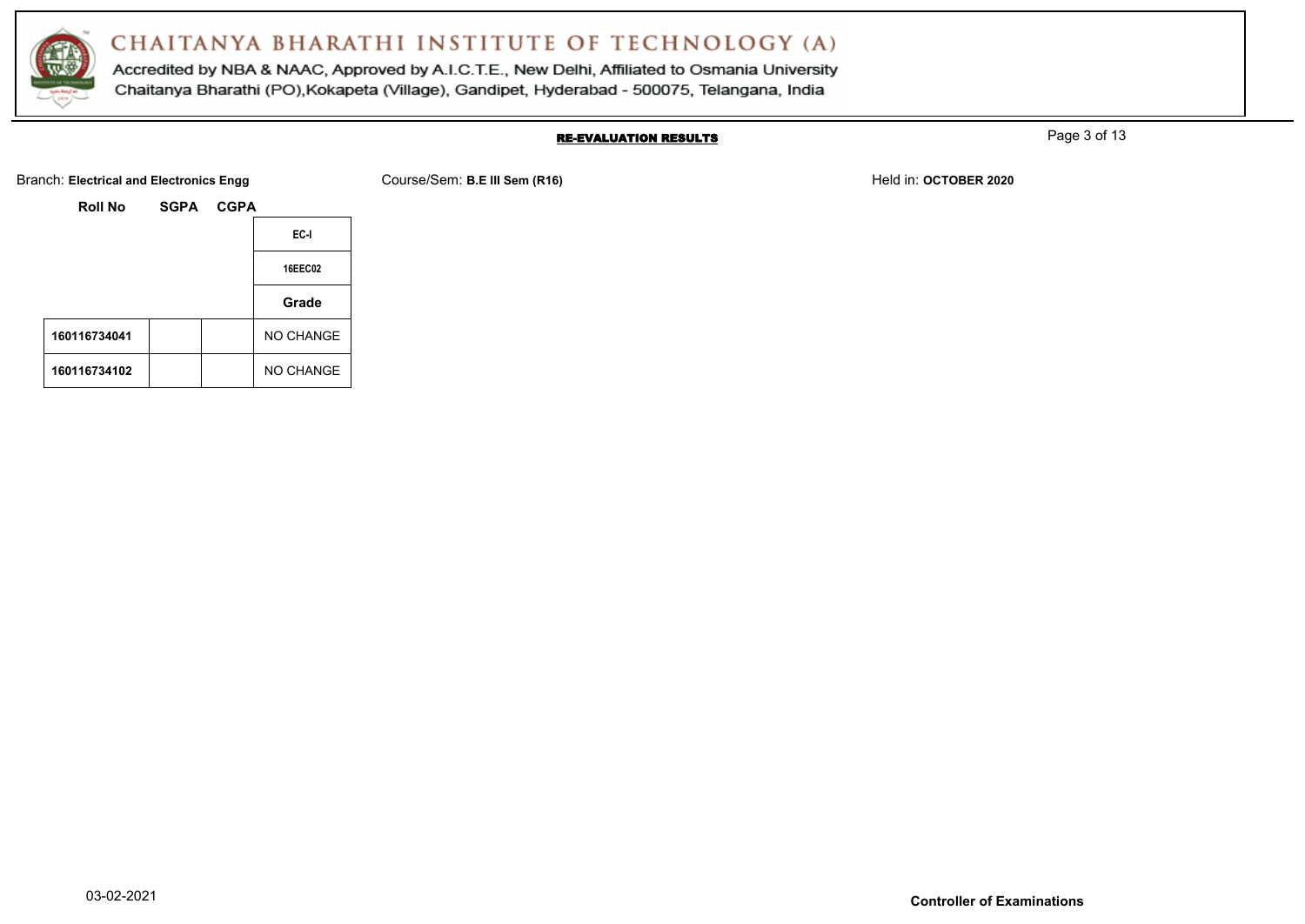

Accredited by NBA & NAAC, Approved by A.I.C.T.E., New Delhi, Affiliated to Osmania University Chaitanya Bharathi (PO), Kokapeta (Village), Gandipet, Hyderabad - 500075, Telangana, India

#### RE-EVALUATION RESULTS

Page 4 of 13

Branch: Electronics and Communication Engg Course/Sem: **B.E III Sem (R16)** Branch: **Held in: OCTOBER 2020** 

|              | <b>EDC</b>       | <b>ETTL</b>    | <b>NT</b>        | SS             |
|--------------|------------------|----------------|------------------|----------------|
|              | <b>16ECC03</b>   | <b>16ECC05</b> | <b>16ECC02</b>   | <b>16ECC04</b> |
|              | Grade            | Grade          | Grade            | Grade          |
| 160117735006 | A                | NO CHANGE      |                  | NO CHANGE      |
| 160117735050 | $C+$             |                |                  |                |
| 160117735084 |                  |                |                  | NO CHANGE      |
| 160117735098 | NO CHANGE        |                |                  | NO CHANGE      |
| 160117735115 |                  | NO CHANGE      |                  |                |
| 160117735133 |                  | NO CHANGE      | <b>NO CHANGE</b> | NO CHANGE      |
| 160117735155 | $C+$             |                | <b>NO CHANGE</b> |                |
| 160117735157 | NO CHANGE        |                |                  |                |
| 160117735165 | NO CHANGE        |                |                  | NO CHANGE      |
| 160117735173 |                  | NO CHANGE      |                  |                |
| 160117735310 |                  |                |                  | NO CHANGE      |
| 160117735334 | <b>NO CHANGE</b> |                |                  | D              |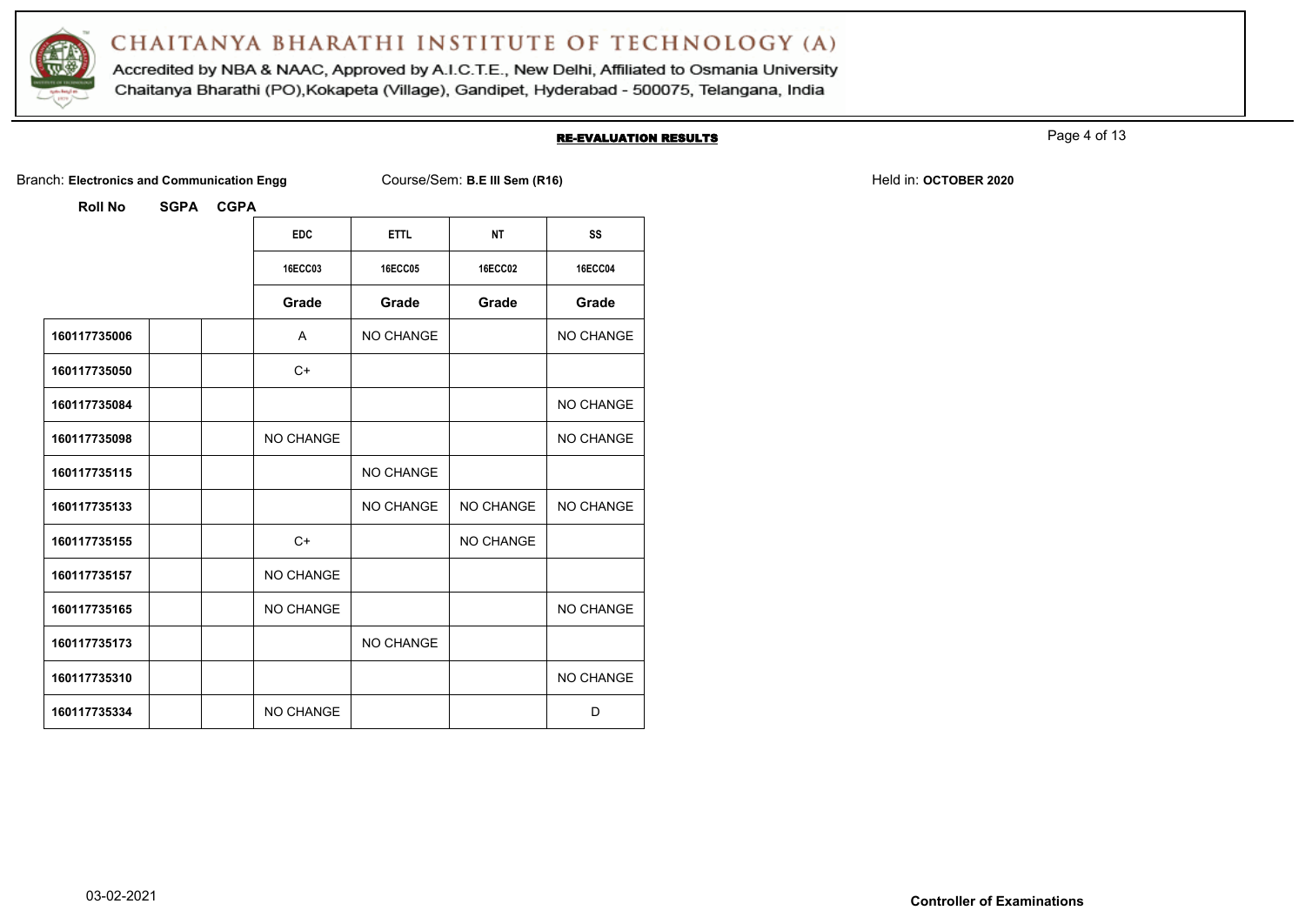

Accredited by NBA & NAAC, Approved by A.I.C.T.E., New Delhi, Affiliated to Osmania University Chaitanya Bharathi (PO), Kokapeta (Village), Gandipet, Hyderabad - 500075, Telangana, India

### RE-EVALUATION RESULTS

Page 5 of 13

Branch: Information Technology **Course/Sem: B.E III Sem (R16)** Branch: Information Technology Held in: **OCTOBER 2020** 

| <b>Roll No</b> | <b>SGPA</b> | <b>CGPA</b> |                |                |
|----------------|-------------|-------------|----------------|----------------|
|                |             |             | <b>DaSA</b>    | <b>DELD</b>    |
|                |             |             | <b>16ITC02</b> | <b>16ITC04</b> |
|                |             |             | Grade          | Grade          |
| 160117737036   |             |             |                | NO CHANGE      |
| 160117737311   |             |             | NO CHANGE      |                |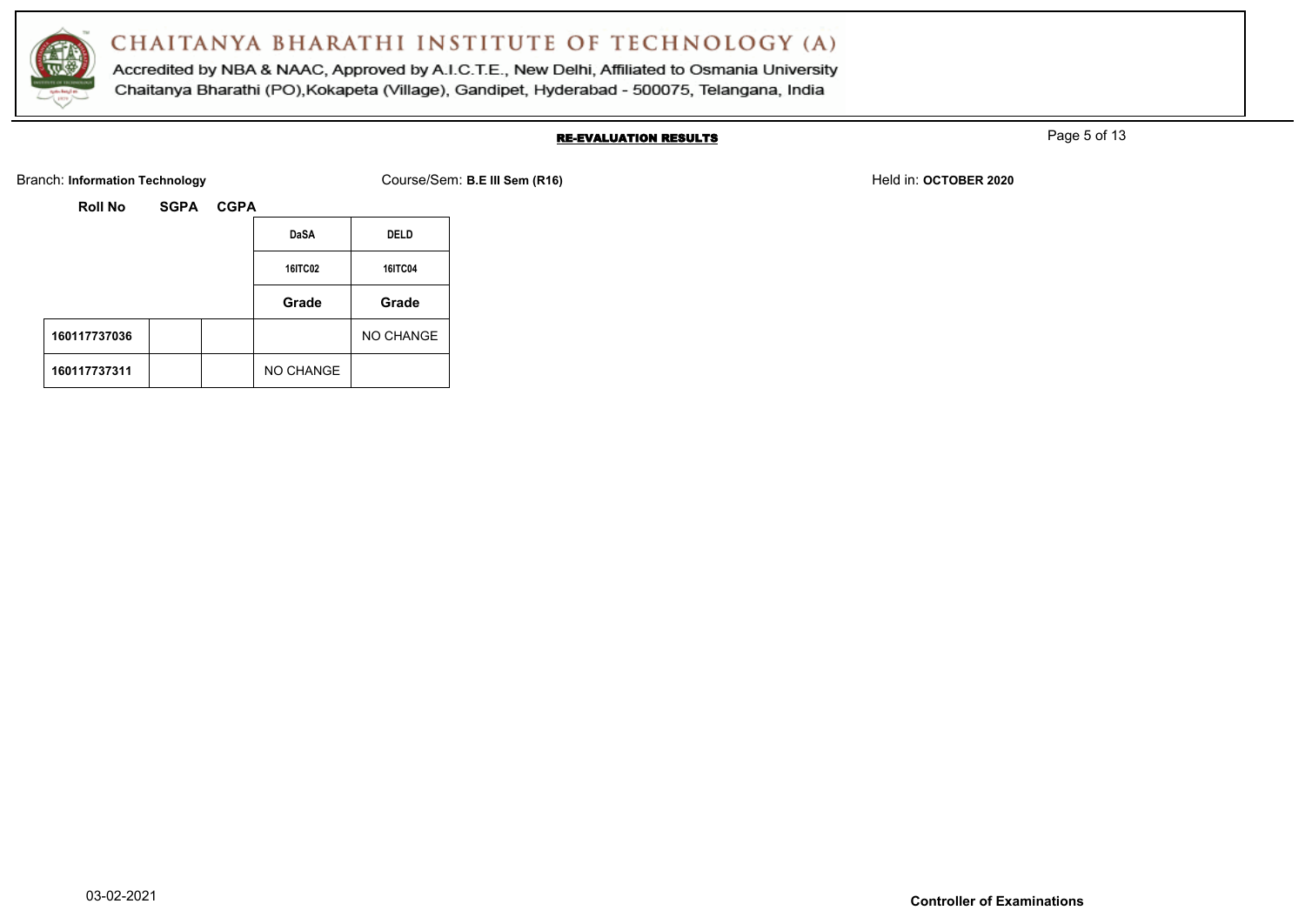

Accredited by NBA & NAAC, Approved by A.I.C.T.E., New Delhi, Affiliated to Osmania University Chaitanya Bharathi (PO), Kokapeta (Village), Gandipet, Hyderabad - 500075, Telangana, India

#### RE-EVALUATION RESULTS

Page 6 of 13

Branch: Mechanical Engineering **Course/Sem: B.E III Sem (R16)** Branch: Mechanical Engineering **Held in: OCTOBER 2020** 

|              |      |      | <b>EEA</b>     | EM-III         | <b>FD</b>      | MМ             |
|--------------|------|------|----------------|----------------|----------------|----------------|
|              |      |      | <b>16MBC01</b> | <b>16MTC05</b> | <b>16MEC06</b> | <b>16MEC05</b> |
|              |      |      | Grade          | Grade          | Grade          | Grade          |
| 160117736055 |      |      |                |                | NO CHANGE      |                |
| 160117736077 | 4.90 | 5.27 |                | C+             |                |                |
| 160117736313 |      |      | NO CHANGE      |                |                | NO CHANGE      |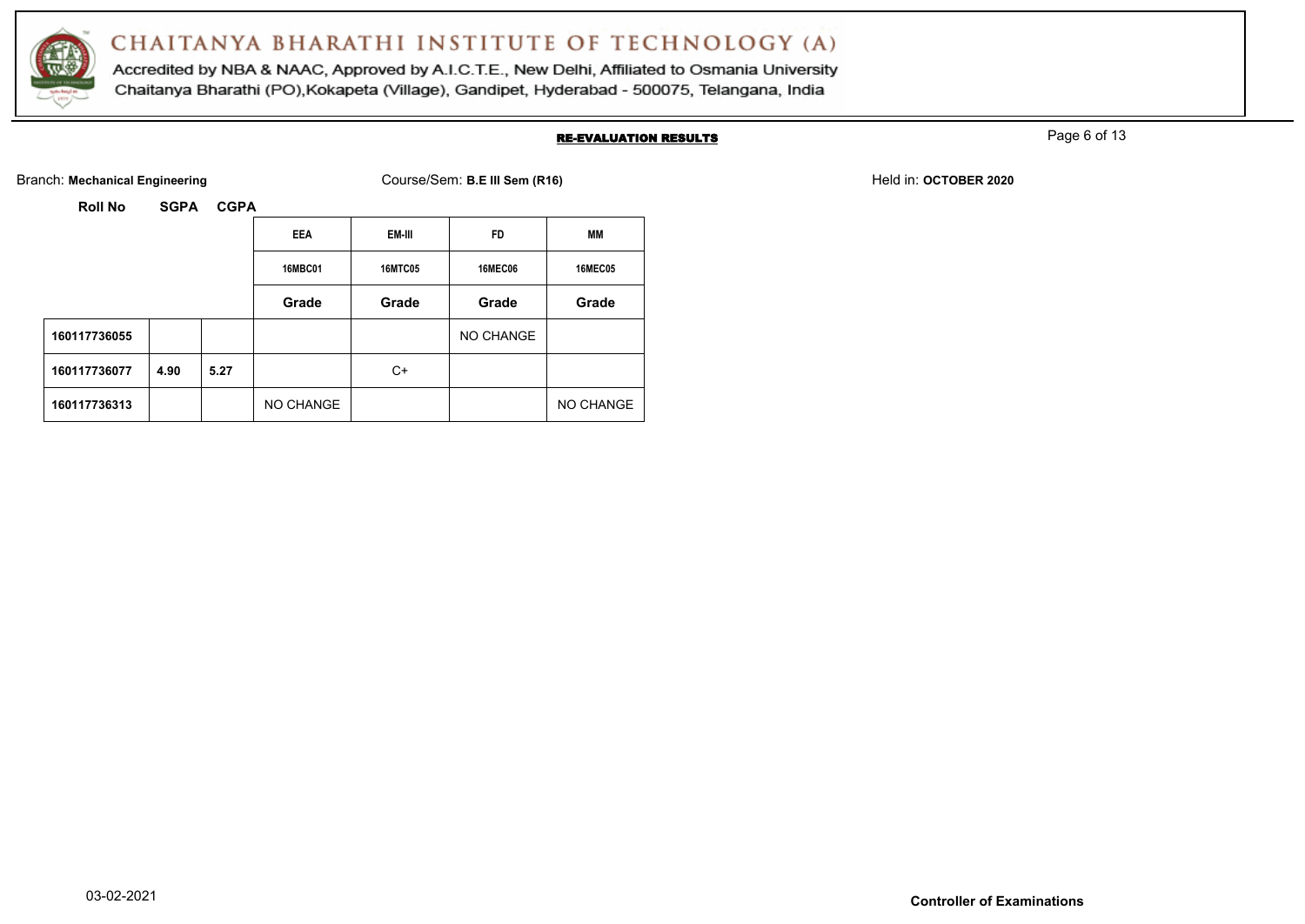

Accredited by NBA & NAAC, Approved by A.I.C.T.E., New Delhi, Affiliated to Osmania University Chaitanya Bharathi (PO), Kokapeta (Village), Gandipet, Hyderabad - 500075, Telangana, India

### RE-EVALUATION RESULTS

Page 7 of 13

Branch: **Production Engineering Course/Sem: B.E III Sem (R16)** Branch: **Production Engineering Held in: OCTOBER 2020** 

| Roll No | <b>SGPA</b> |
|---------|-------------|
|         |             |

|              |  |                | EM-III         | <b>FD</b> |
|--------------|--|----------------|----------------|-----------|
|              |  | <b>16MTC05</b> | <b>16MEC06</b> |           |
|              |  |                | Grade          | Grade     |
| 160117738048 |  |                | NO CHANGE      | NO CHANGE |
| 160117738308 |  |                |                | D         |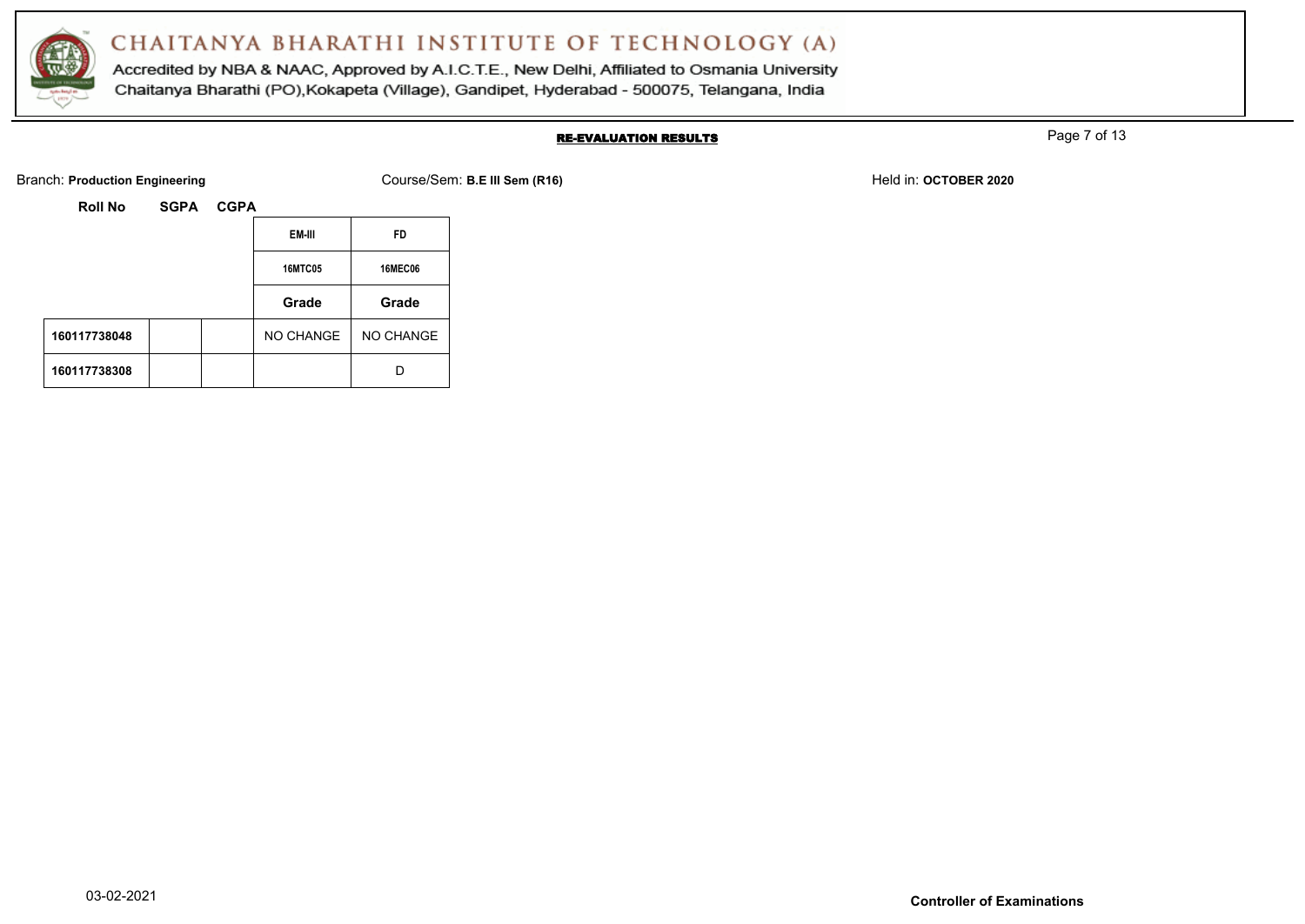

Accredited by NBA & NAAC, Approved by A.I.C.T.E., New Delhi, Affiliated to Osmania University Chaitanya Bharathi (PO), Kokapeta (Village), Gandipet, Hyderabad - 500075, Telangana, India

#### RE-EVALUATION RESULTS

Page 8 of 13

Branch: Civil Engineering **COULS EXECUTE:** Course/Sem: B.E III Sem (R18) Held in: OCTOBER 2020

| KOII NO      | 59PA | <b>UUPA</b> |                |                |                |                  |
|--------------|------|-------------|----------------|----------------|----------------|------------------|
|              |      |             | <b>FM</b>      | M-III          | SG             | <b>SM</b>        |
|              |      |             | <b>18CEC05</b> | <b>18MTC05</b> | <b>18CEC04</b> | <b>18CEC03</b>   |
|              |      |             | Grade          | Grade          | Grade          | Grade            |
| 160117732021 |      |             |                |                | NO CHANGE      |                  |
| 160117732029 |      |             |                | NO CHANGE      |                |                  |
| 160118732082 |      |             |                |                |                | NO CHANGE        |
| 160118732085 | 5.62 | 6.45        |                |                | C              |                  |
| 160118732087 |      |             | NO CHANGE      |                |                |                  |
| 160118732094 |      |             |                |                |                | <b>NO CHANGE</b> |
| 160118732110 |      |             |                |                |                | NO CHANGE        |
| 160118732306 |      |             |                |                | NO CHANGE      |                  |
| 160118732316 |      |             |                |                |                | NO CHANGE        |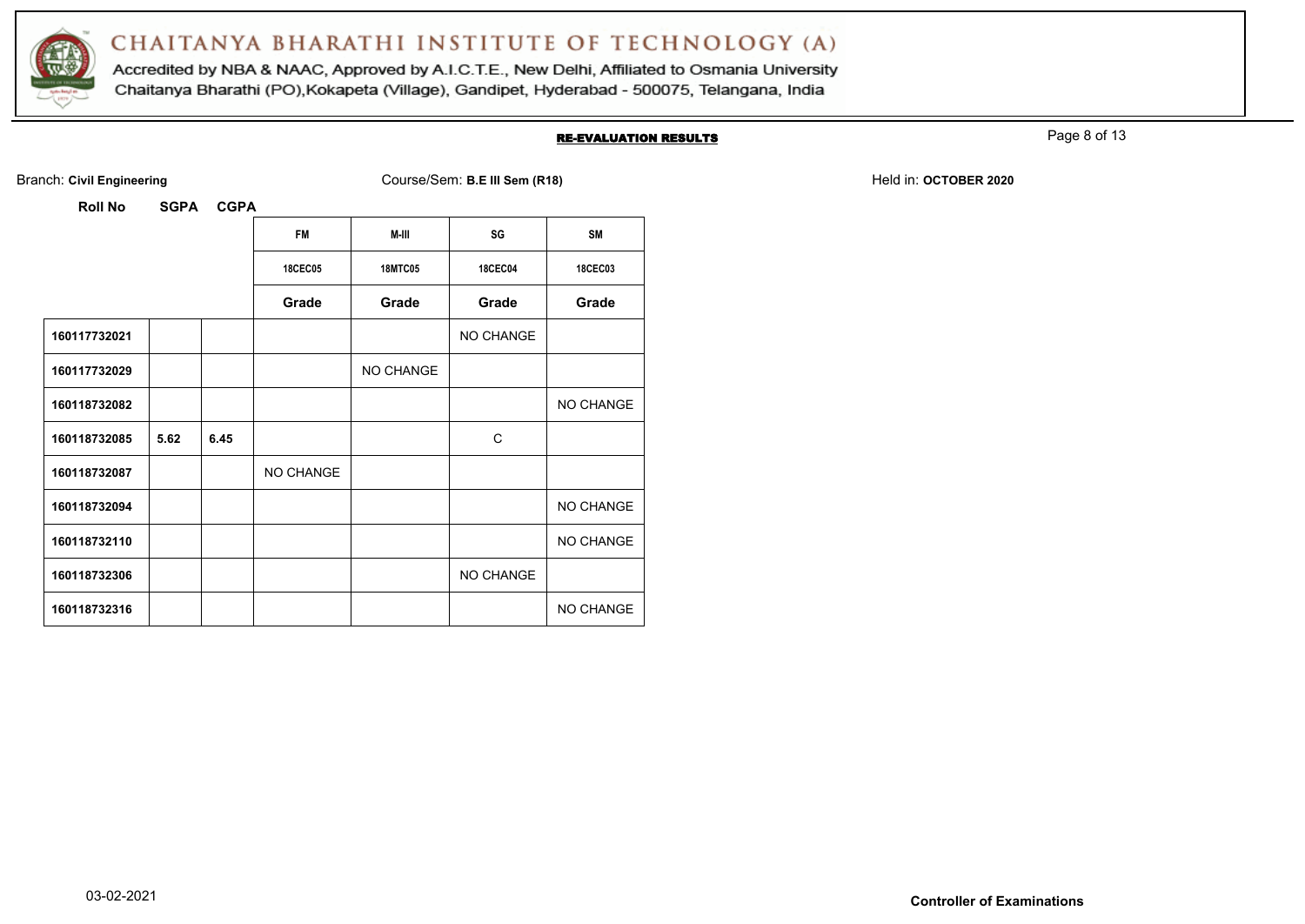

Accredited by NBA & NAAC, Approved by A.I.C.T.E., New Delhi, Affiliated to Osmania University Chaitanya Bharathi (PO), Kokapeta (Village), Gandipet, Hyderabad - 500075, Telangana, India

### RE-EVALUATION RESULTS

Page 9 of 13

Branch: Electrical and Electronics Engg **Course/Sem: B.E III Sem (R18)** Branch: Electrical and Electronics Engg Course/Sem: B.E III Sem (R18)

| <b>Roll No</b> | <b>SGPA</b> | <b>CGPA</b> |                |                |                |
|----------------|-------------|-------------|----------------|----------------|----------------|
|                |             |             | AM             | <b>ECA</b>     | EF             |
|                |             |             | <b>18MTC07</b> | <b>18EEC06</b> | <b>18EEC05</b> |
|                |             |             | Grade          | Grade          | Grade          |
| 160118734013   |             |             |                | NO CHANGE      |                |
| 160118734115   |             |             |                | NO CHANGE      |                |
| 160118734310   |             |             | NO CHANGE      |                | NO CHANGE      |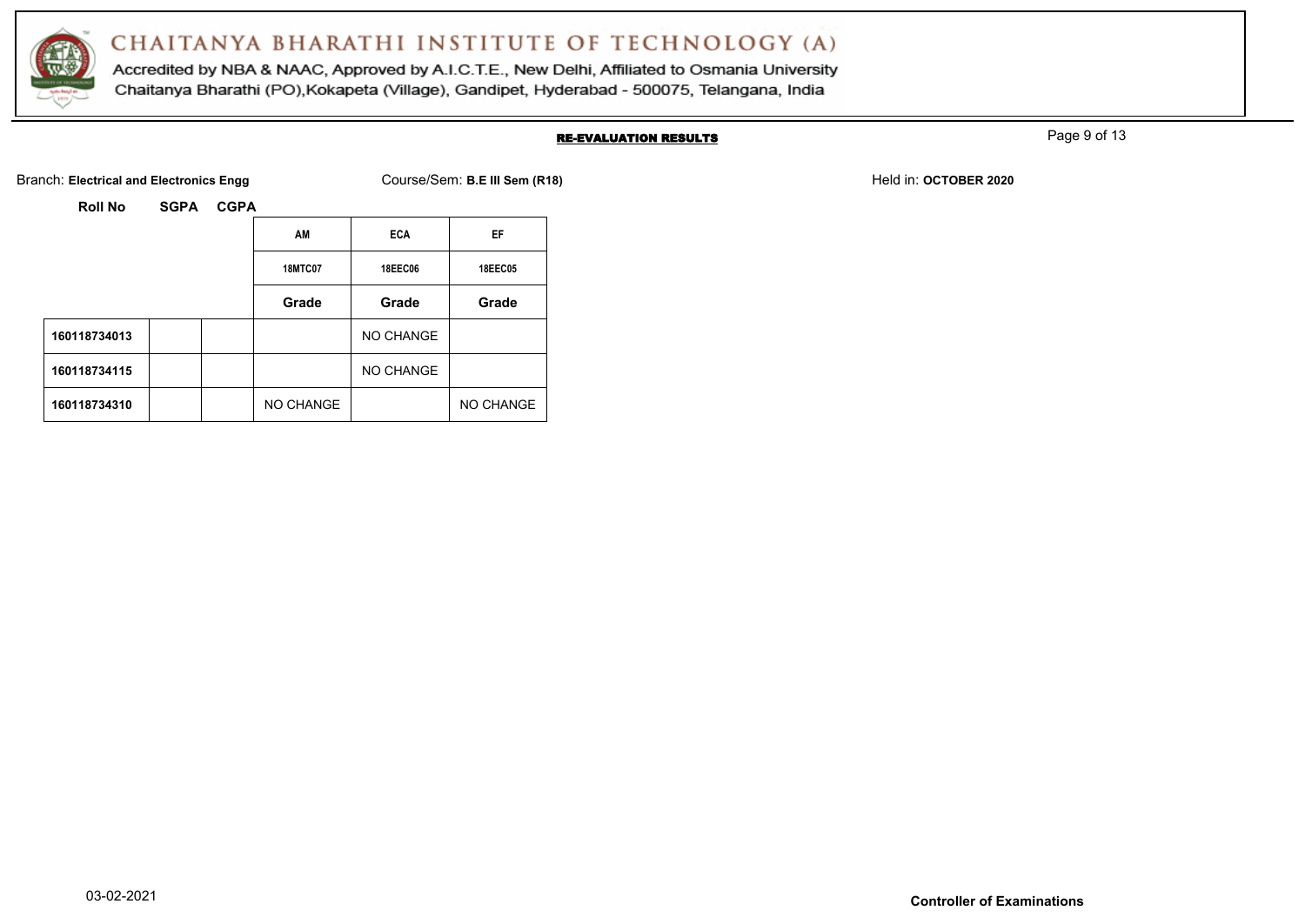

Accredited by NBA & NAAC, Approved by A.I.C.T.E., New Delhi, Affiliated to Osmania University Chaitanya Bharathi (PO), Kokapeta (Village), Gandipet, Hyderabad - 500075, Telangana, India

#### RE-EVALUATION RESULTS

Page 10 of 13

Branch: Electronics and Communication Engg Course/Sem: B.E III Sem (R18) Branch: Electronics and Communication Engg

| <b>Roll No</b> | SGPA CGPA |  |
|----------------|-----------|--|

| טוו ווטרו    | ה וטט | $\sim$ |                |                |                  |                  |
|--------------|-------|--------|----------------|----------------|------------------|------------------|
|              |       |        | <b>ED</b>      | <b>ETTL</b>    | <b>NT</b>        | S&S              |
|              |       |        | <b>18ECC02</b> | <b>18ECC01</b> | <b>18ECC03</b>   | <b>18ECC04</b>   |
|              |       |        | Grade          | Grade          | Grade            | Grade            |
| 160118735020 |       |        |                |                |                  | <b>NO CHANGE</b> |
| 160118735070 | 7.53  | 7.43   | NO CHANGE      | $A+$           |                  |                  |
| 160118735104 |       |        |                | NO CHANGE      |                  | NO CHANGE        |
| 160118735112 |       |        |                |                |                  | <b>NO CHANGE</b> |
| 160118735116 |       |        |                |                |                  | <b>NO CHANGE</b> |
| 160118735118 |       |        |                |                |                  | <b>NO CHANGE</b> |
| 160118735128 | 6.73  | 6.66   | $B+$           |                |                  |                  |
| 160118735137 | 5.75  | 6.74   |                | NO CHANGE      | <b>NO CHANGE</b> |                  |
| 160118735139 |       |        |                | NO CHANGE      |                  |                  |
| 160118735166 |       |        |                |                | <b>NO CHANGE</b> |                  |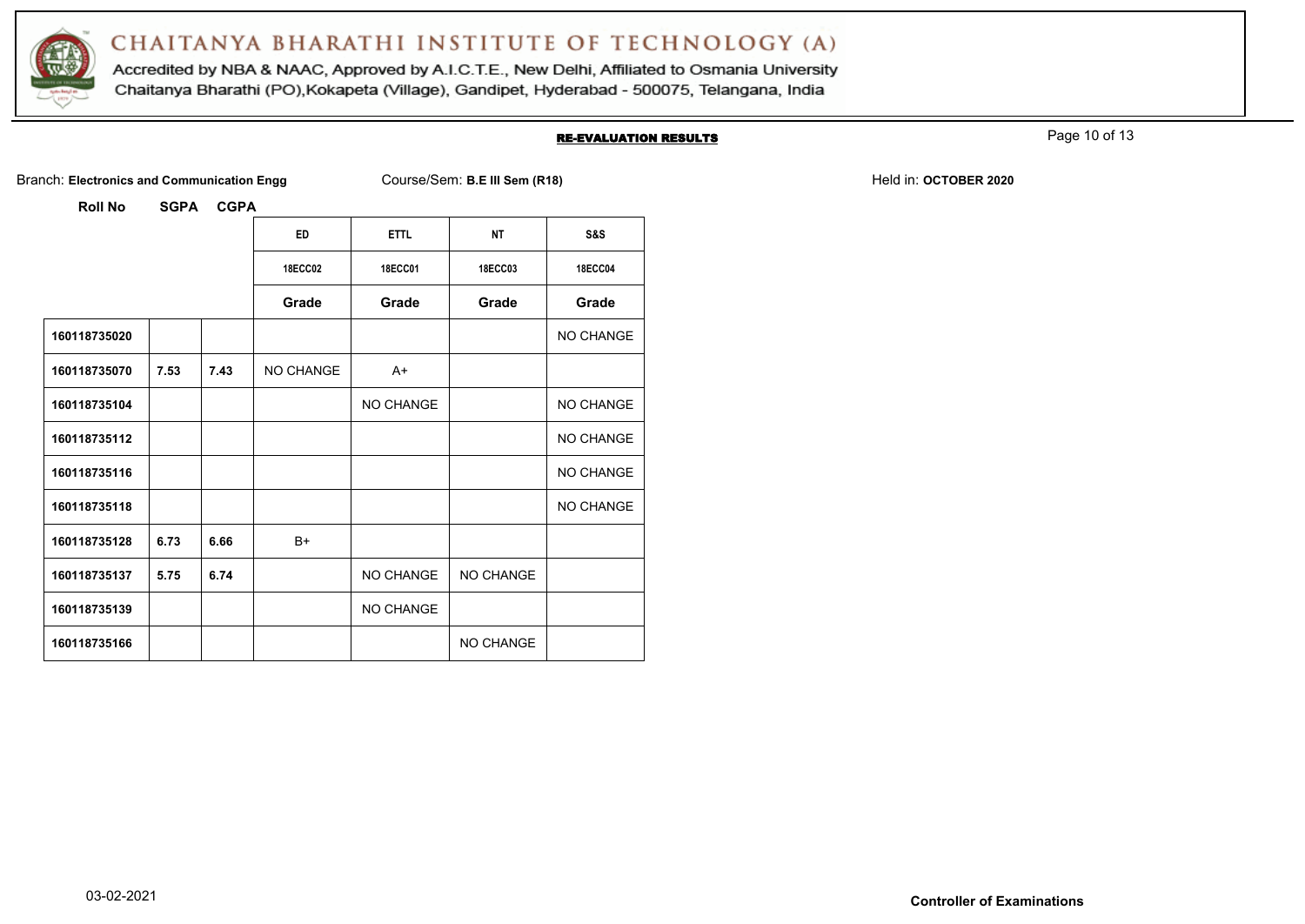

Accredited by NBA & NAAC, Approved by A.I.C.T.E., New Delhi, Affiliated to Osmania University Chaitanya Bharathi (PO), Kokapeta (Village), Gandipet, Hyderabad - 500075, Telangana, India

### RE-EVALUATION RESULTS

Page 11 of 13

| <b>Branch: Information Technology</b> | Course/Sem: B.E III Sem (R18) | Held in: OCTOBER 2020 |
|---------------------------------------|-------------------------------|-----------------------|
|---------------------------------------|-------------------------------|-----------------------|

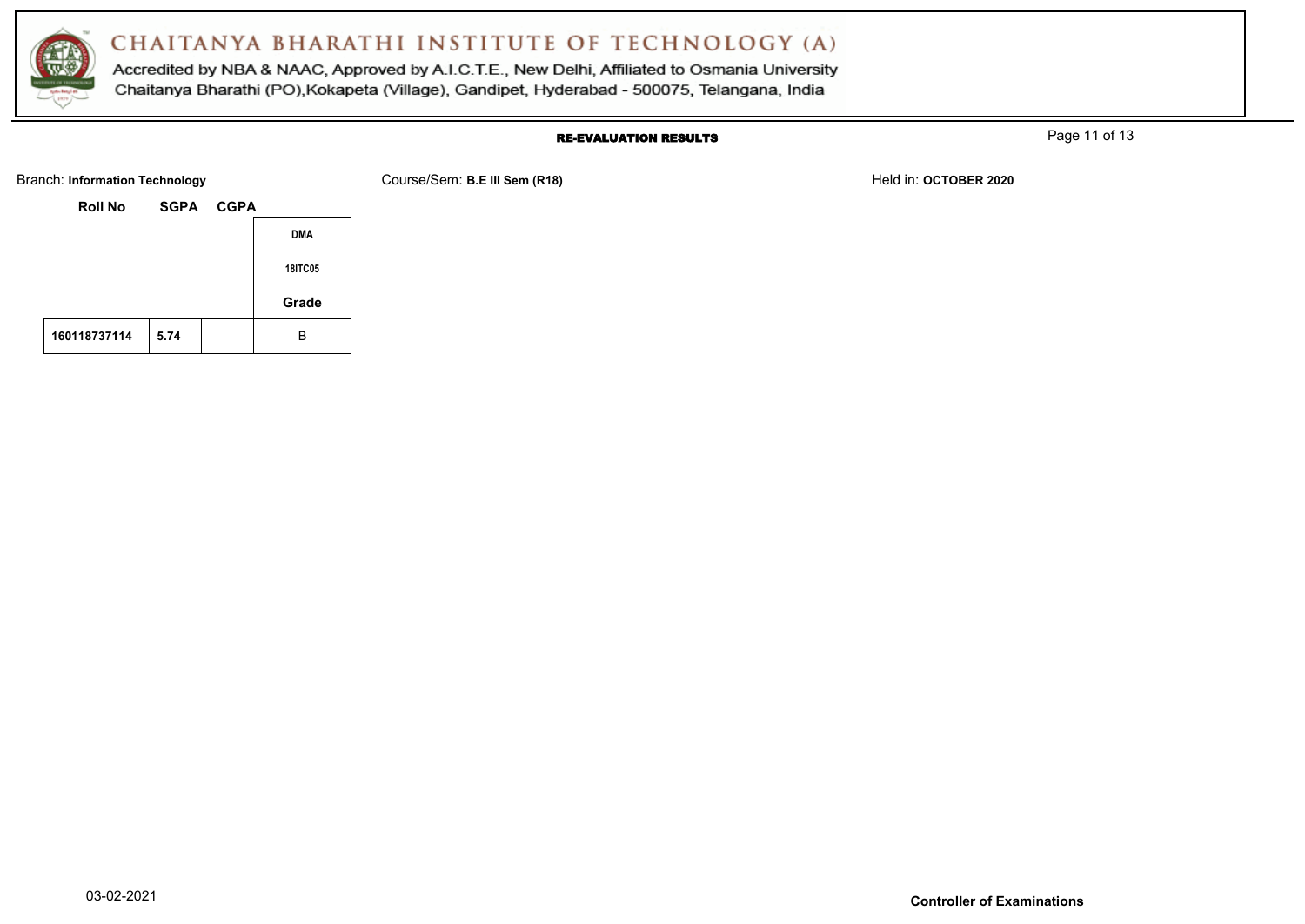

Accredited by NBA & NAAC, Approved by A.I.C.T.E., New Delhi, Affiliated to Osmania University Chaitanya Bharathi (PO), Kokapeta (Village), Gandipet, Hyderabad - 500075, Telangana, India

#### RE-EVALUATION RESULTS

Page 12 of 13

Branch: Mechanical Engineering **Course/Sem: B.E III Sem (R18)** Branch: Mechanical Engineering Held in: **OCTOBER 2020** 

**Roll No SGPA CGPA ICFP MEA M-III MOM 18EGM01 18MBC01 18MTC05 18MEC04 Grade Grade Grade Grade 160118736024** NO CHANGE **160118736067** NO CHANGE 160118736083 NO CHANGE NO CHANGE NO CHANGE NO CHANGE 160118736307 6.62 **NO CHANGE NO CHANGE**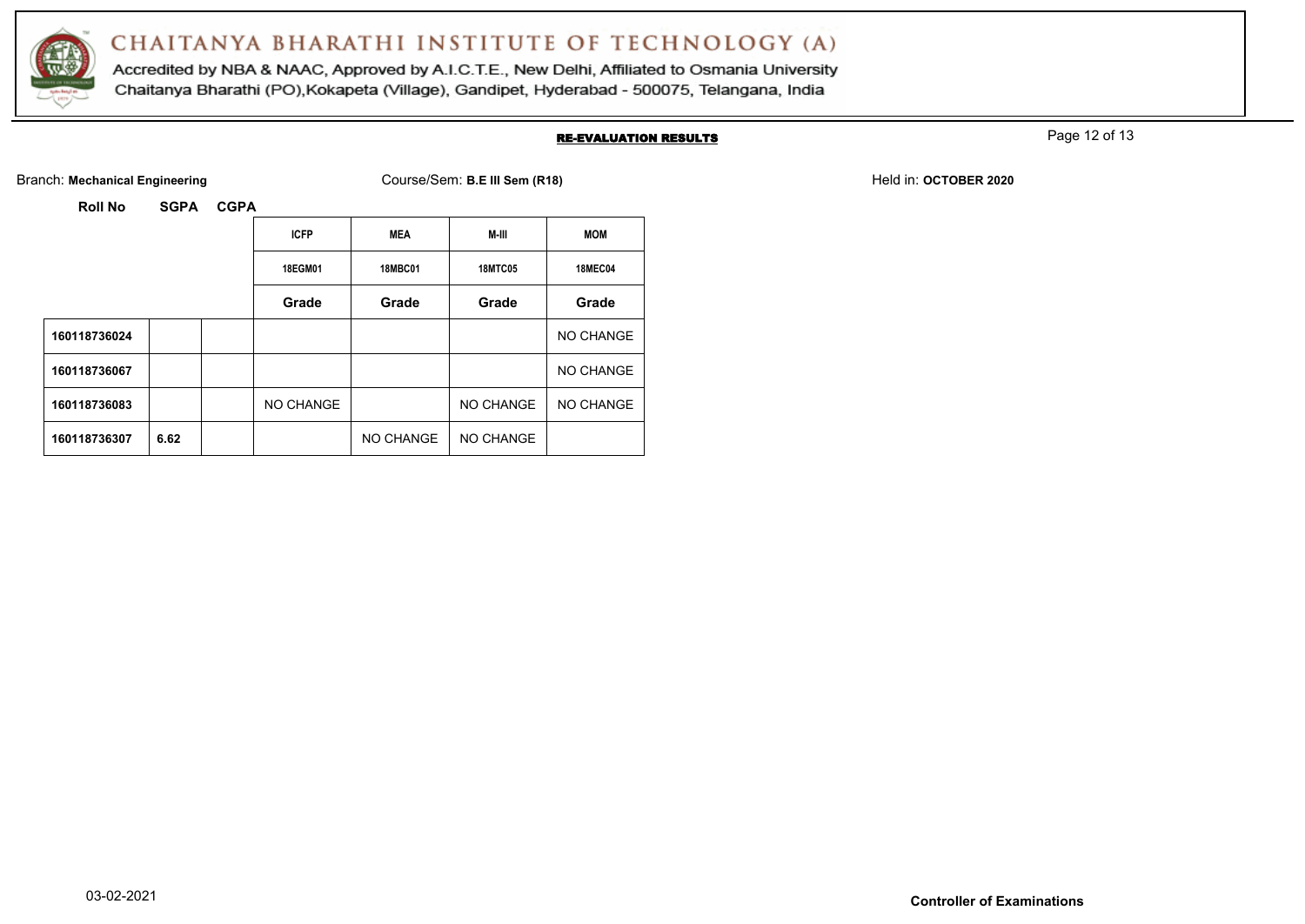

Accredited by NBA & NAAC, Approved by A.I.C.T.E., New Delhi, Affiliated to Osmania University Chaitanya Bharathi (PO), Kokapeta (Village), Gandipet, Hyderabad - 500075, Telangana, India

#### RE-EVALUATION RESULTS

Page 13 of 13

Branch: **Production Engineering Course/Sem: B.E III Sem (R18)** Branch: **Production Engineering Held in: OCTOBER 2020** 

|              | <b>EEA</b>     | <b>FPHM</b>    | M-III          | <b>MOM</b>     |
|--------------|----------------|----------------|----------------|----------------|
|              | <b>18MBC01</b> | <b>18MEC10</b> | <b>18MTC05</b> | <b>18MEC04</b> |
|              | Grade          | Grade          | Grade          | Grade          |
| 160117738039 |                |                | NO CHANGE      |                |
| 160118738010 |                | NO CHANGE      |                |                |
| 160118738015 |                | NO CHANGE      | NO CHANGE      | NO CHANGE      |
| 160118738019 |                |                |                | NO CHANGE      |
| 160118738022 | NO CHANGE      | NO CHANGE      |                |                |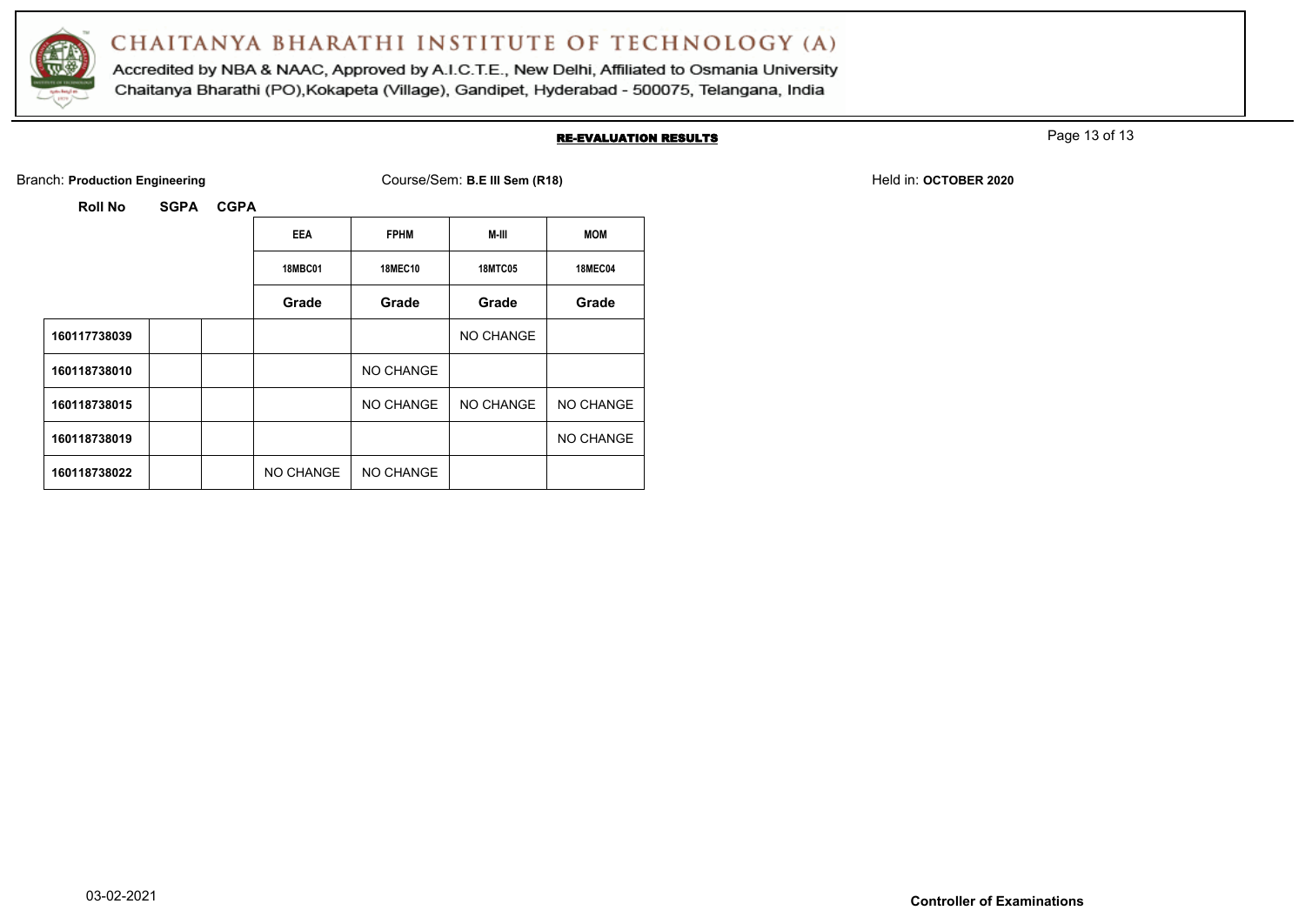

Accredited by NBA & NAAC, Approved by A.I.C.T.E., New Delhi, Affiliated to Osmania University Chaitanya Bharathi (PO), Kokapeta (Village), Gandipet, Hyderabad - 500075, Telangana, India

#### RE-EVALUATION RESULTS

Page 1 of 2

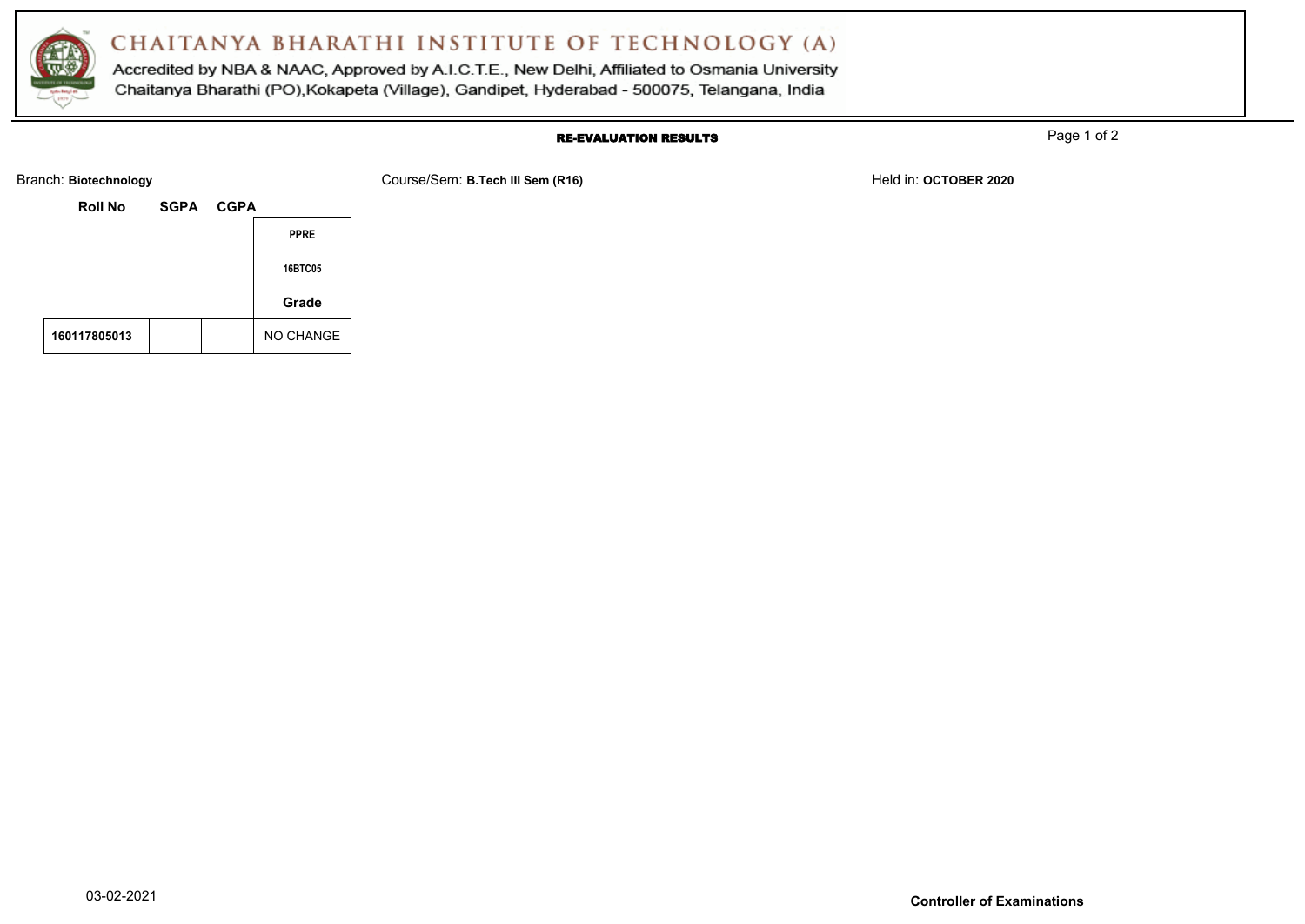

Accredited by NBA & NAAC, Approved by A.I.C.T.E., New Delhi, Affiliated to Osmania University Chaitanya Bharathi (PO), Kokapeta (Village), Gandipet, Hyderabad - 500075, Telangana, India

#### RE-EVALUATION RESULTS

Page 2 of 2

Branch: Chemical Engineering **Course/Sem: B.Tech III Sem (R16)** Held in: OCTOBER 2020

| <b>Roll No</b> | <b>SGPA</b> | <b>CGPA</b> |                |                |
|----------------|-------------|-------------|----------------|----------------|
|                |             |             | <b>EEA</b>     | EM-III         |
|                |             |             | <b>16MBC01</b> | <b>16MTC05</b> |
|                |             |             |                |                |
|                |             |             | Grade          | Grade          |
| 160116802028   |             |             |                | NO CHANGE      |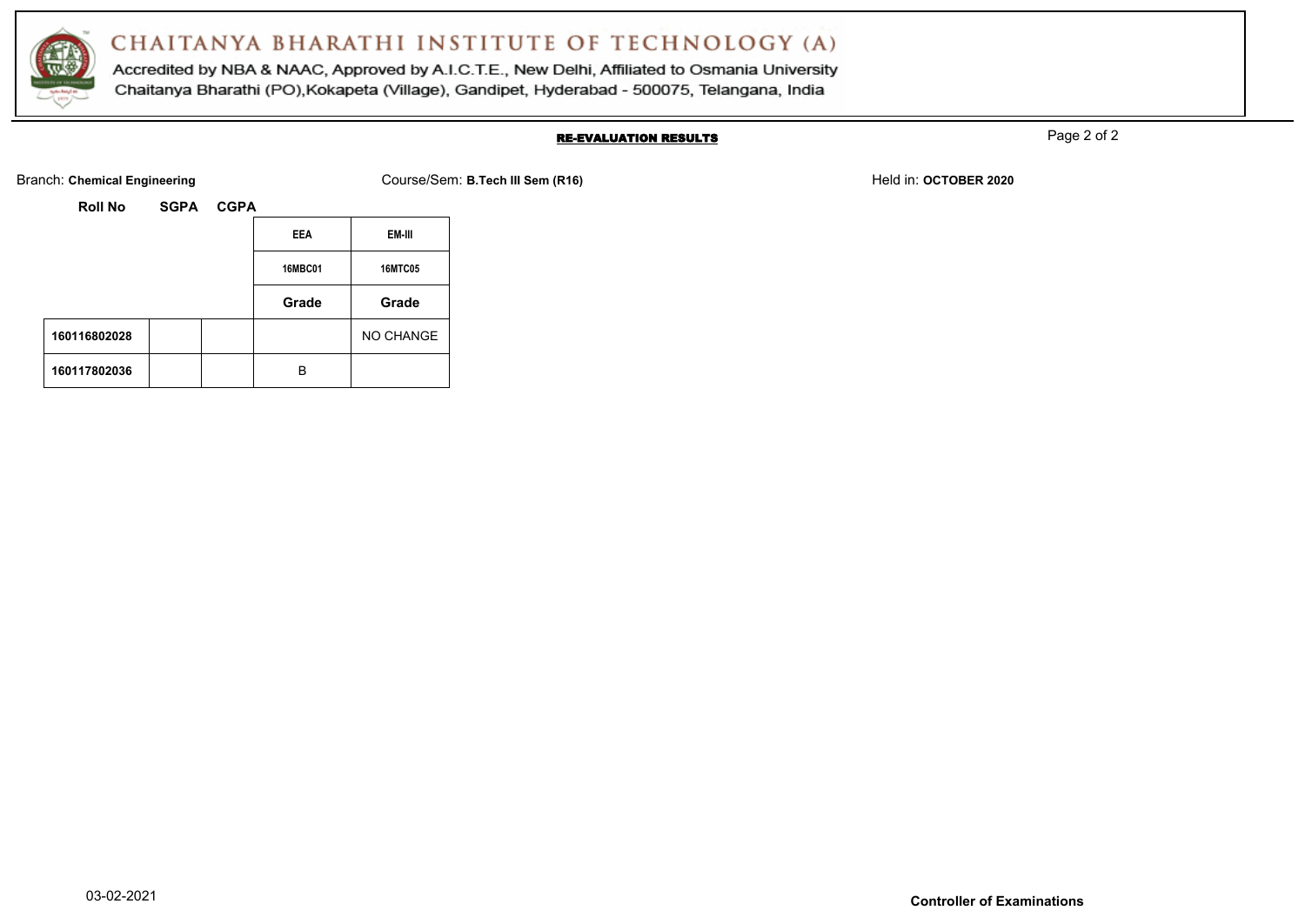

Accredited by NBA & NAAC, Approved by A.I.C.T.E., New Delhi, Affiliated to Osmania University Chaitanya Bharathi (PO), Kokapeta (Village), Gandipet, Hyderabad - 500075, Telangana, India

#### RE-EVALUATION RESULTS

Page 1 of 8

| <b>Roll No</b> | <b>SGPA</b> | <b>CGPA</b> |                |                |           |                |             |
|----------------|-------------|-------------|----------------|----------------|-----------|----------------|-------------|
|                |             |             | <b>CMA</b>     | FM-I           | SM-II     | <b>TE</b>      | <b>WWWE</b> |
|                |             |             | <b>16CEC11</b> | <b>16CEC14</b> | 16CEC13   | <b>16CEC10</b> | 16CEC12     |
|                |             |             | Grade          | Grade          | Grade     | Grade          | Grade       |
| 160116732029   |             |             |                | NO CHANGE      | NO CHANGE |                |             |
| 160116732034   |             |             |                | $C+$           |           | NO CHANGE      |             |
| 160116732053   | 5.50        | 5.43        |                |                |           | B+             |             |
| 160116732059   |             |             |                |                | NO CHANGE | NO CHANGE      |             |
| 160116732067   |             |             |                |                | NO CHANGE |                |             |
| 160116732083   |             |             |                |                | NO CHANGE |                |             |
| 160116732087   |             |             |                | NO CHANGE      | NO CHANGE | NO CHANGE      |             |
| 160116732114   |             |             |                |                |           | NO CHANGE      |             |
| 160117732018   | 5.81        | 6.05        |                |                |           | $C+$           |             |
| 160117732023   |             |             | NO CHANGE      |                |           | NO CHANGE      |             |
| 160117732027   | 5.59        | 5.53        |                |                |           | B              |             |
| 160117732030   | 4.96        | 5.55        |                |                |           | $C+$           |             |
| 160117732042   | 5.74        | 5.84        |                |                |           | C+             |             |
| 160117732043   |             |             |                |                |           | NO CHANGE      |             |
| 160117732047   |             |             |                |                | NO CHANGE |                |             |

Branch: Civil Engineering **COULS EXECUTE:** Course/Sem: B.E IV Sem (R16) Held in: OCTOBER 2020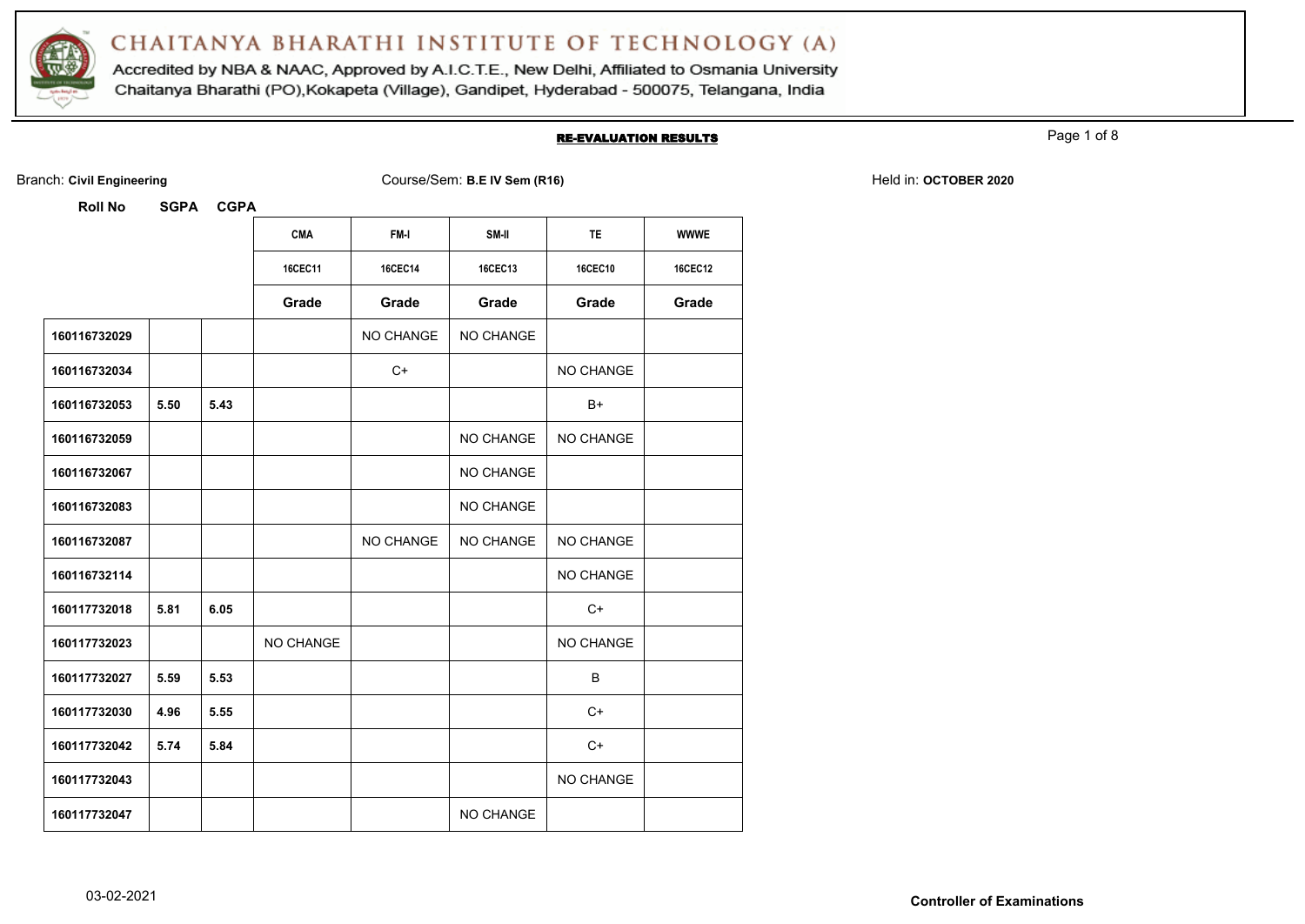

Accredited by NBA & NAAC, Approved by A.I.C.T.E., New Delhi, Affiliated to Osmania University Chaitanya Bharathi (PO), Kokapeta (Village), Gandipet, Hyderabad - 500075, Telangana, India

#### RE-EVALUATION RESULTS

Page 2 of 8

| <b>Roll No</b> | <b>SGPA</b> | <b>CGPA</b> |                |                |           |                |                |
|----------------|-------------|-------------|----------------|----------------|-----------|----------------|----------------|
|                |             |             | <b>CMA</b>     | FM-I           | SM-II     | <b>TE</b>      | <b>WWWE</b>    |
|                |             |             | <b>16CEC11</b> | <b>16CEC14</b> | 16CEC13   | <b>16CEC10</b> | <b>16CEC12</b> |
|                |             |             | Grade          | Grade          | Grade     | Grade          | Grade          |
| 160117732057   |             |             |                |                | NO CHANGE | NO CHANGE      |                |
| 160117732077   |             |             |                | $C+$           |           | $C+$           |                |
| 160117732080   |             |             |                |                | NO CHANGE |                |                |
| 160117732094   | 5.87        | 5.90        |                |                |           | $C+$           |                |
| 160117732108   |             |             |                |                |           |                | NO CHANGE      |
| 160117732110   | 5.41        |             |                |                |           | $B+$           |                |

Branch: Civil Engineering **COULS EXECUTE:** Course/Sem: B.E IV Sem (R16) Held in: OCTOBER 2020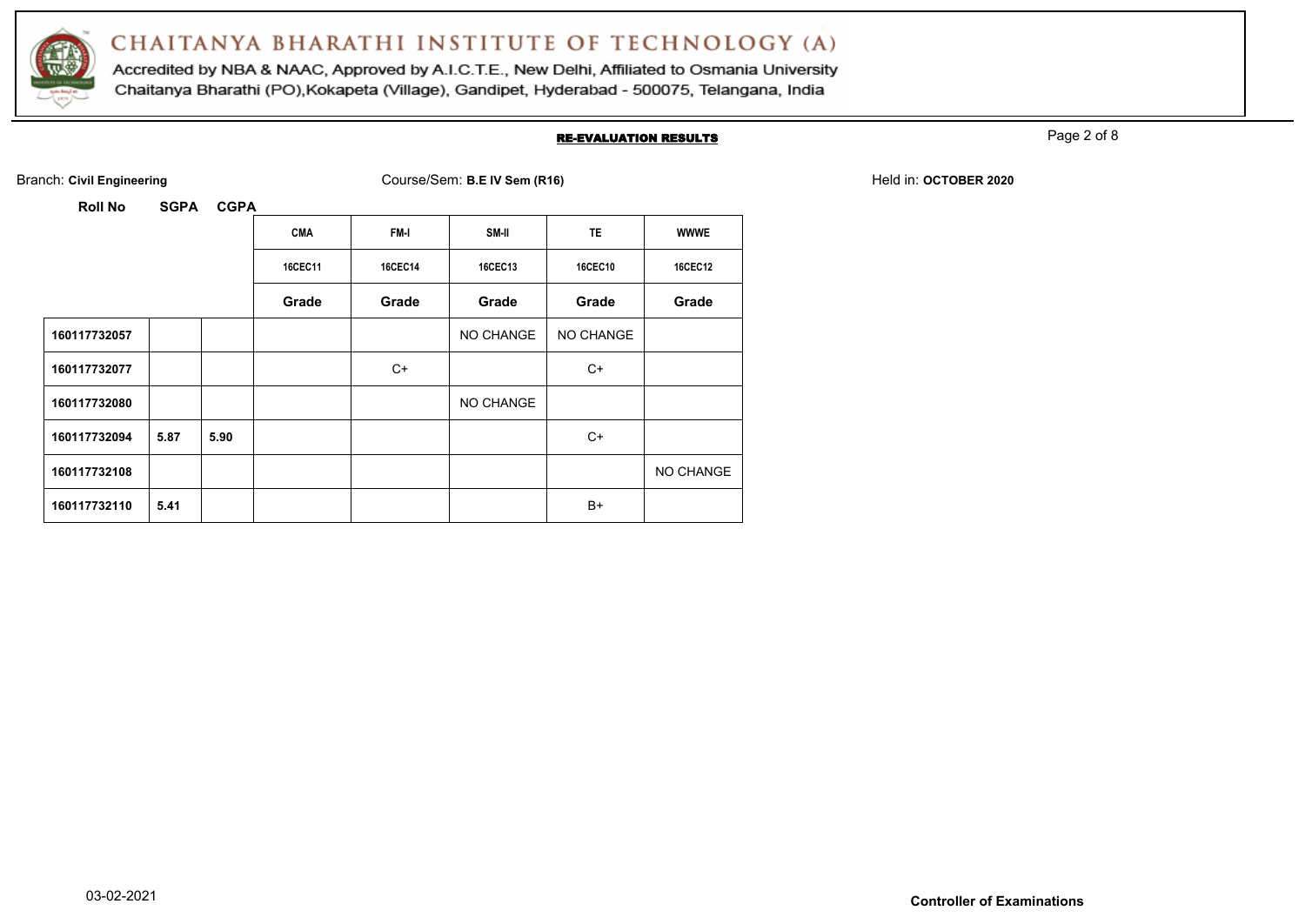

Accredited by NBA & NAAC, Approved by A.I.C.T.E., New Delhi, Affiliated to Osmania University Chaitanya Bharathi (PO), Kokapeta (Village), Gandipet, Hyderabad - 500075, Telangana, India

### RE-EVALUATION RESULTS

Page 3 of 8

Branch: **Computer Science and Engg Course/Sem: B.E IV Sem (R16)** Branch: **B.E IV Sem (R16)** Held in: **OCTOBER 2020** 

|              | <b>PSR</b>       | SS             |
|--------------|------------------|----------------|
|              | <b>16CSC13</b>   | <b>16CSE03</b> |
|              | Grade            | Grade          |
| 160117733040 | <b>NO CHANGE</b> | А              |
| 160117733088 | NO CHANGE        |                |
| 160117733310 | NO CHANGE        |                |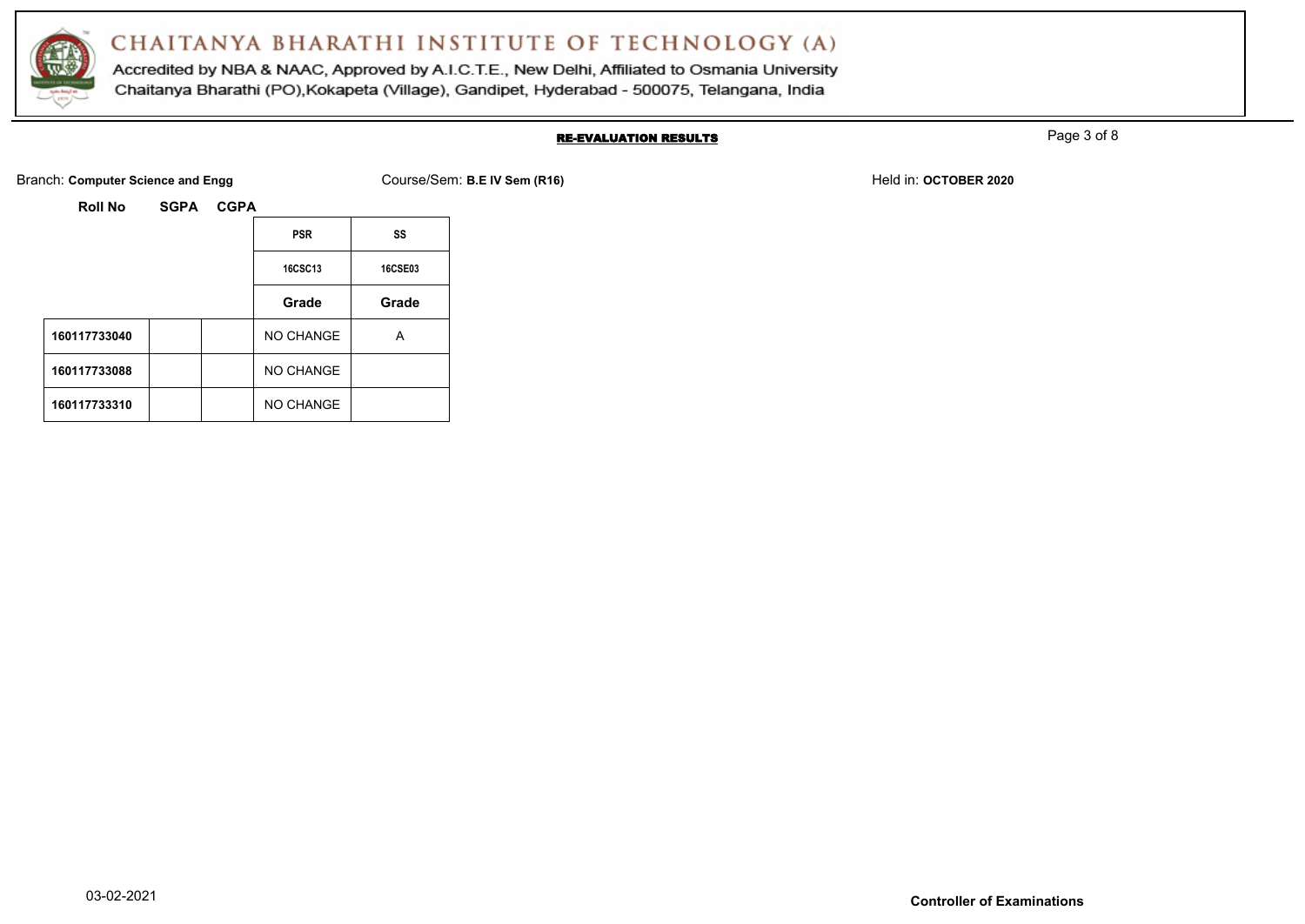

Accredited by NBA & NAAC, Approved by A.I.C.T.E., New Delhi, Affiliated to Osmania University Chaitanya Bharathi (PO), Kokapeta (Village), Gandipet, Hyderabad - 500075, Telangana, India

#### RE-EVALUATION RESULTS

Page 4 of 8

Branch: Electrical and Electronics Engg **Course/Sem: B.E IV Sem (R16)** Branch: **B.E IV Sem (R16)** Held in: OCTOBER 2020

|              |      |         | EC-II     | EM-I             | LIC       |
|--------------|------|---------|-----------|------------------|-----------|
|              |      | 16EEC06 | 16EEC07   | 16EEC11          |           |
|              |      |         | Grade     | Grade            | Grade     |
| 160117734023 |      |         |           | <b>NO CHANGE</b> |           |
| 160117734040 |      |         | NO CHANGE |                  |           |
| 160117734043 |      |         | NO CHANGE |                  |           |
| 160117734045 | 5.38 | 5.69    | B         |                  |           |
| 160117734053 |      |         | NO CHANGE |                  | NO CHANGE |
| 160117734082 |      |         | D         |                  | NO CHANGE |
| 160117734092 |      |         |           |                  | NO CHANGE |
| 160117734116 |      |         | $C+$      | <b>NO CHANGE</b> |           |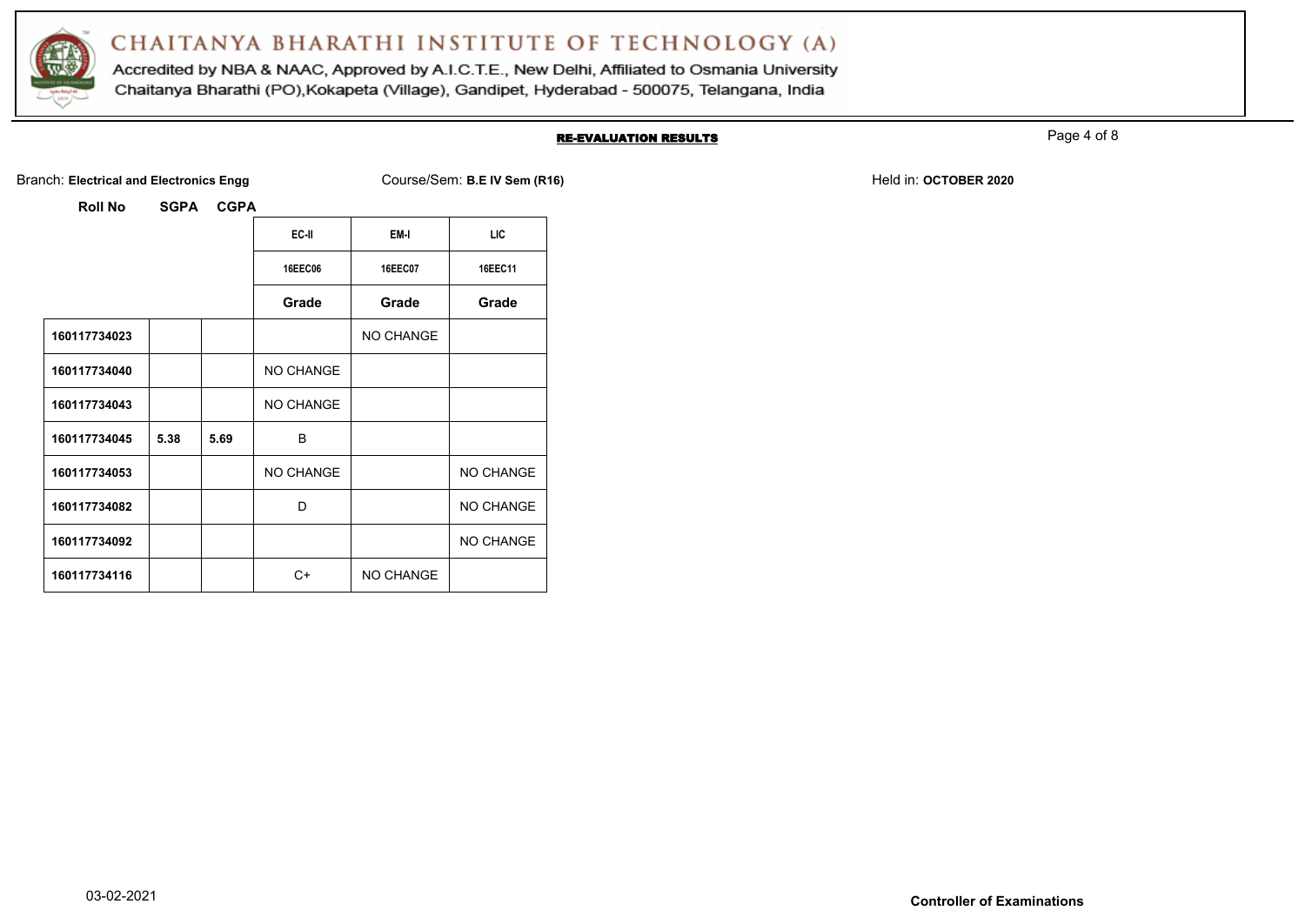

Accredited by NBA & NAAC, Approved by A.I.C.T.E., New Delhi, Affiliated to Osmania University Chaitanya Bharathi (PO), Kokapeta (Village), Gandipet, Hyderabad - 500075, Telangana, India

#### RE-EVALUATION RESULTS

Page 5 of 8

Branch: Electronics and Communication Engg Course/Sem: B.E IV Sem (R16) **Branch: Electronics and Communication Engg** 

|              |      | AC             | <b>AEC</b>     | <b>AWP</b> | <b>DLD</b>     | EI.            |
|--------------|------|----------------|----------------|------------|----------------|----------------|
|              |      | <b>16ECC10</b> | <b>16ECC09</b> | 16ECC11    | <b>16ECC08</b> | <b>16ECC12</b> |
|              |      | Grade          | Grade          | Grade      | Grade          | Grade          |
| 160117735050 |      |                |                | NO CHANGE  |                |                |
| 160117735084 | 4.99 |                |                |            |                | C              |
| 160117735087 |      |                |                |            |                | NO CHANGE      |
| 160117735098 | 5.37 |                |                |            | C              |                |
| 160117735113 |      |                |                |            | NO CHANGE      |                |
| 160117735115 |      |                |                |            |                | NO CHANGE      |
| 160117735155 |      | NO CHANGE      | NO CHANGE      |            |                |                |
| 160117735165 |      |                | NO CHANGE      |            |                |                |
|              |      |                |                |            |                |                |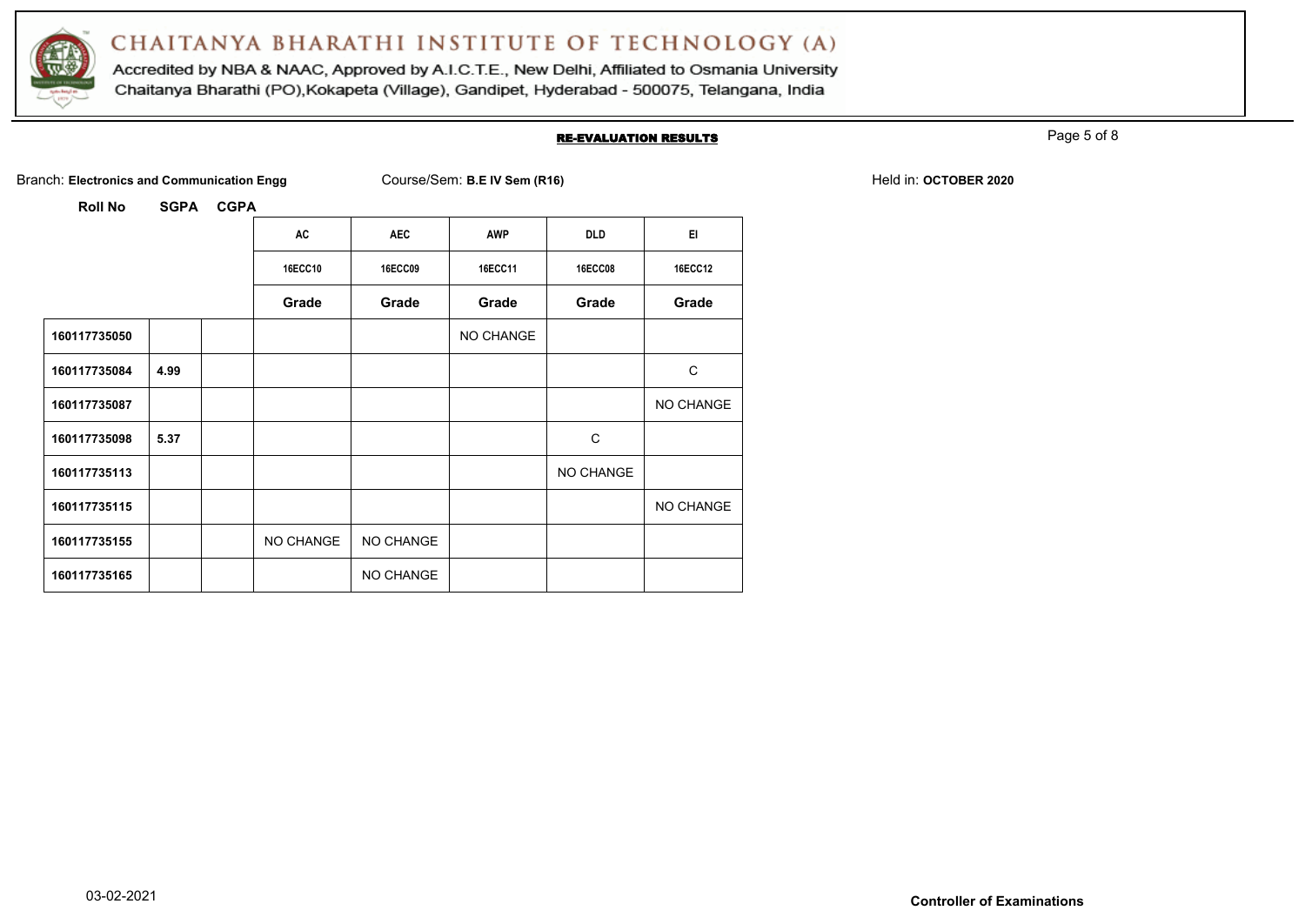

Accredited by NBA & NAAC, Approved by A.I.C.T.E., New Delhi, Affiliated to Osmania University Chaitanya Bharathi (PO), Kokapeta (Village), Gandipet, Hyderabad - 500075, Telangana, India

#### RE-EVALUATION RESULTS

Page 6 of 8

Branch: Information Technology **Course/Sem: B.E IV Sem (R16)** Branch: Information Technology Held in: OCTOBER 2020

| Roll No | <b>SGPA</b> |
|---------|-------------|
|         |             |

|              |      |      | <b>DAA</b>     | <b>FDS</b> |
|--------------|------|------|----------------|------------|
|              |      |      | <b>16ITC08</b> | 16ITC12    |
|              |      |      | Grade          | Grade      |
| 160116737090 | 5.34 | 5.77 |                | A          |
| 160116737324 |      |      |                | NO CHANGE  |
| 160117737036 | 5.23 |      |                | С          |
| 160117737058 |      |      |                | NO CHANGE  |
| 160117737306 |      |      | NO CHANGE      |            |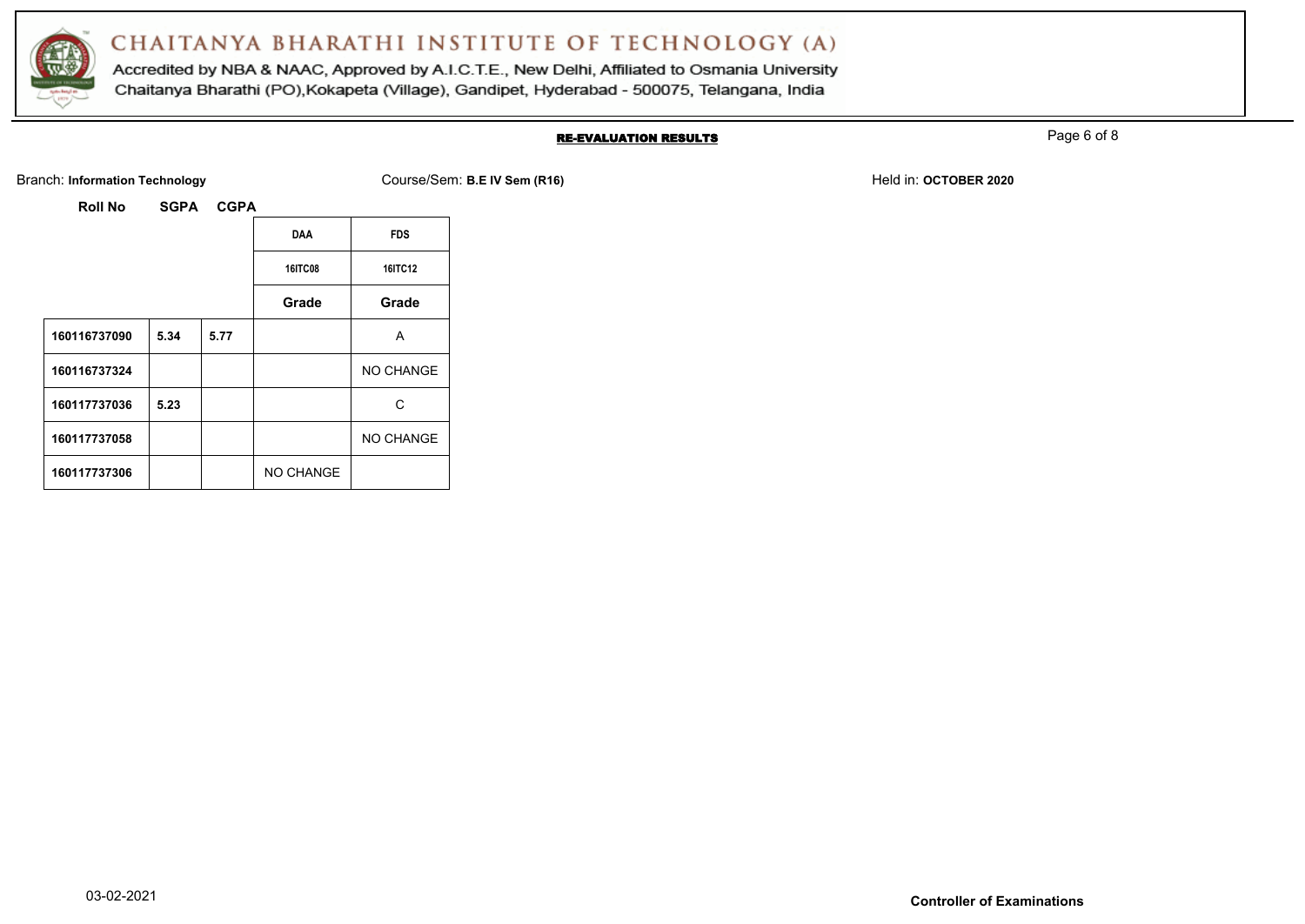

Accredited by NBA & NAAC, Approved by A.I.C.T.E., New Delhi, Affiliated to Osmania University Chaitanya Bharathi (PO), Kokapeta (Village), Gandipet, Hyderabad - 500075, Telangana, India

### RE-EVALUATION RESULTS

Page 7 of 8

Branch: Mechanical Engineering **Course/Sem: B.E IV Sem (R16)** Branch: Mechanical Engineering **Held in: OCTOBER 2020** 

|              |      |      | <b>EMMA</b> | <b>KOM</b>       |
|--------------|------|------|-------------|------------------|
|              |      |      | 16EEC14     | <b>16MEC14</b>   |
|              |      |      | Grade       | Grade            |
| 160116736045 | 5.63 |      | $C+$        |                  |
| 160117736014 |      |      | NO CHANGE   | NO CHANGE        |
| 160117736089 | 5.77 | 5.48 | B           |                  |
| 160117736313 |      |      | r.          | <b>NO CHANGE</b> |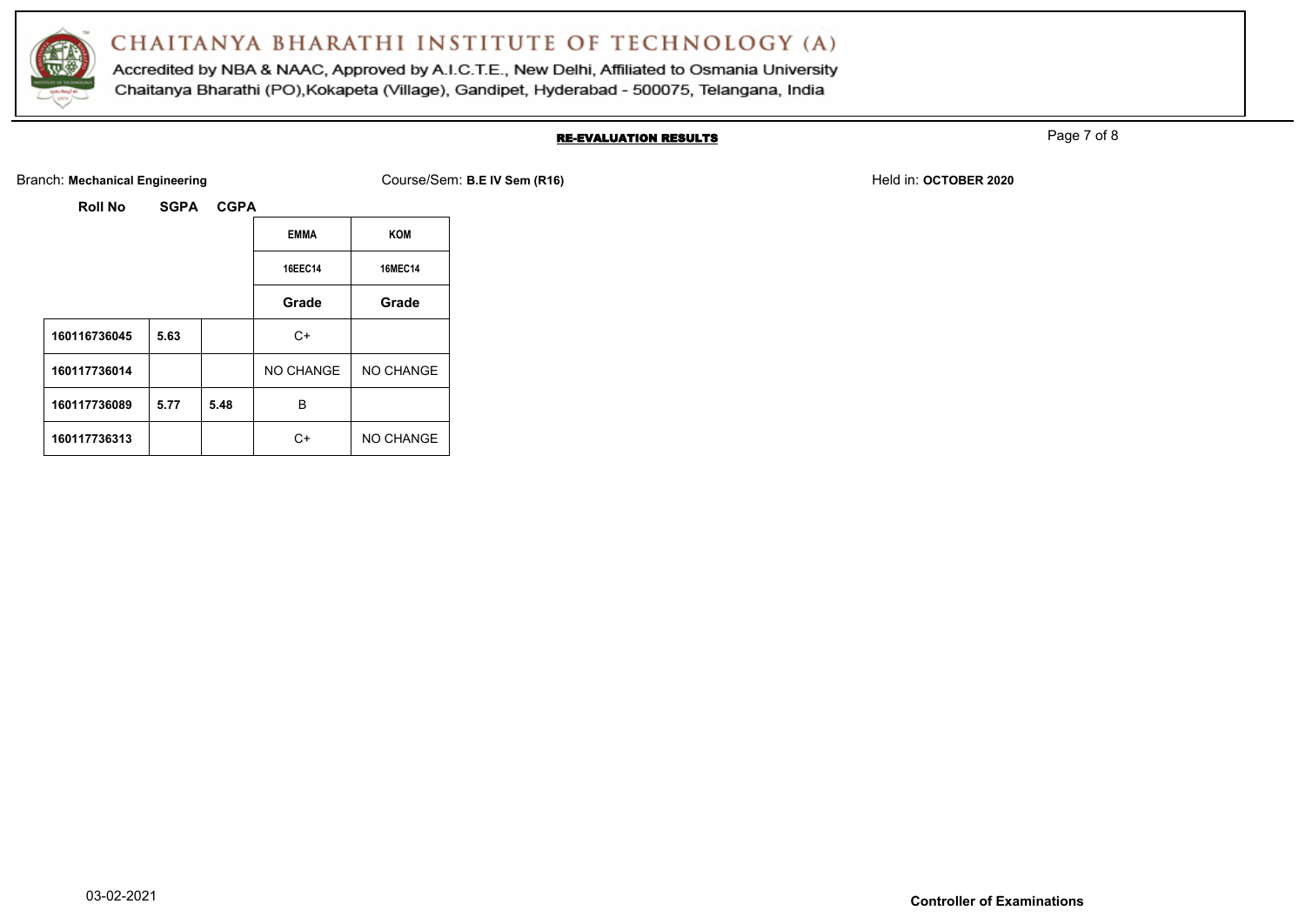

Accredited by NBA & NAAC, Approved by A.I.C.T.E., New Delhi, Affiliated to Osmania University Chaitanya Bharathi (PO), Kokapeta (Village), Gandipet, Hyderabad - 500075, Telangana, India

#### RE-EVALUATION RESULTS

Page 8 of 8

Branch: **Production Engineering Course/Sem: B.E IV Sem (R16)** Branch: **Production Engineering Held in: OCTOBER 2020** 

|              |      |      | <b>EMMA</b> | <b>KOM</b>     | <b>MFT</b>     | <b>TD</b>      |
|--------------|------|------|-------------|----------------|----------------|----------------|
|              |      |      | 16EEC14     | <b>16MEC14</b> | <b>16PEC02</b> | <b>16MEC15</b> |
|              |      |      | Grade       | Grade          | Grade          | Grade          |
| 160116738017 | 5.17 | 5.26 | C+          | B              |                |                |
| 160116738041 | 6.20 |      |             | B+             |                |                |
| 160117738016 |      |      | NO CHANGE   | B+             | B+             | NO CHANGE      |
| 160117738023 |      |      | C+          |                |                | NO CHANGE      |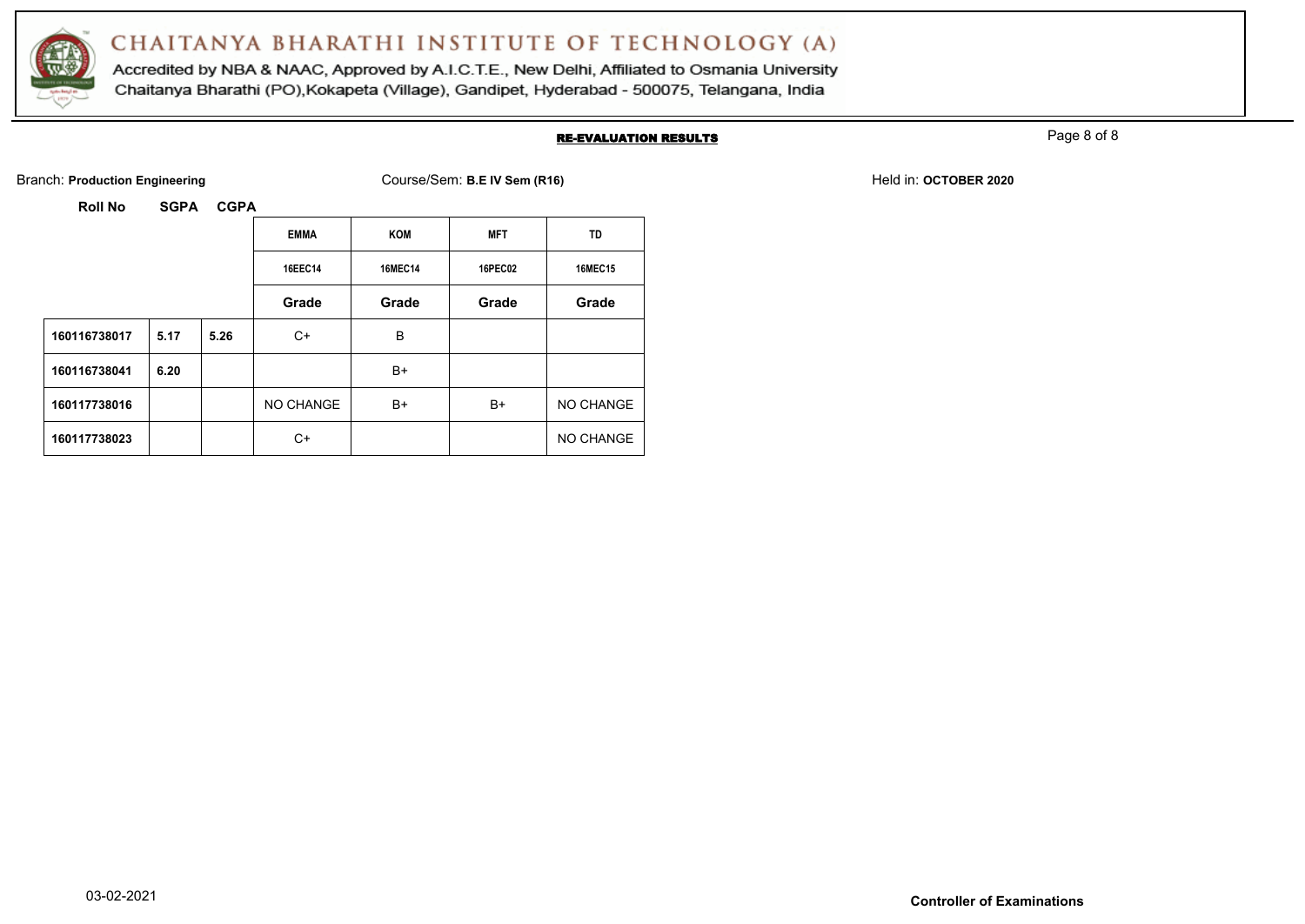

Accredited by NBA & NAAC, Approved by A.I.C.T.E., New Delhi, Affiliated to Osmania University Chaitanya Bharathi (PO), Kokapeta (Village), Gandipet, Hyderabad - 500075, Telangana, India

### RE-EVALUATION RESULTS

Page 1 of 2

Branch: Biotechnology **Course/Sem: B.Tech IV Sem (R16)** Branch: Biotechnology Held in: OCTOBER 2020

| <b>Roll No</b> | <b>SGPA</b> | <b>CGPA</b> |         |           |
|----------------|-------------|-------------|---------|-----------|
|                |             |             | IB      | IMB       |
|                |             |             | 16BTC16 | 16BTC15   |
|                |             |             | Grade   | Grade     |
| 160117805013   |             |             | C+      | NO CHANGE |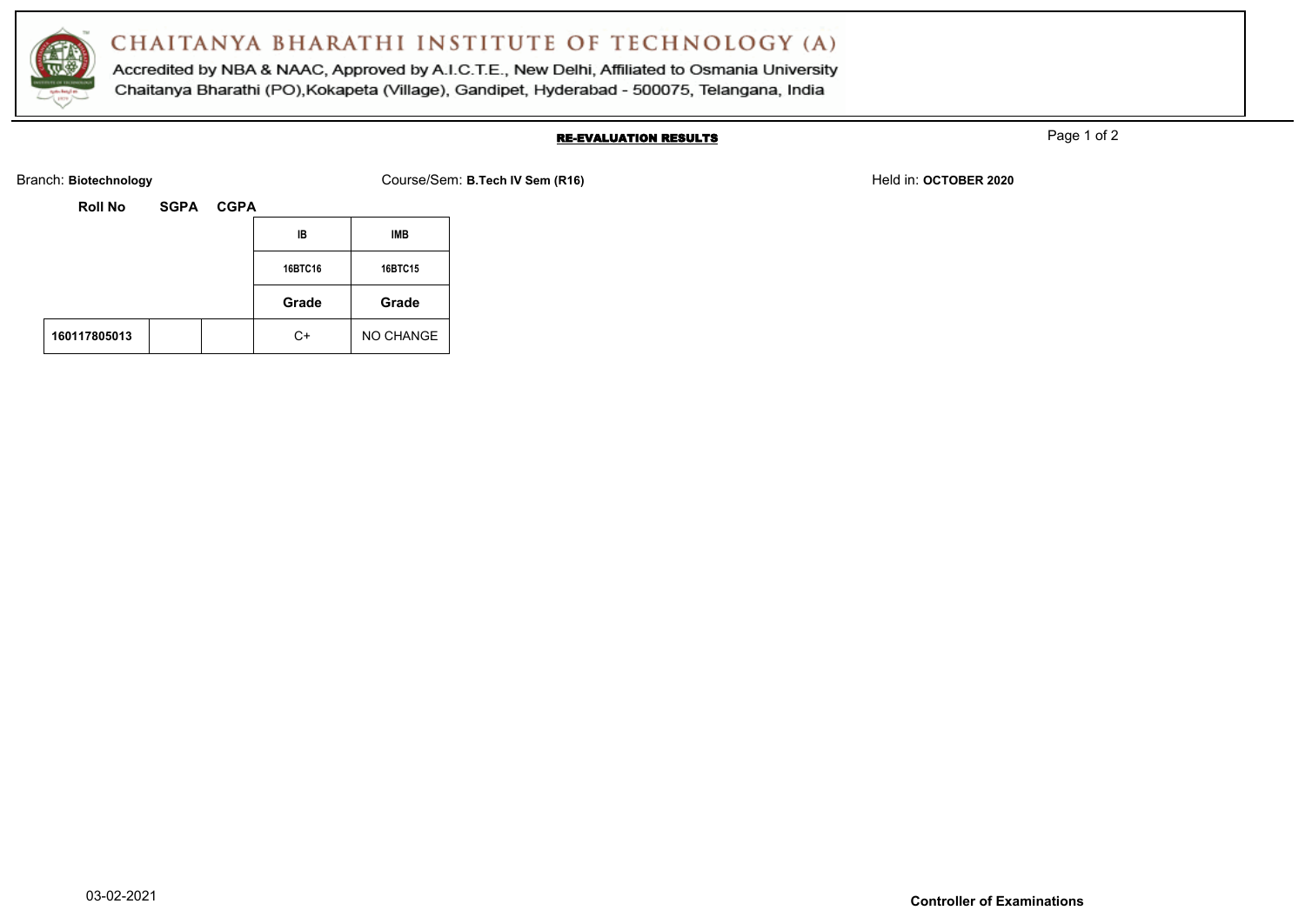

Accredited by NBA & NAAC, Approved by A.I.C.T.E., New Delhi, Affiliated to Osmania University Chaitanya Bharathi (PO), Kokapeta (Village), Gandipet, Hyderabad - 500075, Telangana, India

#### RE-EVALUATION RESULTS

Page 2 of 2

Branch: Chemical Engineering **COURSER 2020** Course/Sem: B.Tech IV Sem (R16) **Held in: OCTOBER 2020** Held in: OCTOBER 2020

| <b>Roll No</b> | SGPA CGPA |                  |
|----------------|-----------|------------------|
|                |           | <b>PHT</b>       |
|                |           | <b>16CHC09</b>   |
|                |           | Grade            |
| 160116802004   |           | <b>NO CHANGE</b> |
| 160116802311   |           | <b>NO CHANGE</b> |
| 160117802033   |           | <b>NO CHANGE</b> |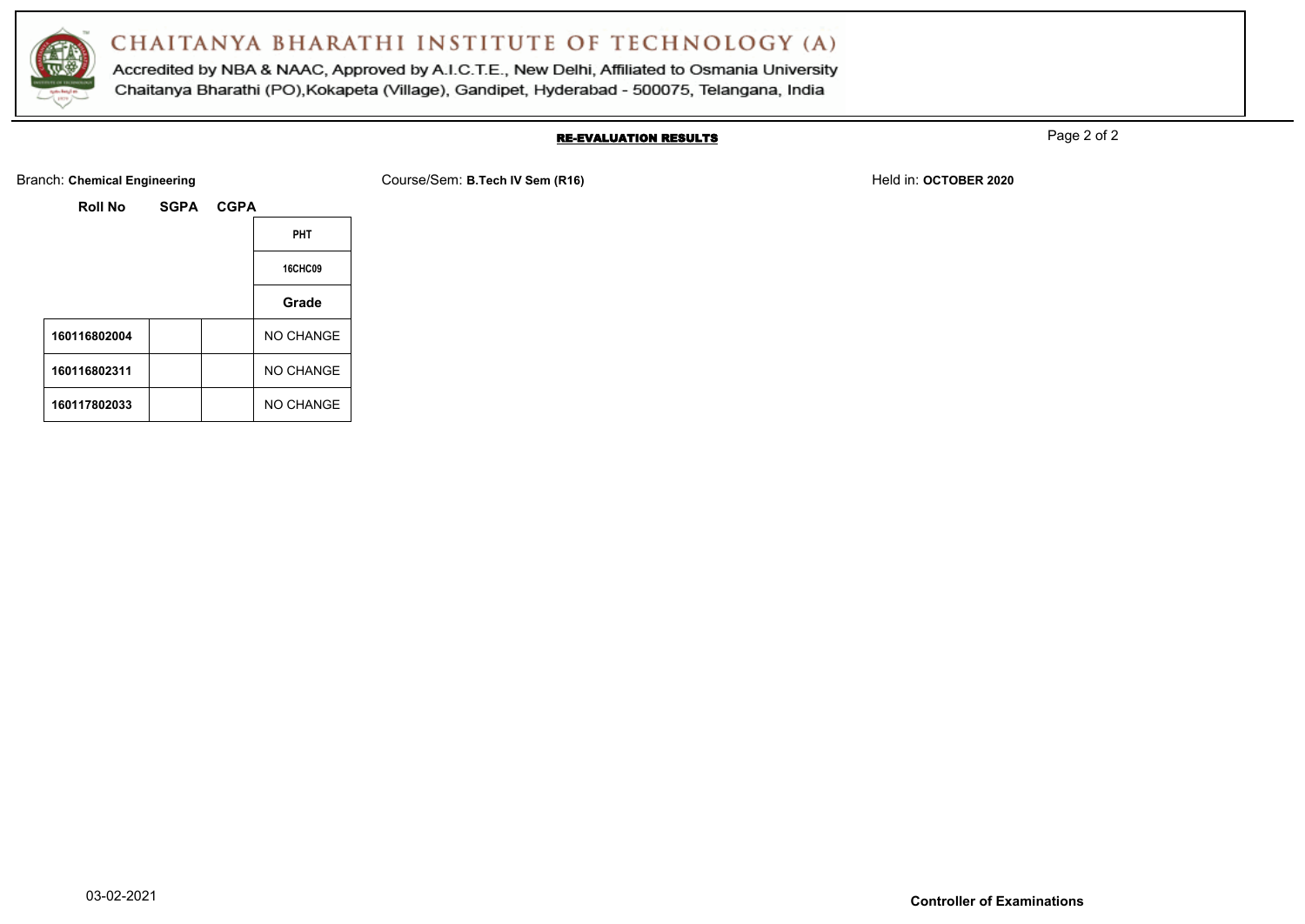

Accredited by NBA & NAAC, Approved by A.I.C.T.E., New Delhi, Affiliated to Osmania University Chaitanya Bharathi (PO), Kokapeta (Village), Gandipet, Hyderabad - 500075, Telangana, India

#### RE-EVALUATION RESULTS

Page 1 of 7

Branch: Civil Engineering **COULS EXECUTE:** Course/Sem: B.E V Sem (R16) Held in: OCTOBER 2020

| ROII NO      | SGPA | <b>GGPA</b> |                  |                |                  |                  |
|--------------|------|-------------|------------------|----------------|------------------|------------------|
|              |      |             | <b>ASM</b>       | FM-II          | <b>SM</b>        | <b>TOS-I</b>     |
|              |      |             | <b>16CEE03</b>   | <b>16CEC22</b> | 16CEC19          | <b>16CEC20</b>   |
|              |      |             | Grade            | Grade          | Grade            | Grade            |
| 160116732034 |      |             |                  |                |                  | NO CHANGE        |
| 160116732048 |      |             | <b>NO CHANGE</b> |                |                  | C                |
| 160116732059 |      |             |                  | NO CHANGE      | NO CHANGE        | NO CHANGE        |
| 160116732087 |      |             | NO CHANGE        | NO CHANGE      | <b>NO CHANGE</b> |                  |
| 160116732108 |      |             |                  |                |                  | <b>NO CHANGE</b> |
| 160117732054 | 5.57 |             |                  |                |                  | B                |
| 160117732057 |      |             |                  |                | NO CHANGE        | NO CHANGE        |
| 160117732068 |      |             |                  |                |                  | NO CHANGE        |
| 160117732094 | 5.66 | 5.85        |                  |                |                  | $C+$             |
| 160117732108 |      |             |                  |                |                  | <b>NO CHANGE</b> |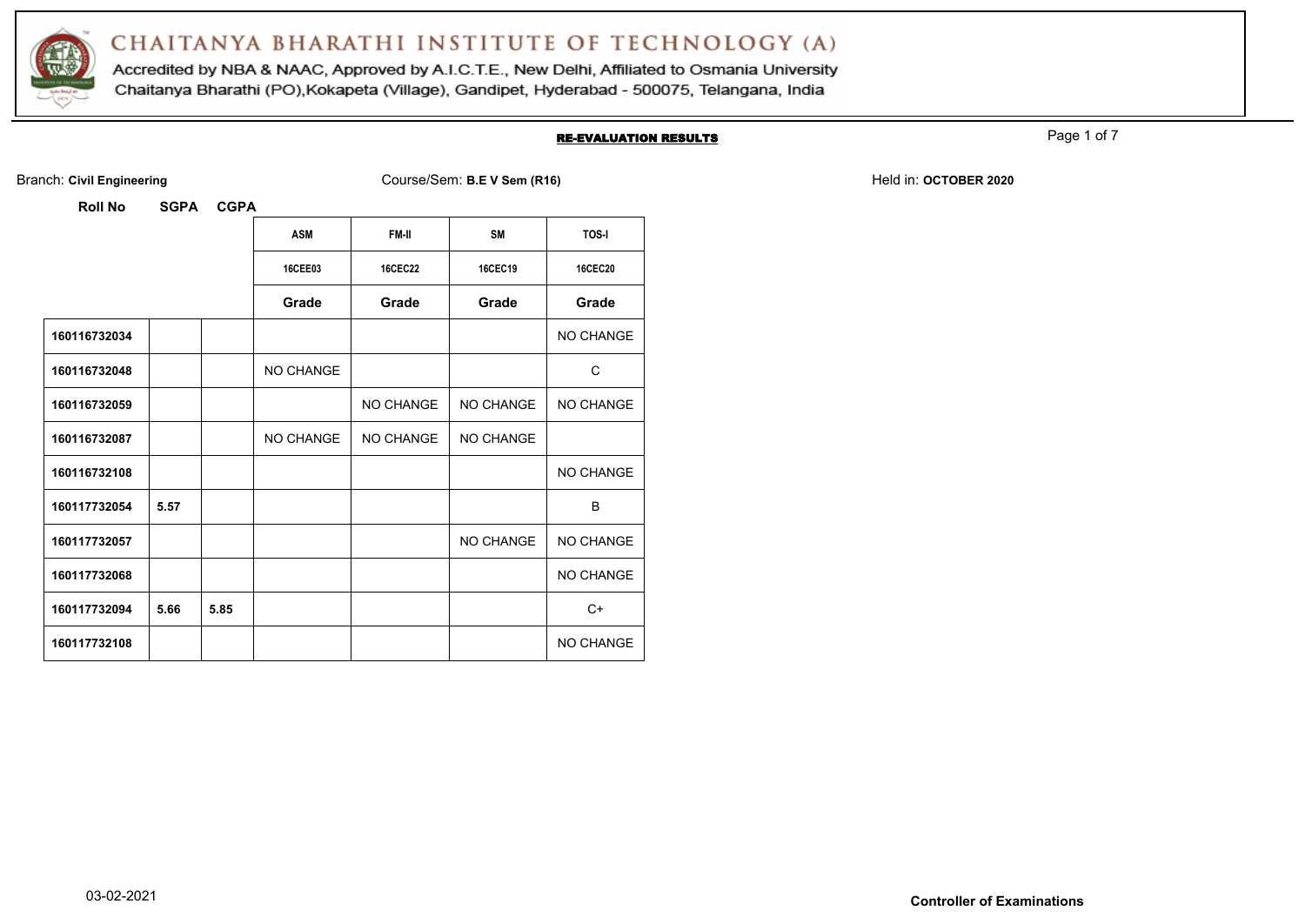

Accredited by NBA & NAAC, Approved by A.I.C.T.E., New Delhi, Affiliated to Osmania University Chaitanya Bharathi (PO), Kokapeta (Village), Gandipet, Hyderabad - 500075, Telangana, India

#### RE-EVALUATION RESULTS

Page 2 of 7

Branch: **Computer Science and Engg** Course/Sem: **B.E V Sem (R16)** Held in: **OCTOBER 2020** Held in: **OCTOBER 2020** 

| <b>SGPA</b><br>Roll No |  |
|------------------------|--|
|------------------------|--|

|              | <b>ALC</b>     | <b>DAA</b>     | <b>DCCN</b>      |
|--------------|----------------|----------------|------------------|
|              | <b>16CSC18</b> | <b>16CSC17</b> | <b>16CSC20</b>   |
|              | Grade          | Grade          | Grade            |
| 160117733040 | NO CHANGE      | NO CHANGE      |                  |
| 160117733110 |                |                | <b>NO CHANGE</b> |
| 160117733320 |                | NO CHANGE      |                  |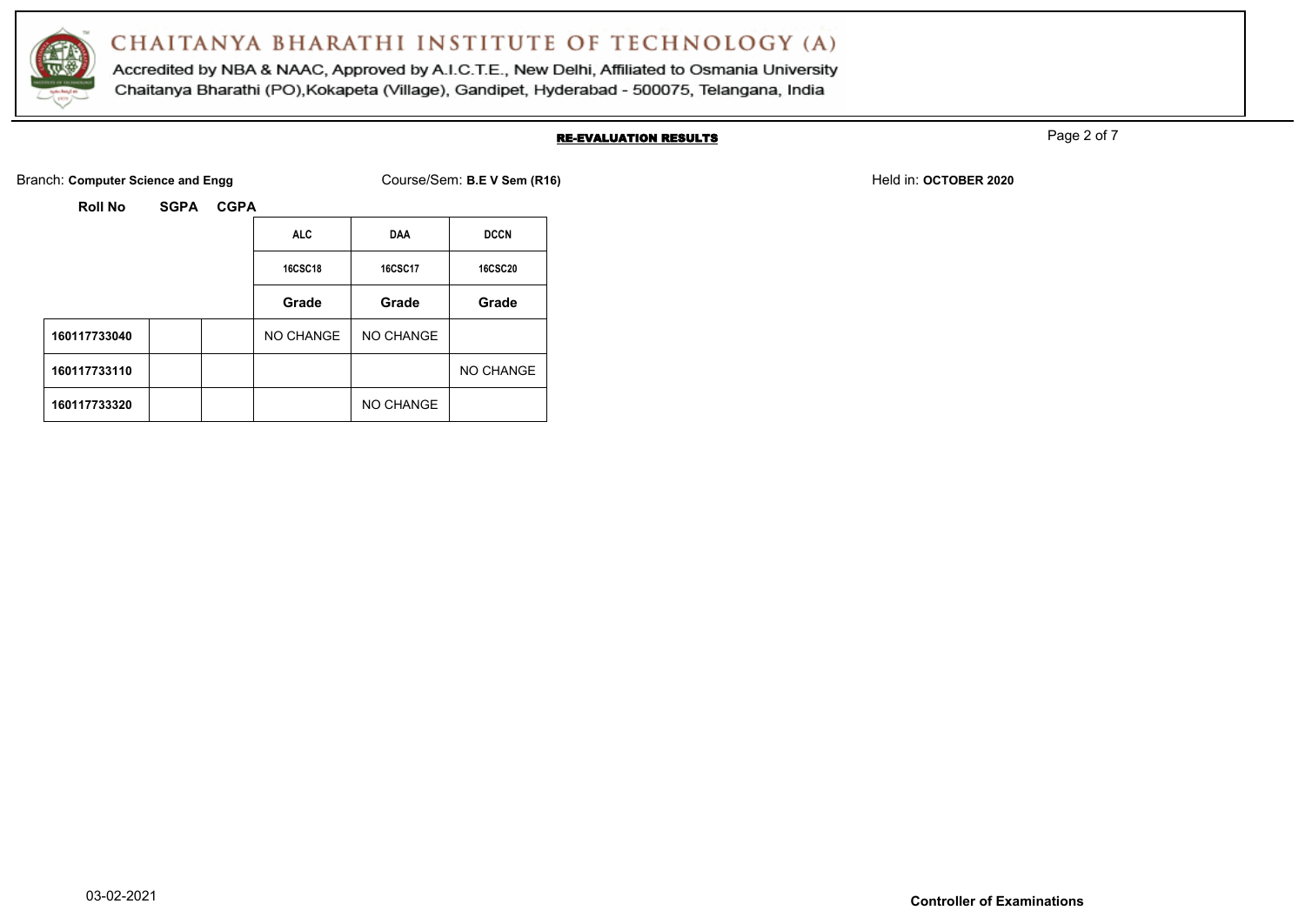

Accredited by NBA & NAAC, Approved by A.I.C.T.E., New Delhi, Affiliated to Osmania University Chaitanya Bharathi (PO), Kokapeta (Village), Gandipet, Hyderabad - 500075, Telangana, India

#### RE-EVALUATION RESULTS

Page 3 of 7

Branch: Electrical and Electronics Engg **Course/Sem: B.E V Sem (R16)** Branch: **B.E W Sem (R16)** Held in: OCTOBER 2020

|              |      |      | <b>LCS</b>       | PE             |
|--------------|------|------|------------------|----------------|
|              |      |      | <b>16EEC18</b>   | <b>16EEC17</b> |
|              |      |      | Grade            | Grade          |
| 160116734055 |      |      | NO CHANGE        | NO CHANGE      |
| 160117734040 |      |      | NO CHANGE        |                |
| 160117734053 |      |      | NO CHANGE        |                |
| 160117734082 |      |      | <b>NO CHANGE</b> |                |
| 160117734092 |      |      | <b>NO CHANGE</b> |                |
| 160117734098 | 5.61 | 6.75 |                  | C              |
| 160117734116 |      |      | <b>NO CHANGE</b> |                |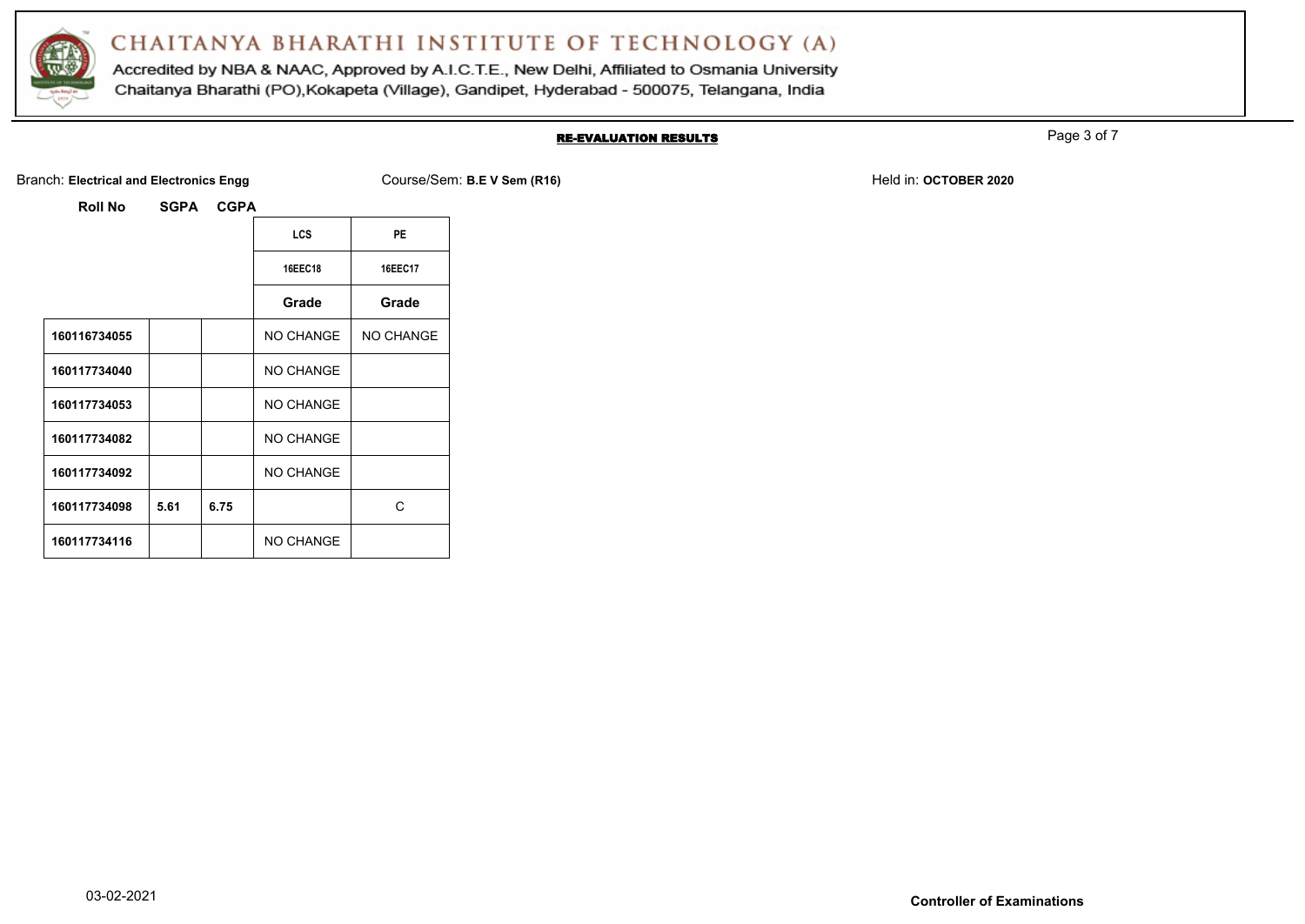

Accredited by NBA & NAAC, Approved by A.I.C.T.E., New Delhi, Affiliated to Osmania University Chaitanya Bharathi (PO), Kokapeta (Village), Gandipet, Hyderabad - 500075, Telangana, India

#### RE-EVALUATION RESULTS

Page 4 of 7

Branch: Electronics and Communication Engg Course/Sem: B.E V Sem (R16) **Held in: OCTOBER 2020** Held in: **OCTOBER 2020** 

|              |      | <b>COA</b>     | <b>CS</b> | DC             | <b>ICA</b>     | <b>MPMC</b>    |
|--------------|------|----------------|-----------|----------------|----------------|----------------|
|              |      | <b>16ECE01</b> | 16ECC21   | <b>16ECC18</b> | <b>16ECC19</b> | <b>16ECC20</b> |
|              |      | Grade          | Grade     | Grade          | Grade          | Grade          |
| 160116735147 | 5.05 |                |           |                | D              |                |
| 160117735044 |      | NO CHANGE      |           |                |                | NO CHANGE      |
| 160117735155 |      |                | NO CHANGE | NO CHANGE      |                | NO CHANGE      |
| 160117735331 | 5.72 |                |           | B              |                |                |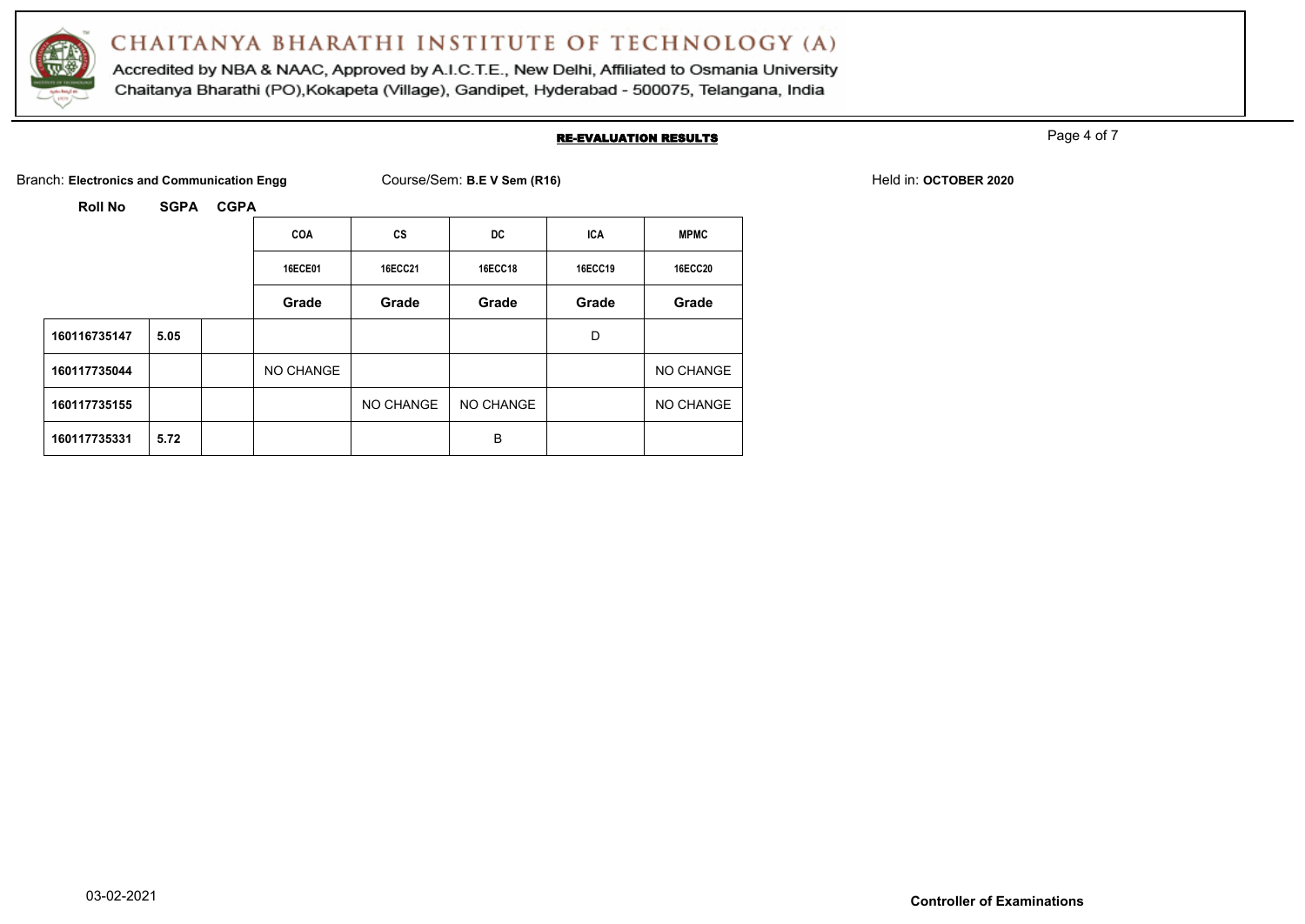

Accredited by NBA & NAAC, Approved by A.I.C.T.E., New Delhi, Affiliated to Osmania University Chaitanya Bharathi (PO), Kokapeta (Village), Gandipet, Hyderabad - 500075, Telangana, India

#### RE-EVALUATION RESULTS

Page 5 of 7

Branch: Information Technology **Course/Sem: B.E V Sem (R16)** Branch: Information Technology Held in: **OCTOBER 2020** 

| <b>Roll No</b> | <b>SGPA</b><br><b>CGPA</b> |         |           |            |           |  |  |
|----------------|----------------------------|---------|-----------|------------|-----------|--|--|
|                |                            |         | DS        | <b>POS</b> | WT        |  |  |
|                |                            | 16ITC17 | 16ITC16   | 16ITC19    |           |  |  |
|                |                            |         | Grade     | Grade      | Grade     |  |  |
| 160117737058   |                            |         |           |            | NO CHANGE |  |  |
| 160117737311   |                            |         | NO CHANGE | NO CHANGE  |           |  |  |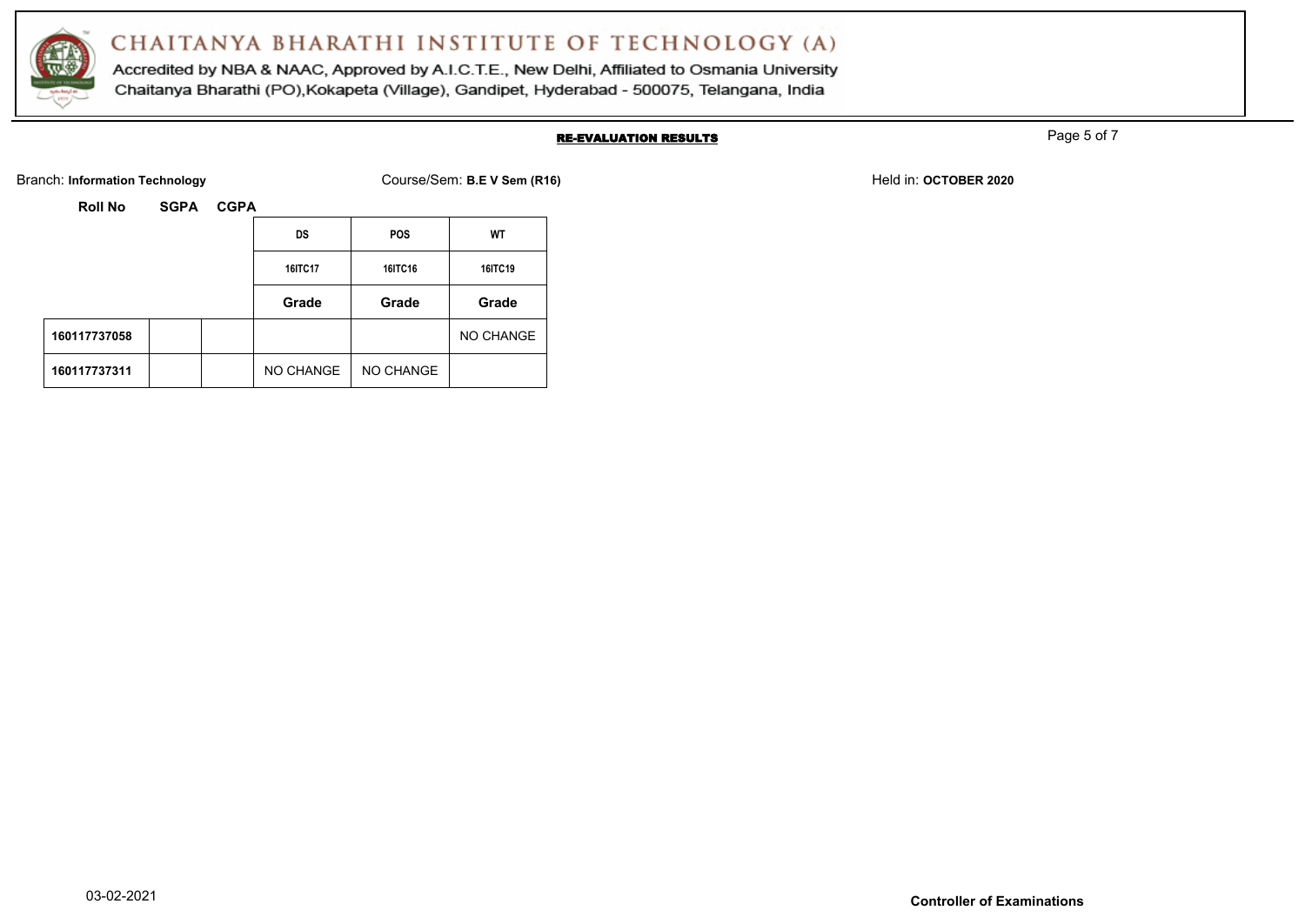

Accredited by NBA & NAAC, Approved by A.I.C.T.E., New Delhi, Affiliated to Osmania University Chaitanya Bharathi (PO), Kokapeta (Village), Gandipet, Hyderabad - 500075, Telangana, India

### RE-EVALUATION RESULTS

Page 6 of 7

Branch: Mechanical Engineering **Course/Sem: B.E V Sem (R16)** Branch: Mechanical Engineering **Held in: OCTOBER 2020** 

| Roll No | <b>SGPA</b> | <b>CGPA</b> |
|---------|-------------|-------------|
|         |             |             |

|              |      |      | <b>ATHT</b>    | <b>DME</b>     | <b>DOM</b>     |
|--------------|------|------|----------------|----------------|----------------|
|              |      |      | <b>16MEC21</b> | <b>16MEC22</b> | <b>16MEC20</b> |
|              |      |      | Grade          | Grade          | Grade          |
| 160115736043 |      |      | NO CHANGE      | NO CHANGE      |                |
| 160117736009 | 8.06 | 7.66 |                |                | NO CHANGE      |
| 160117736313 |      |      |                |                | NO CHANGE      |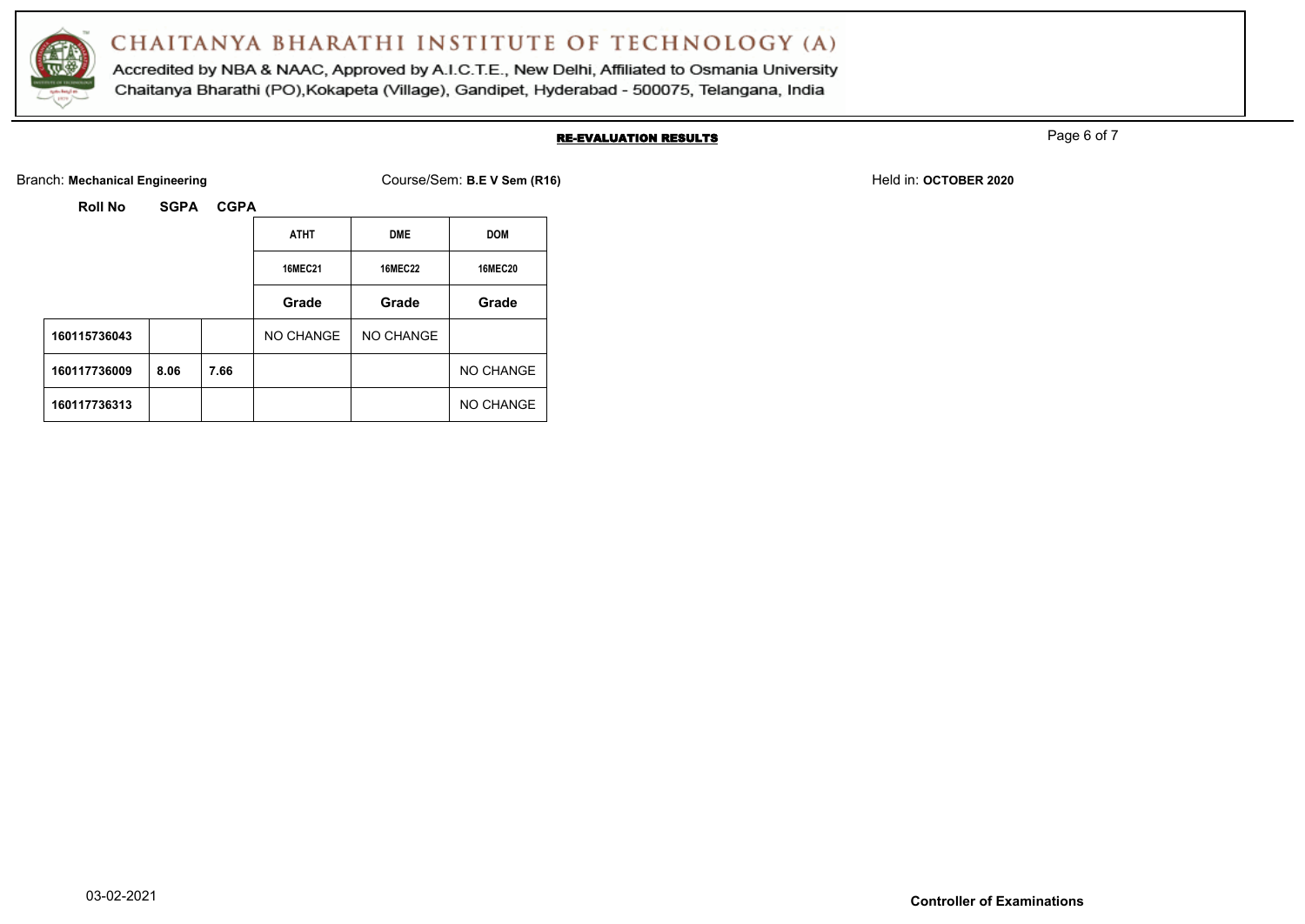

Accredited by NBA & NAAC, Approved by A.I.C.T.E., New Delhi, Affiliated to Osmania University Chaitanya Bharathi (PO), Kokapeta (Village), Gandipet, Hyderabad - 500075, Telangana, India

#### RE-EVALUATION RESULTS

Page 7 of 7

Branch: **Production Engineering Course/Sem: B.E V Sem (R16)** Branch: **Production Engineering Held in: OCTOBER 2020** 

|              |  | <b>ATHT</b>    | <b>DME</b>     | <b>NDTE</b>    |
|--------------|--|----------------|----------------|----------------|
|              |  | <b>16MEC21</b> | <b>16MEC22</b> | <b>16PEE03</b> |
|              |  | Grade          | Grade          | Grade          |
| 160116738017 |  | NO CHANGE      | NO CHANGE      |                |
| 160116738021 |  |                |                | NO CHANGE      |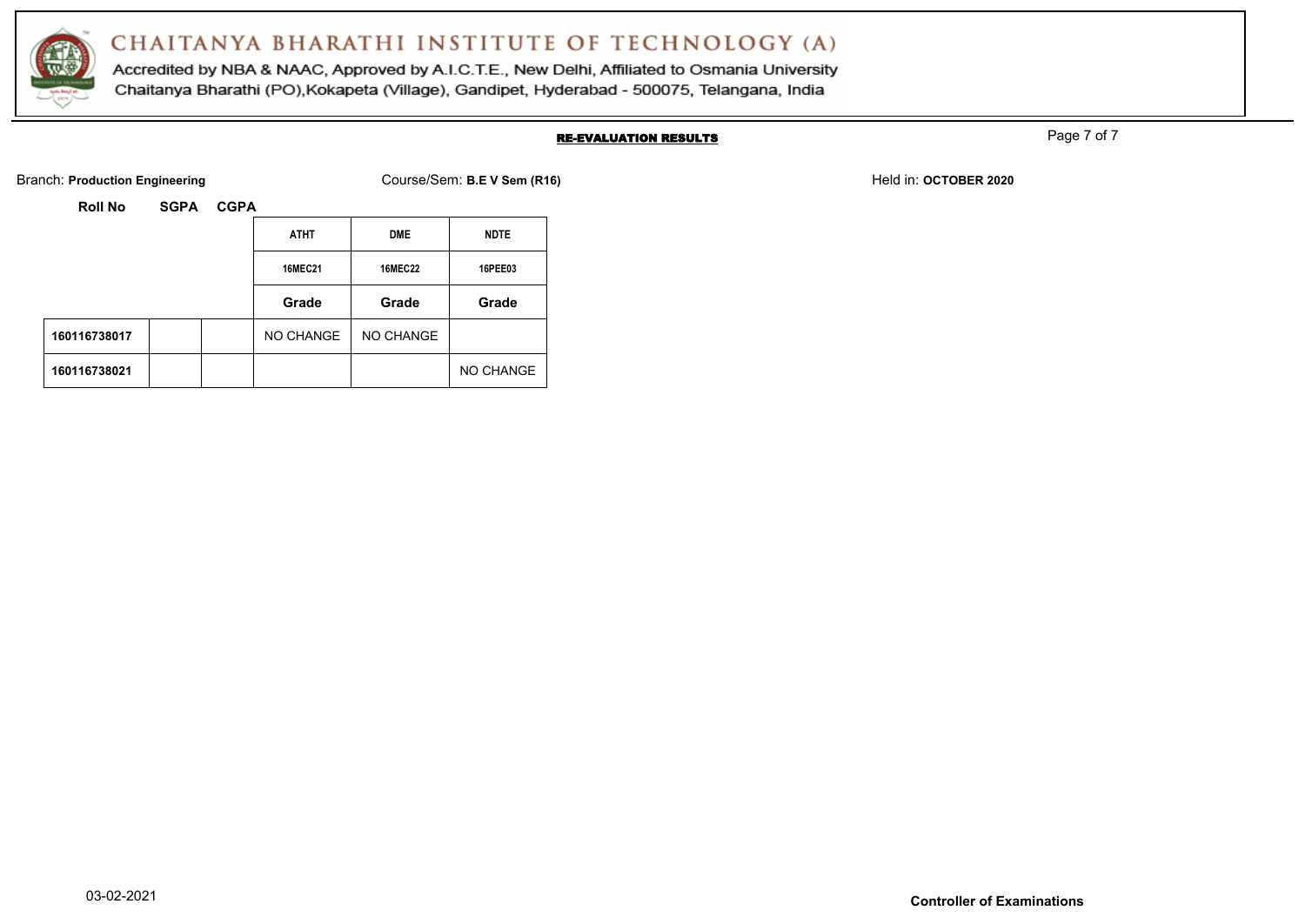

Accredited by NBA & NAAC, Approved by A.I.C.T.E., New Delhi, Affiliated to Osmania University Chaitanya Bharathi (PO), Kokapeta (Village), Gandipet, Hyderabad - 500075, Telangana, India

#### RE-EVALUATION RESULTS

Page 1 of 2

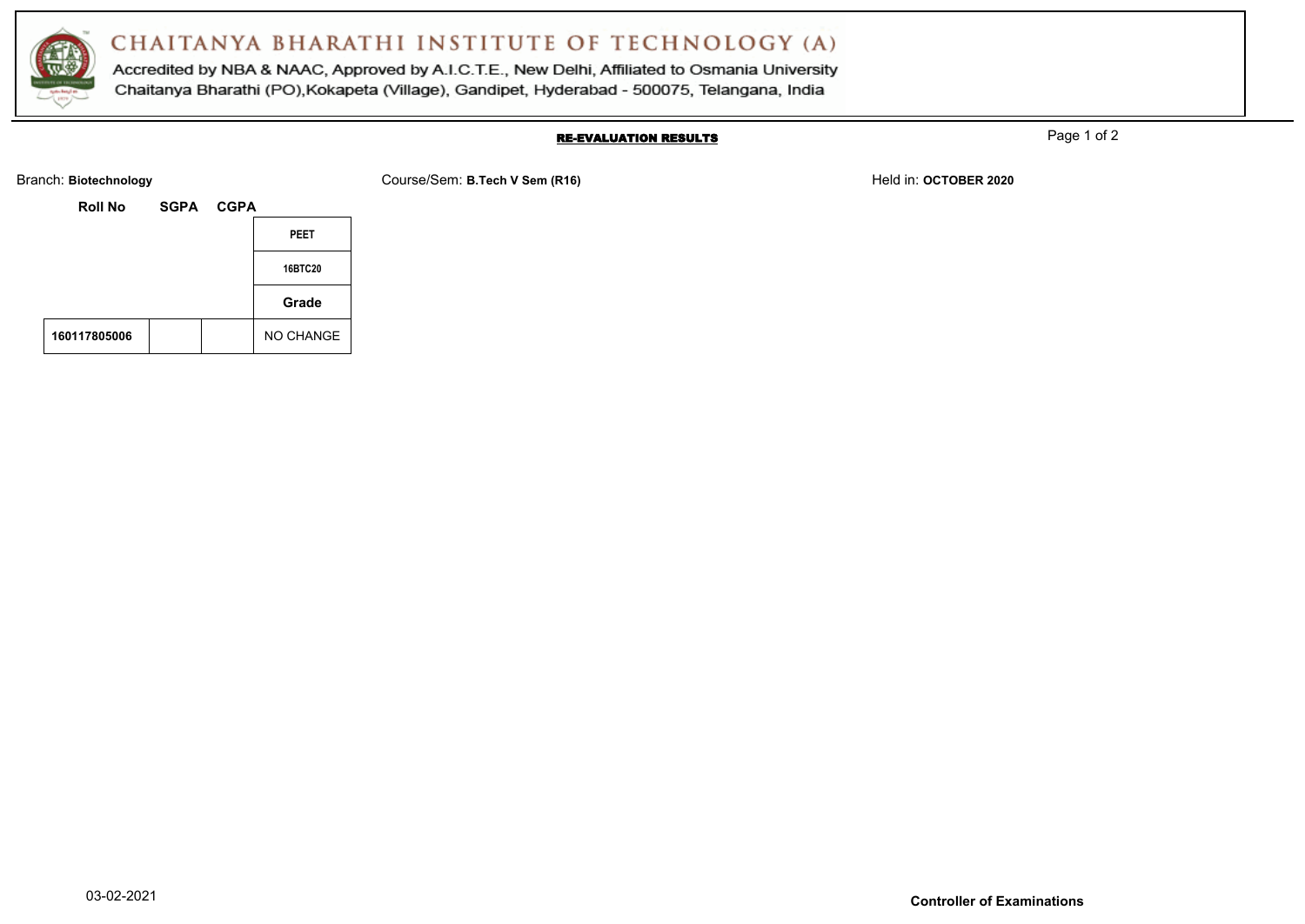

Accredited by NBA & NAAC, Approved by A.I.C.T.E., New Delhi, Affiliated to Osmania University Chaitanya Bharathi (PO), Kokapeta (Village), Gandipet, Hyderabad - 500075, Telangana, India

### RE-EVALUATION RESULTS

Page 2 of 2

Branch: Chemical Engineering **COURSER 2020** Course/Sem: B.Tech V Sem (R16) **Branch: Chemical Engineering Held in: OCTOBER 2020** 

| <b>Roll No</b> | <b>SGPA</b> | <b>CGPA</b> |                |             |
|----------------|-------------|-------------|----------------|-------------|
|                |             |             | <b>MTO-I</b>   | <b>TVOF</b> |
|                |             |             | <b>16CHC12</b> | 16CHE03     |
|                |             |             | Grade          | Grade       |
| 160116802047   |             |             | NO CHANGE      | NO CHANGE   |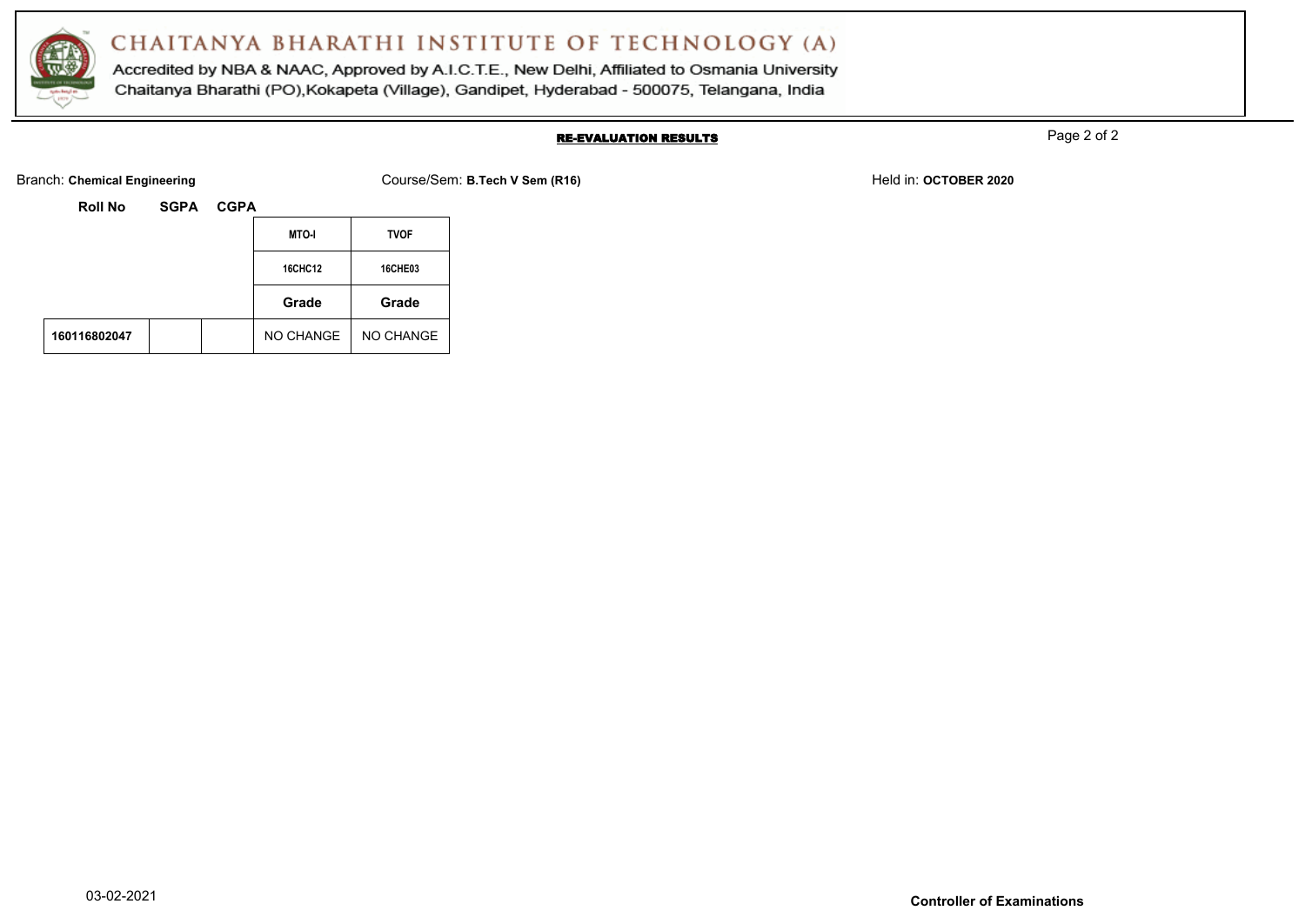

Accredited by NBA & NAAC, Approved by A.I.C.T.E., New Delhi, Affiliated to Osmania University Chaitanya Bharathi (PO), Kokapeta (Village), Gandipet, Hyderabad - 500075, Telangana, India

### RE-EVALUATION RESULTS

Page 1 of 6

Branch: Civil Engineering **COULS EXECUTE:** Course/Sem: B.E VI Sem (R16) Held in: OCTOBER 2020

| <b>Roll No</b> | <b>SGPA</b> | <b>CGPA</b> |                |                |
|----------------|-------------|-------------|----------------|----------------|
|                |             |             | GIS&RS         | <b>TS-II</b>   |
|                |             |             | <b>16CEE05</b> | <b>16CEC26</b> |
|                |             |             | Grade          | Grade          |
| 160116732029   |             |             | B              | NO CHANGE      |
| 160116732083   |             |             |                | NO CHANGE      |
| 160116732108   |             |             |                | NO CHANGE      |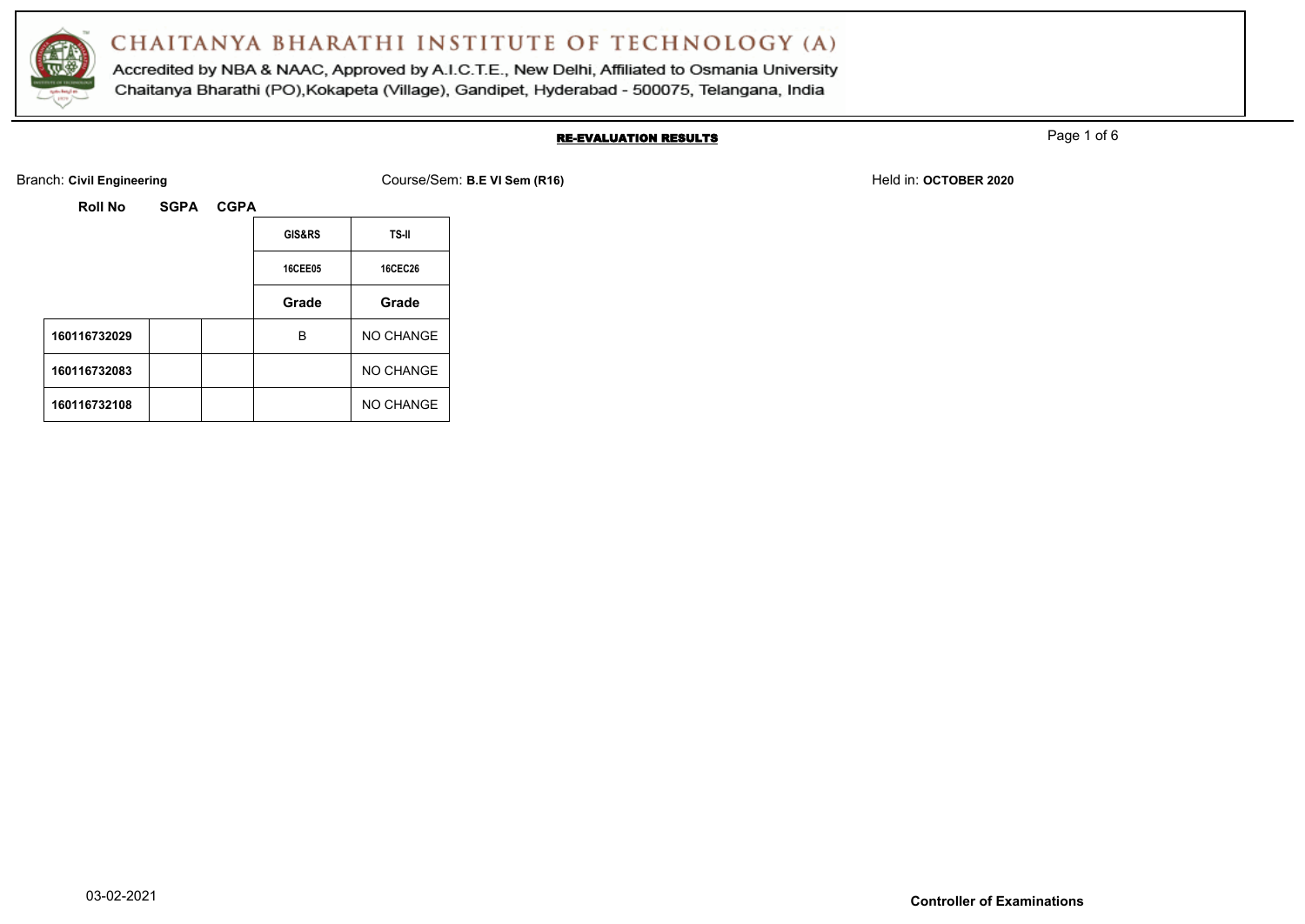

Accredited by NBA & NAAC, Approved by A.I.C.T.E., New Delhi, Affiliated to Osmania University Chaitanya Bharathi (PO), Kokapeta (Village), Gandipet, Hyderabad - 500075, Telangana, India

#### RE-EVALUATION RESULTS

Page 2 of 6

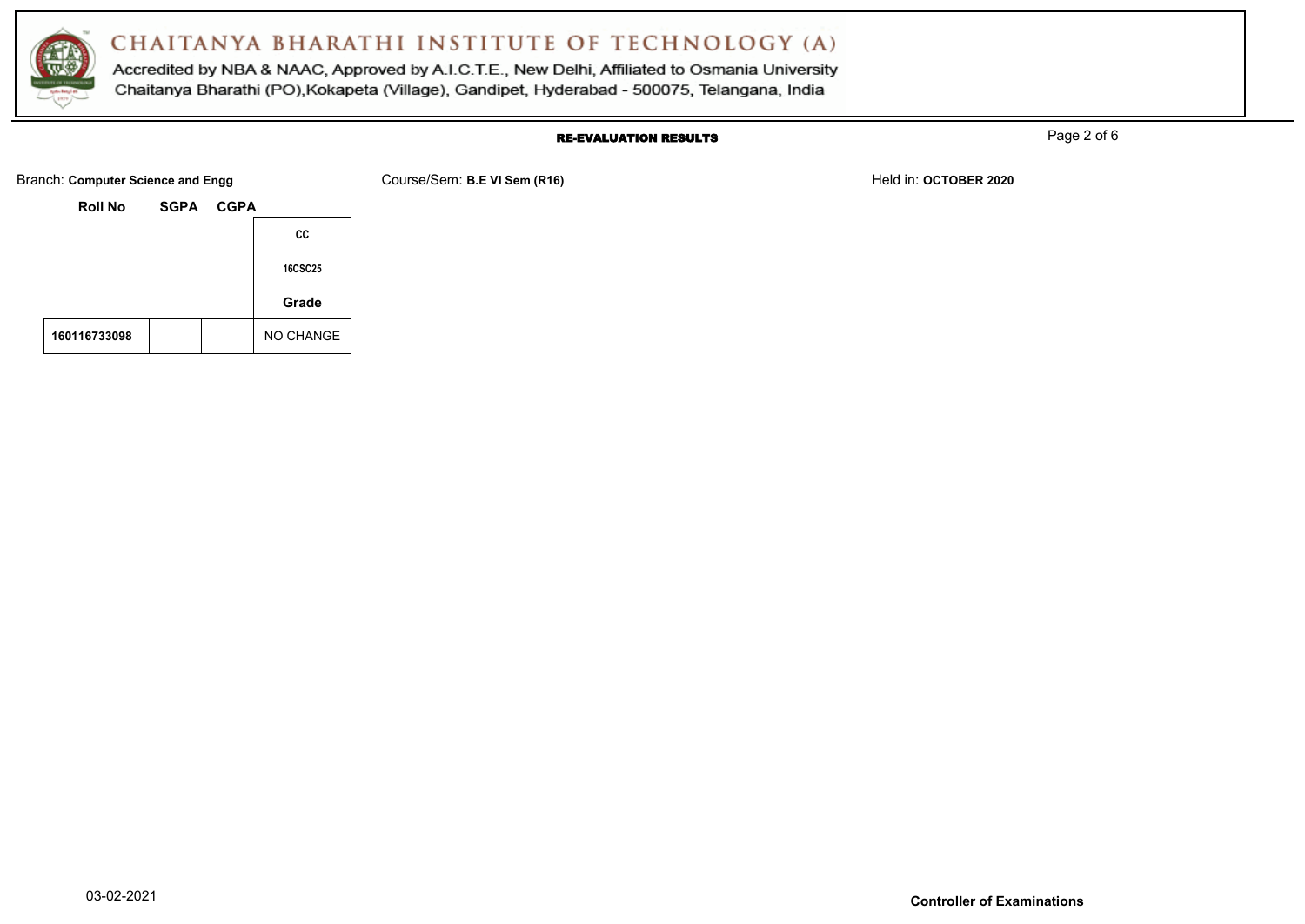

Accredited by NBA & NAAC, Approved by A.I.C.T.E., New Delhi, Affiliated to Osmania University Chaitanya Bharathi (PO), Kokapeta (Village), Gandipet, Hyderabad - 500075, Telangana, India

#### RE-EVALUATION RESULTS

Page 3 of 6



**160116734041** NO CHANGE

|  |  | m: B.E VI Sem (R16) |  |  |
|--|--|---------------------|--|--|
|  |  |                     |  |  |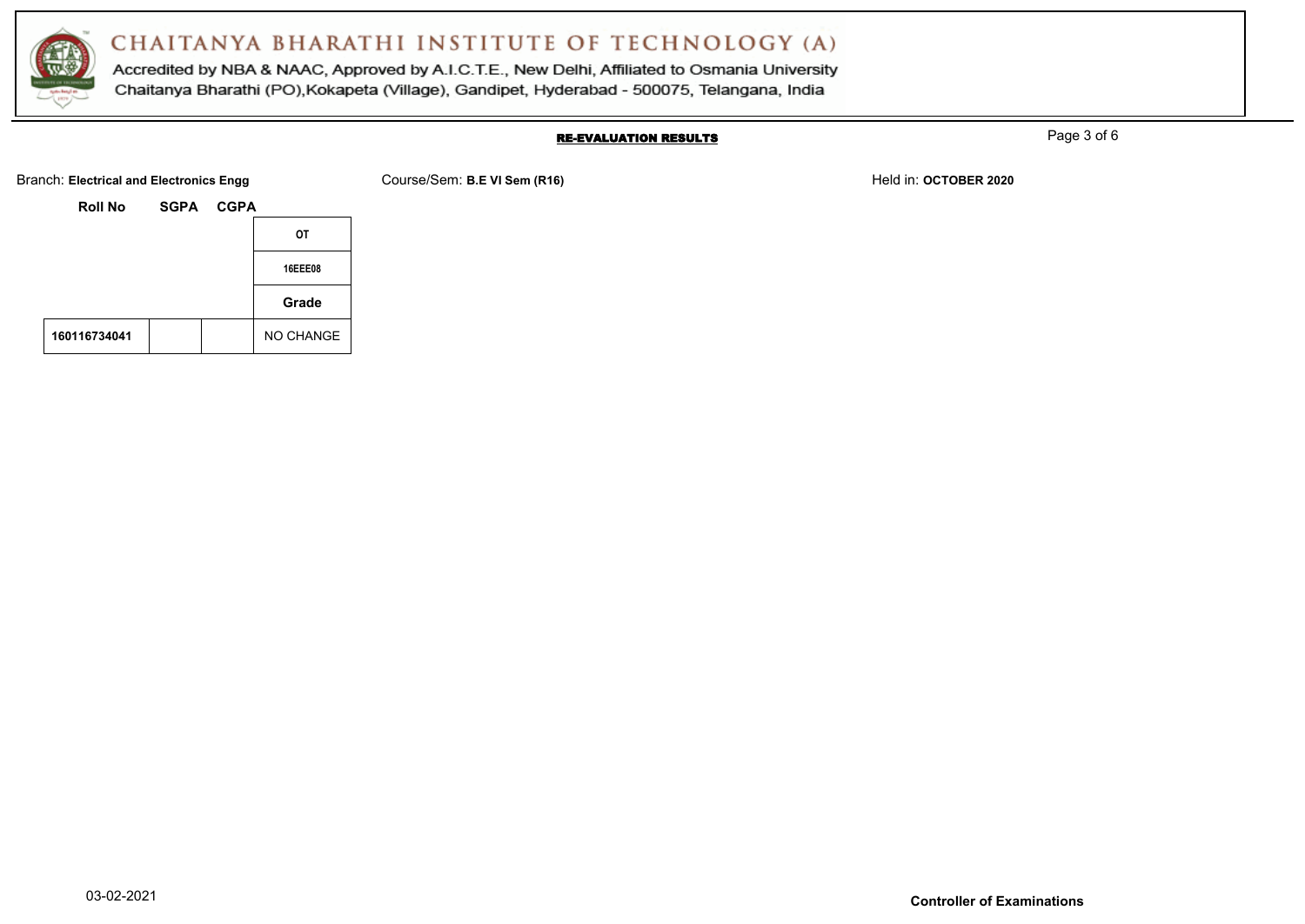

Accredited by NBA & NAAC, Approved by A.I.C.T.E., New Delhi, Affiliated to Osmania University Chaitanya Bharathi (PO), Kokapeta (Village), Gandipet, Hyderabad - 500075, Telangana, India

#### RE-EVALUATION RESULTS

Page 4 of 6

Branch: Electronics and Communication Engg Course/Sem: B.E VI Sem (R16) **Branch: Electronics and Communication Engg** 

|              |      | JP        | ME             |
|--------------|------|-----------|----------------|
|              |      | 16ITE25   | <b>16ECC27</b> |
|              |      | Grade     | Grade          |
| 160116735041 |      | NO CHANGE | NO CHANGE      |
| 160116735147 | 4.87 |           | C              |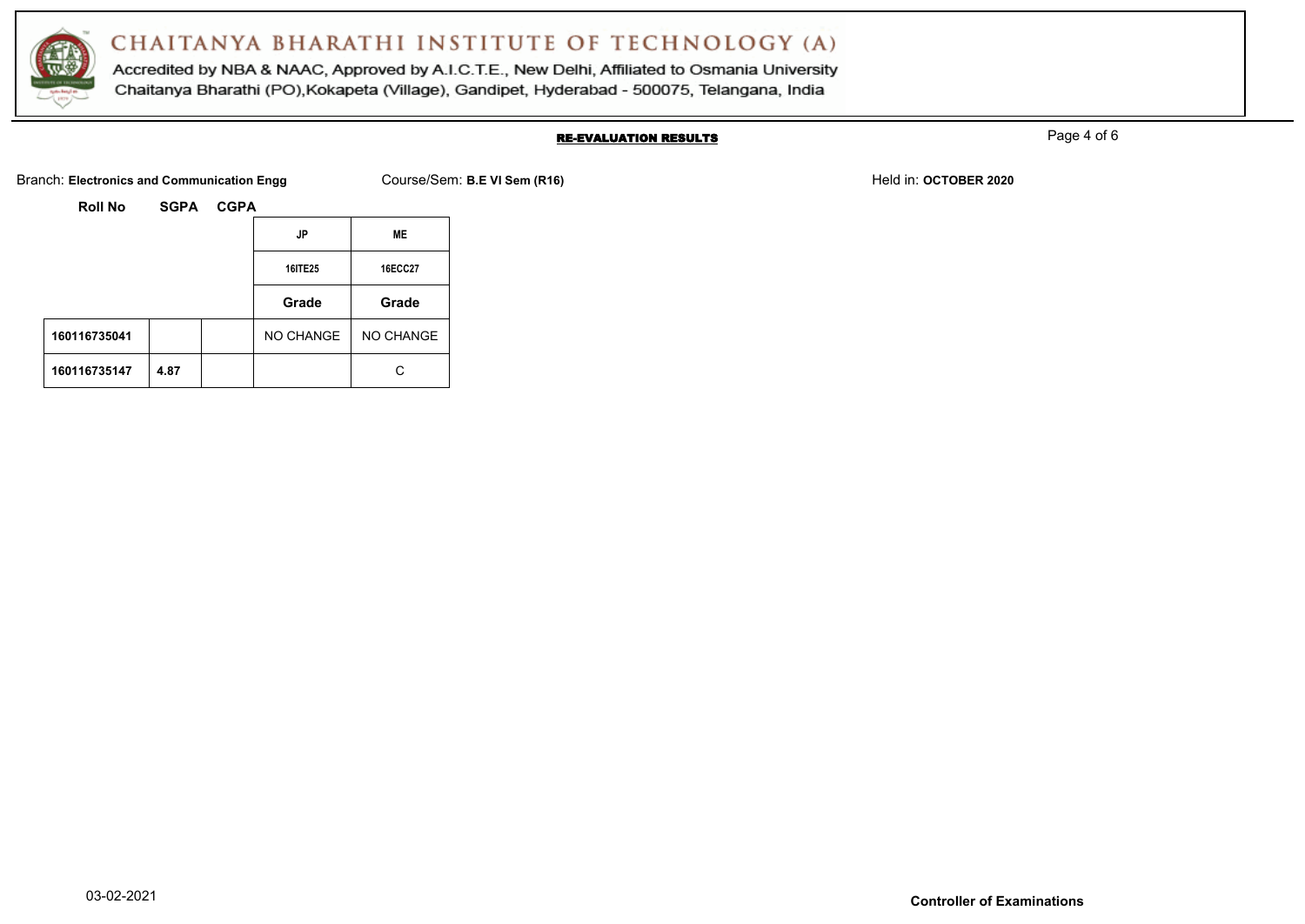

Accredited by NBA & NAAC, Approved by A.I.C.T.E., New Delhi, Affiliated to Osmania University Chaitanya Bharathi (PO), Kokapeta (Village), Gandipet, Hyderabad - 500075, Telangana, India

### RE-EVALUATION RESULTS

Page 5 of 6

Branch: Information Technology **Course/Sem: B.E VI Sem (R16)** Branch: Information Technology Held in: **OCTOBER 2020** 

| <b>Roll No</b> | <b>SGPA</b> | <b>CGPA</b> |            |             |
|----------------|-------------|-------------|------------|-------------|
|                |             |             | <b>DIP</b> | <b>DWDM</b> |
|                |             |             | 16ITE07    | 16ITC25     |
|                |             |             | Grade      | Grade       |
| 160115737093   |             |             |            | NO CHANGE   |
|                |             |             |            |             |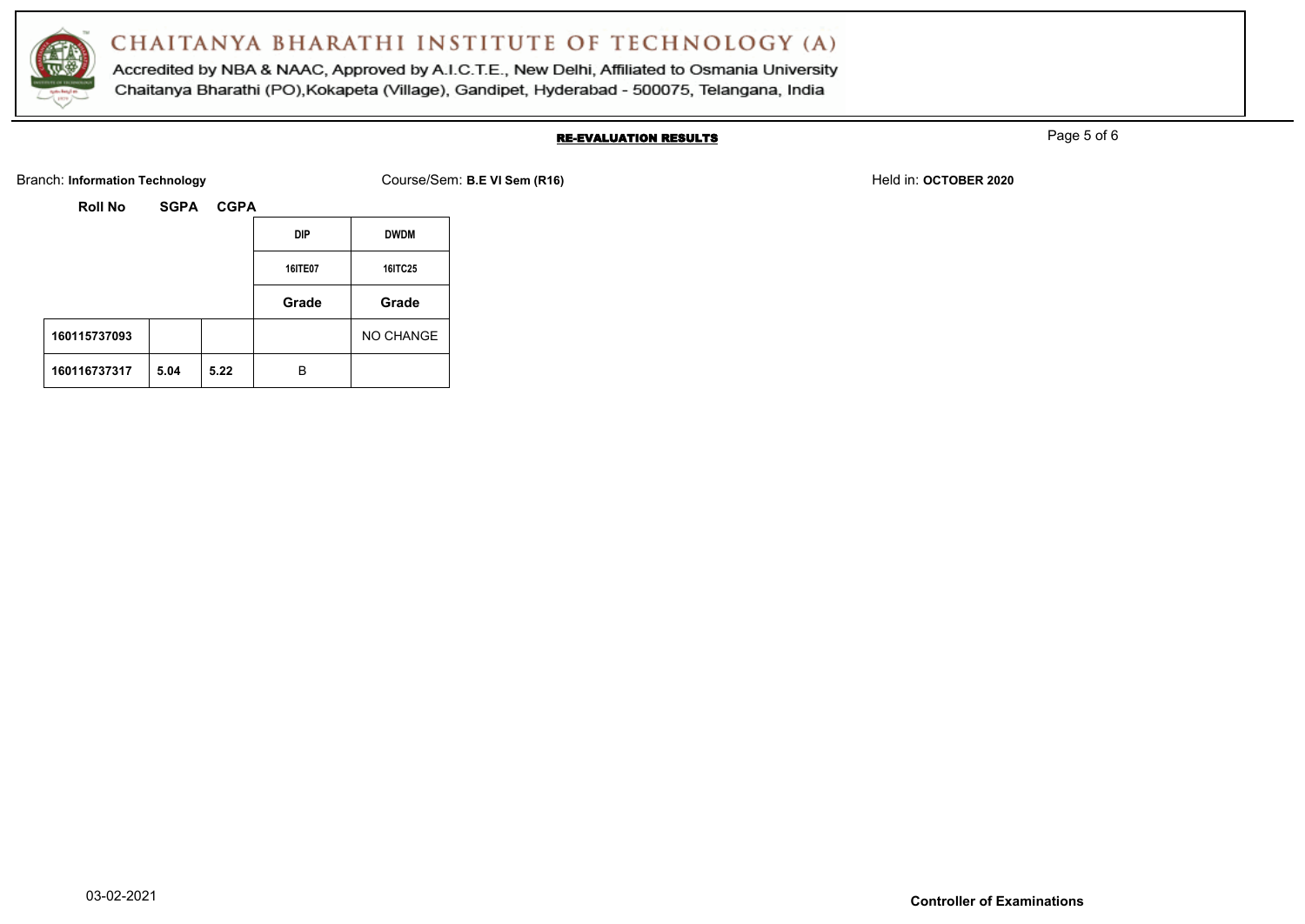

Accredited by NBA & NAAC, Approved by A.I.C.T.E., New Delhi, Affiliated to Osmania University Chaitanya Bharathi (PO), Kokapeta (Village), Gandipet, Hyderabad - 500075, Telangana, India

### RE-EVALUATION RESULTS

Page 6 of 6

#### Branch: Mechanical Engineering **Course/Sem: B.E VI Sem (R16)** Branch: Mechanical Engineering **Held in: OCTOBER 2020**

| <b>Roll No</b> | <b>SGPA</b> | <b>CGPA</b> |                  |
|----------------|-------------|-------------|------------------|
|                |             |             | <b>TTM</b>       |
|                |             |             | <b>16MEC28</b>   |
|                |             |             | Grade            |
| 160115736037   | 5.28        |             | $C+$             |
| 160115736043   | 5.14        |             | $C+$             |
| 160116736035   | 5.53        | 5.97        | A                |
| 160116736091   |             |             | <b>NO CHANGE</b> |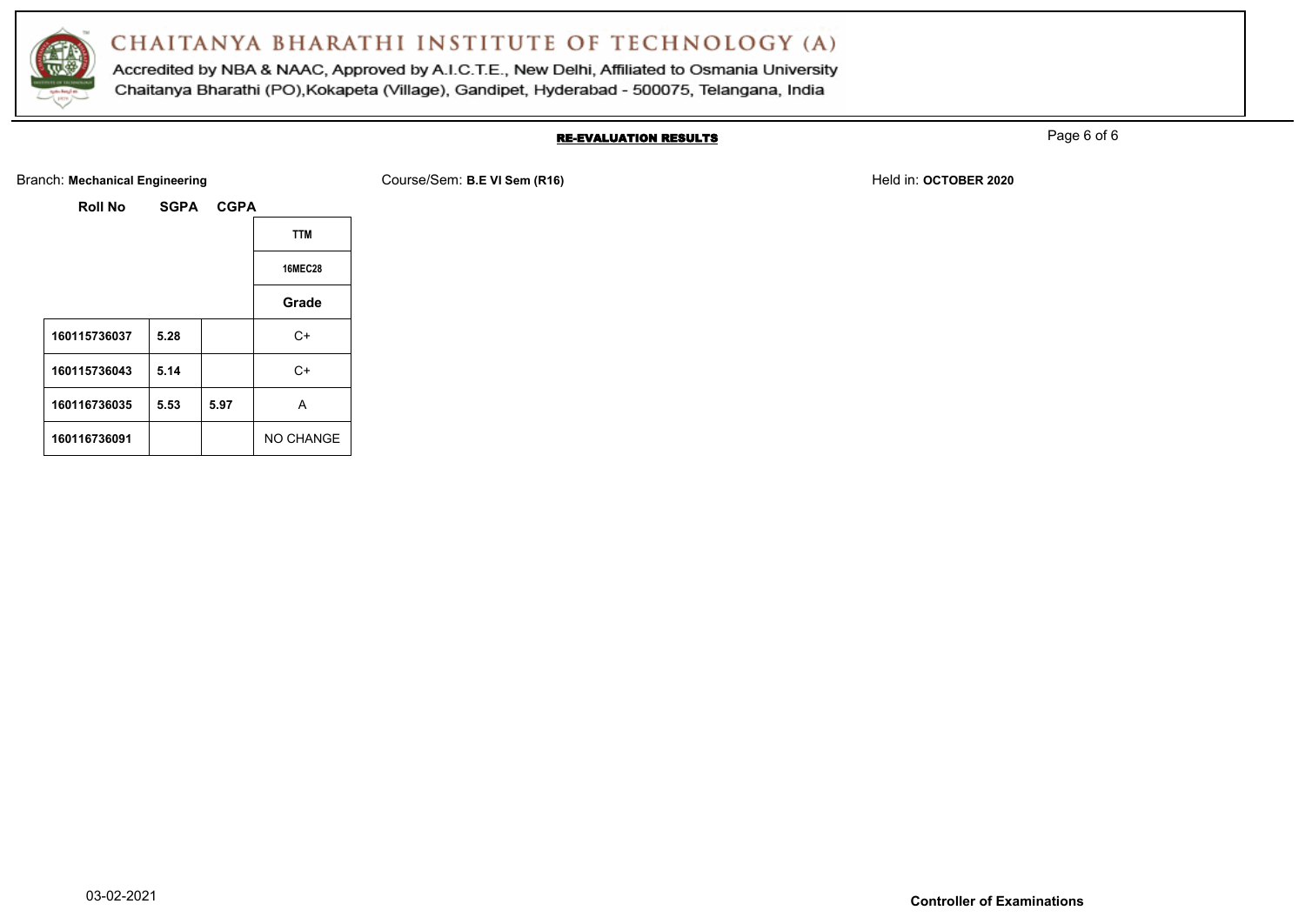

Accredited by NBA & NAAC, Approved by A.I.C.T.E., New Delhi, Affiliated to Osmania University Chaitanya Bharathi (PO), Kokapeta (Village), Gandipet, Hyderabad - 500075, Telangana, India

#### RE-EVALUATION RESULTS

Page 1 of 1

Branch: Chemical Engineering **COURG 2020** Course/Sem: B.Tech VI Sem (R16) **Held in: OCTOBER 2020** Held in: **OCTOBER 2020** 

| Roll No | <b>SGPA</b> | <b>CGPA</b> |
|---------|-------------|-------------|
|         |             |             |

|              |      |      | CET-II         | <b>PMSO</b>    |
|--------------|------|------|----------------|----------------|
|              |      |      | <b>16CHC17</b> | <b>16CHC20</b> |
|              |      |      | Grade          | Grade          |
| 160116802026 | 5.08 | 5.41 | NO CHANGE      |                |
| 160116802030 |      |      |                | NO CHANGE      |
| 160116802044 | 5.25 | 5.88 | NO CHANGE      |                |
| 160116802312 | 5.45 |      | n              |                |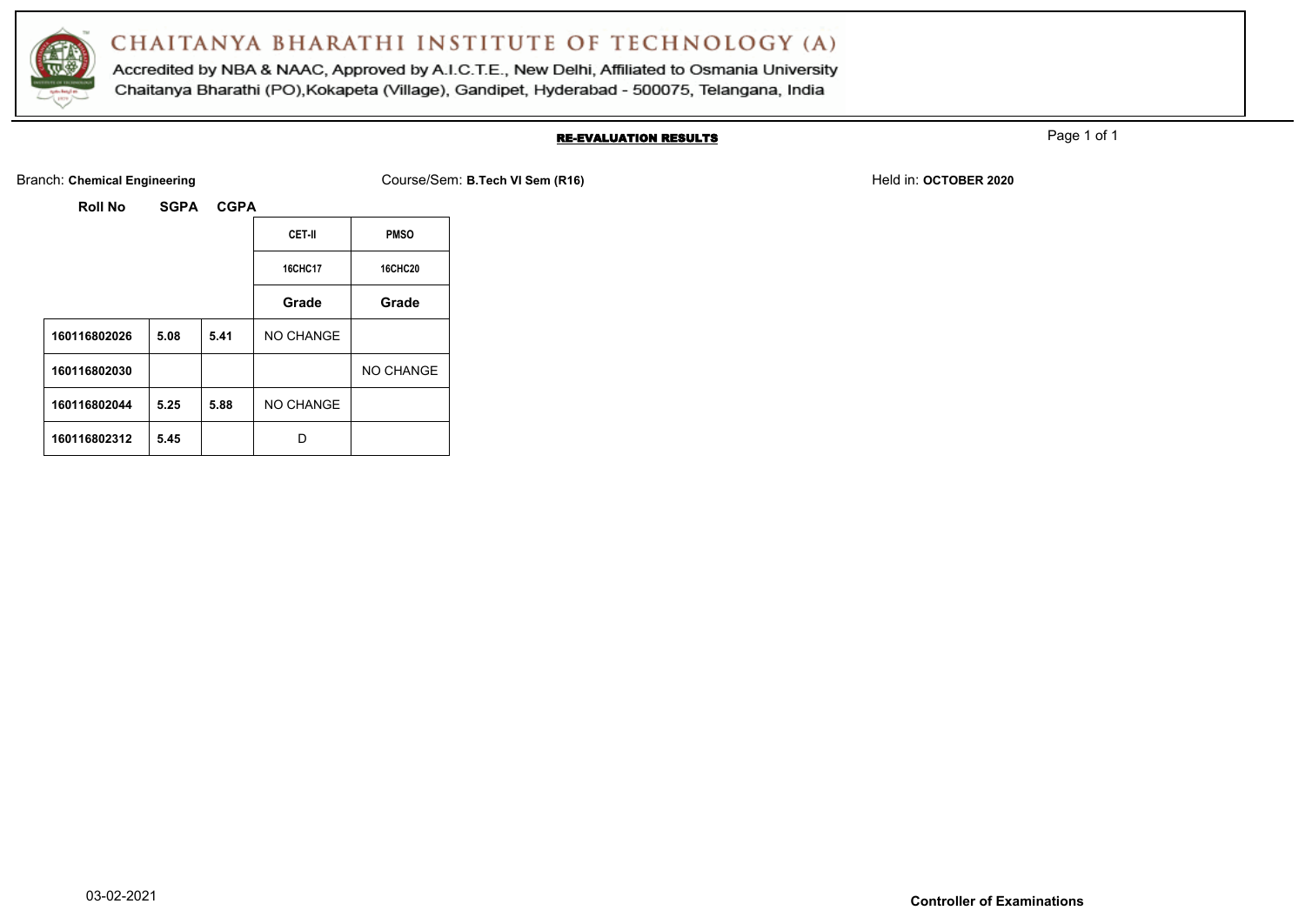

Accredited by NBA & NAAC, Approved by A.I.C.T.E., New Delhi, Affiliated to Osmania University Chaitanya Bharathi (PO), Kokapeta (Village), Gandipet, Hyderabad - 500075, Telangana, India

#### RE-EVALUATION RESULTS

Page 1 of 2

Branch: Electronics and Communication Engg Course/Sem: B.E VII Sem (R16) Branch: Electronics and Communication Engg

|              |      | <b>PGNSS</b>   | <b>VLSID</b>   |
|--------------|------|----------------|----------------|
|              |      | <b>16ECC33</b> | <b>16ECC35</b> |
|              |      | Grade          | Grade          |
| 160116735041 |      |                | NO CHANGE      |
| 160116735147 | 5.23 |                | n              |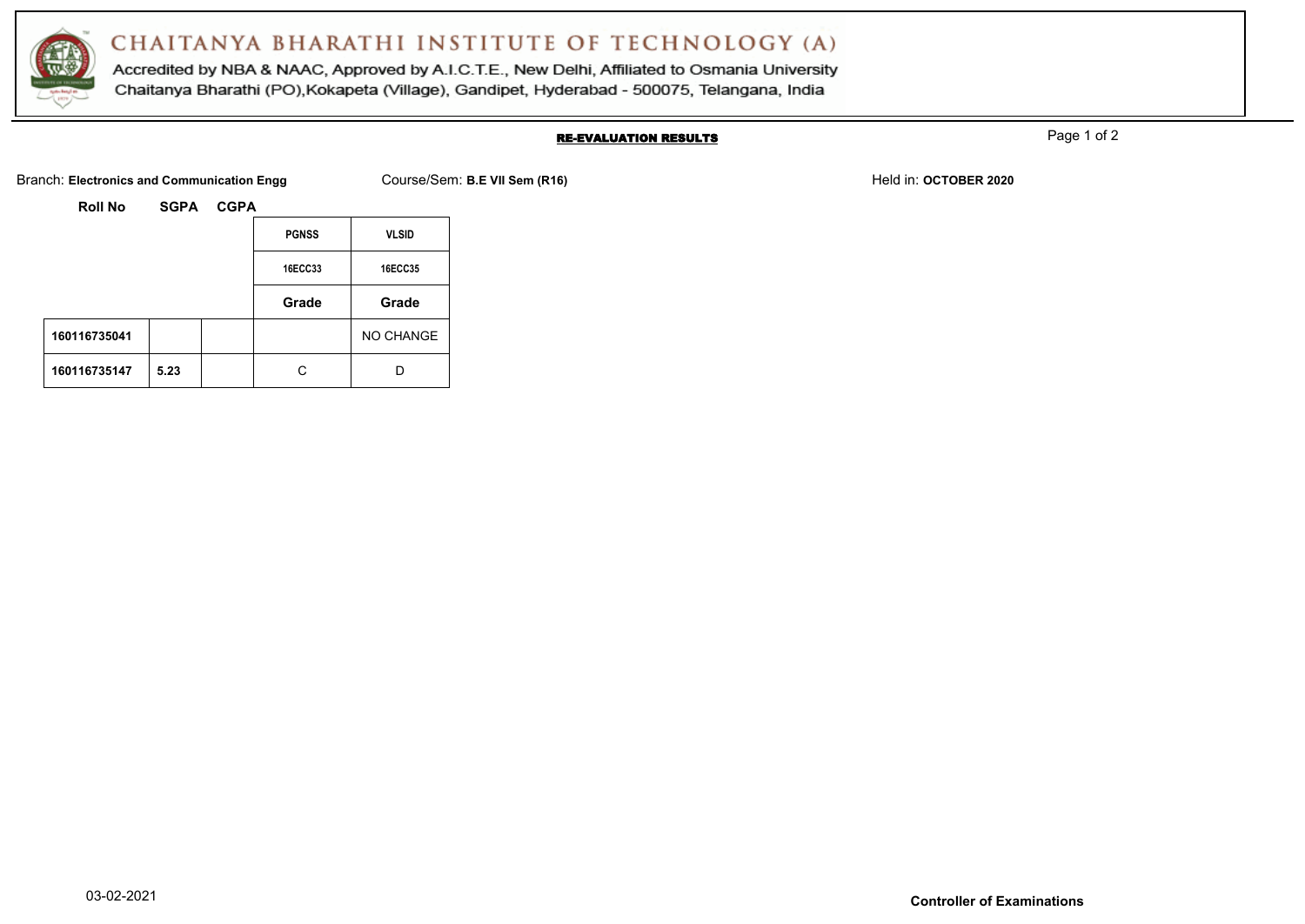

Accredited by NBA & NAAC, Approved by A.I.C.T.E., New Delhi, Affiliated to Osmania University Chaitanya Bharathi (PO), Kokapeta (Village), Gandipet, Hyderabad - 500075, Telangana, India

#### RE-EVALUATION RESULTS

Page 2 of 2